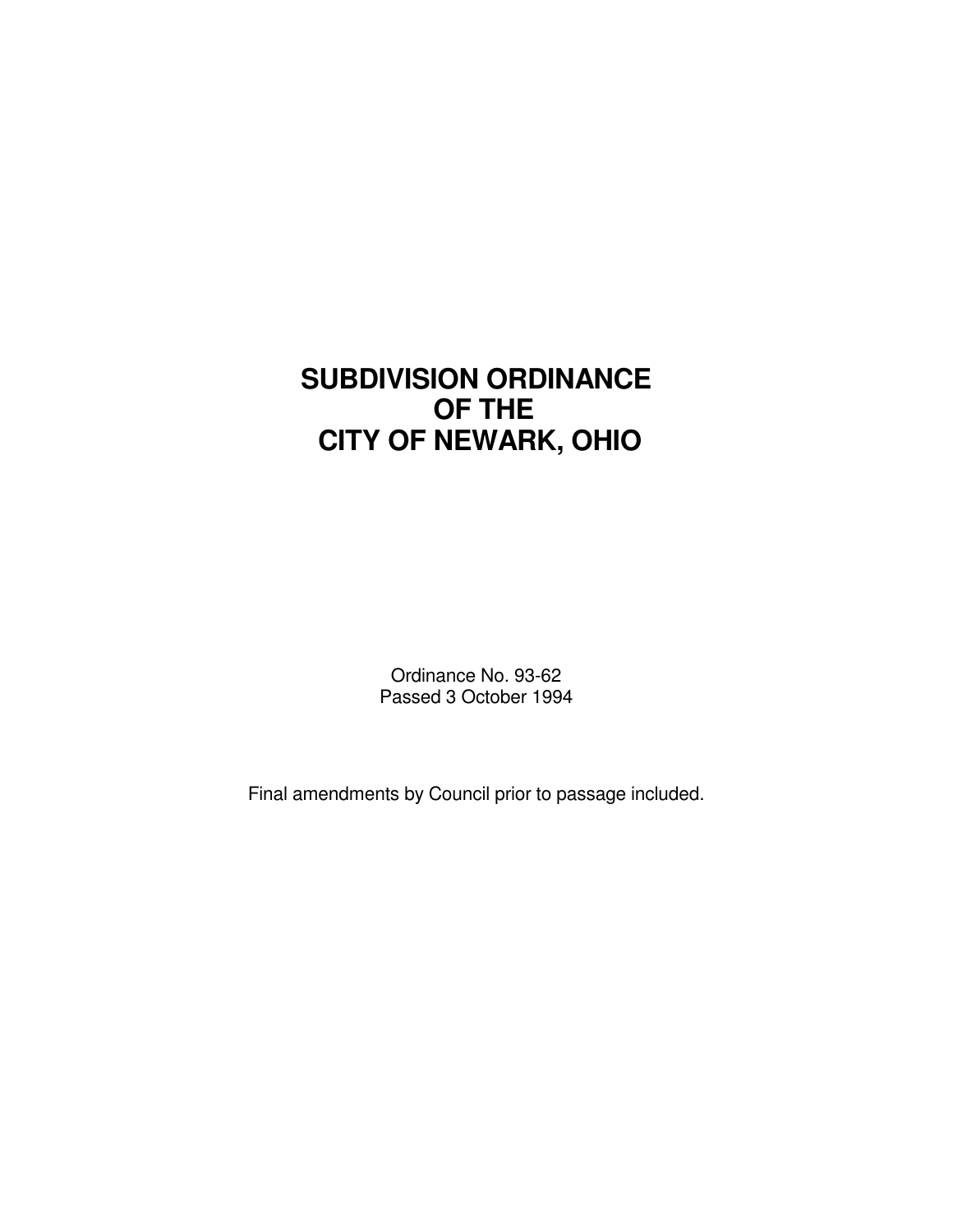# **TABLE OF CONTENTS**

# **ARTICLE PAGE** 1. Purpose, Interpretation, Jurisdiction, 182 Validity, & Repealer 2. Definitions 3 - 6 3. Procedure for Subdivision Approval 7 - 26 4. Design Standards 27 - 34 5. Uniform Improvement Requirements 35 - 41 6. Administration & Enforcement 6. Administration & Enforcement 7. Fee Schedule 46

# **ATTACHMENTS**

- A. Application Forms:
	- 1. Lot Split/Minor Subdivision or Lot Combination
	- 2. Preliminary Plat
	- 3. Final Plat
- B. Procedural Flow chart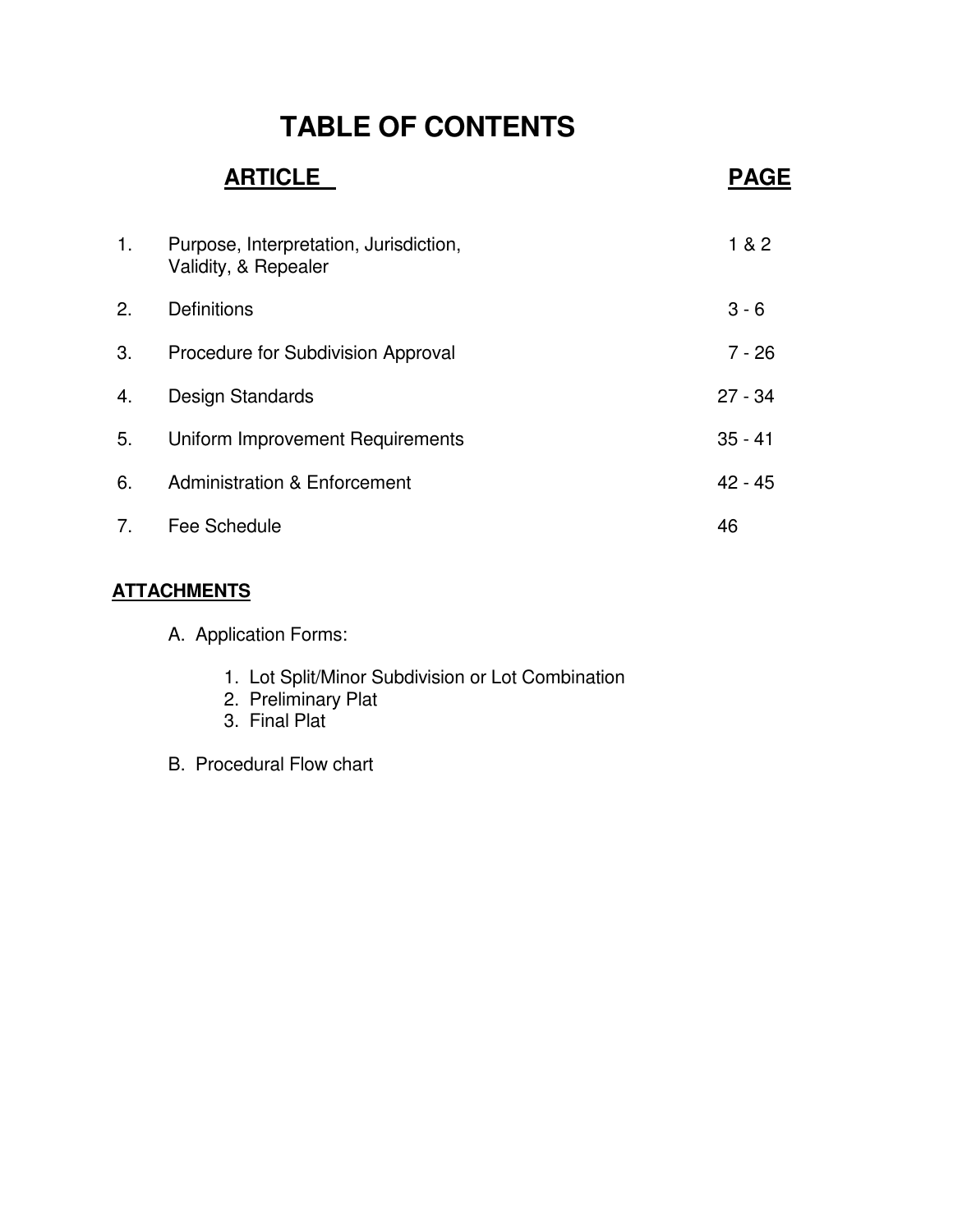# **ARTICLE 1** *PURPOSE, INTERPRETATION, JURISDICTION, VALIDITY AND REPEALER*

# S1.01 TITLE.

This Ordinance shall be known and may be cited and referred to as the "Subdivision Ordinance of the City of Newark, Ohio".

# S1.02 PURPOSE.

These regulations are adopted to secure and provide for the following objectives:

- A. To establish standards for logical, sound, and economical development of the City.
- B. To prevent premature subdivisions that have inadequate water supply, drainage, sewage facilities, or other public service and which may impose later expenditure of public funds to correct.
- C. To provide adequate and convenient spaces for traffic, utilities, access of fire-fighting apparatus, recreation, light and air, and the avoidance of congestion of the population.
- D. To require and secure all improvements such as pavements, sidewalks, sanitary sewers, storm sewers, and water lines in accordance with the specifications of the City.
- E. To coordinate the arrangement of streets or highways in a manner which will promote safe and convenient vehicular and pedestrian movements and insuring the proper design of new streets in relationship to existing or proposed highways and the thoroughfare plan.
- F. To provide for the equitable handling of all sub-division plats by providing uniform procedures and standards for observance by both the approving authority and subdivider.
- G. To promote the public health, safety, comfort, convenience, prosperity, and general welfare of the present and future population.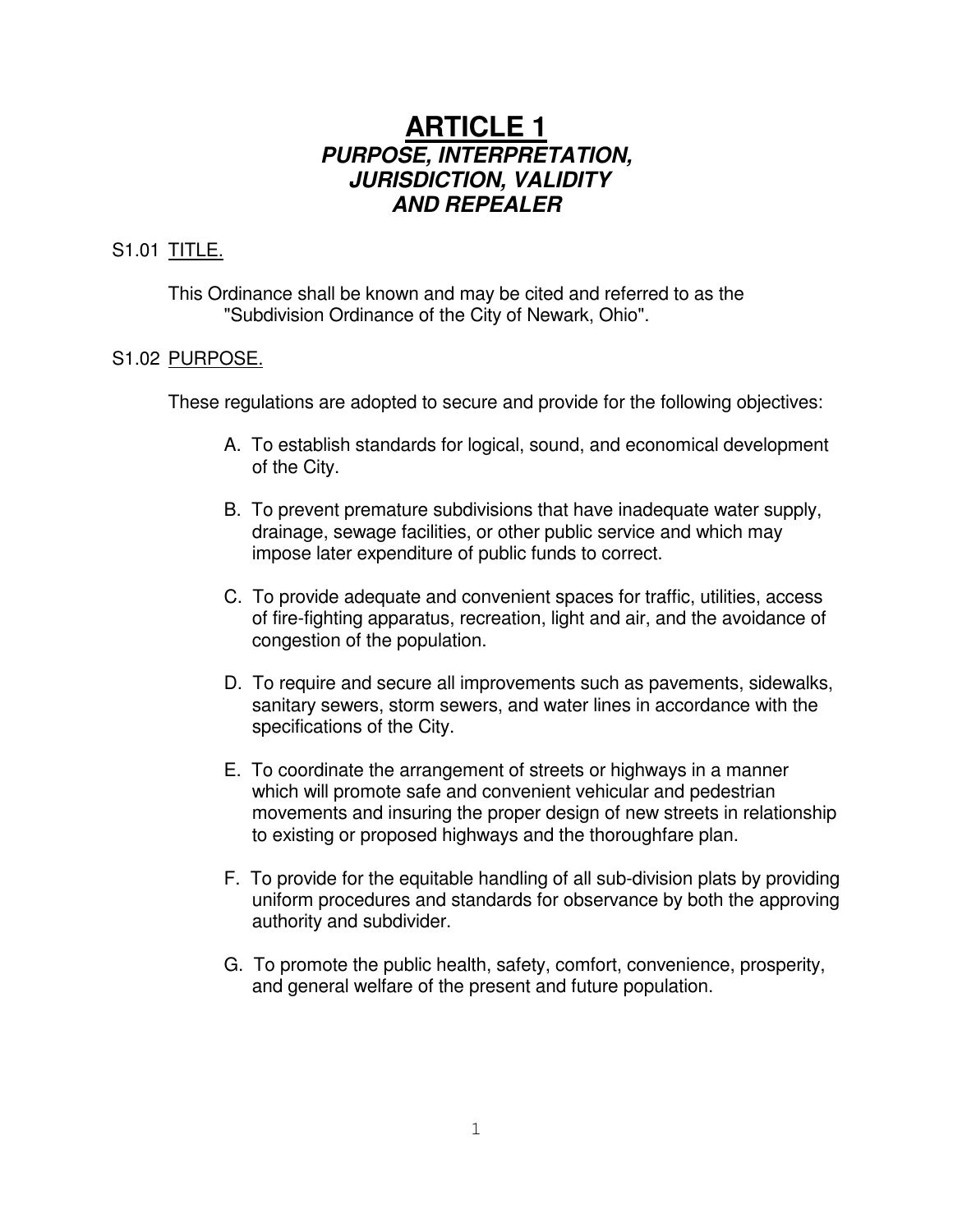#### S1.03 INTERPRETATION.

The provisions of these regulations shall be construed to be minimum requirements and are not intended to interfere with any other existing provisions of the law or other existing City regulations. Whenever these regulations may impose greater restriction, these regulations shall control. Although the City does not have enforcement authority, the Developer is responsible for ensuring the project complies with all Federal and State Requirements including, but not limited to, the requirements of the Environmental Protection Agency, Corps of Engineers, National Pollutant Discharge Elimination System, Clean Water Act., Wetlands Regulations, Americans With Disabilities Act.

#### S1.04 JURISDICTION.

These Subdivision Regulations, governing plats of subdivisions of land and lot splits contained, herein, shall apply within the City and within the three-mile perimeter unincorporated area immediately surrounding the City, in accordance with the provisions of The Ohio Revised Code.

#### S1.05 VALIDITY.

If any title, chapter, section, subsection, paragraph, or phrase of this Ordinance is for any reason held to be invalid by a court of competent jurisdiction, such decision shall not affect the validity of the remaining portions of this Ordinance.

#### S1.06 REPEAL OF PREVIOUS ORDINANCE.

The provisions of this ordinance supersede and replace the existing provision of the Codified Ordinances of the City of Newark, Part Twelve, Title Two, Chapters 1220, 1224, 1228, 1232, 1236. and 1240, as enacted by Ordinance 65-75, 77-40, and 78-32, and the same are hereby repealed.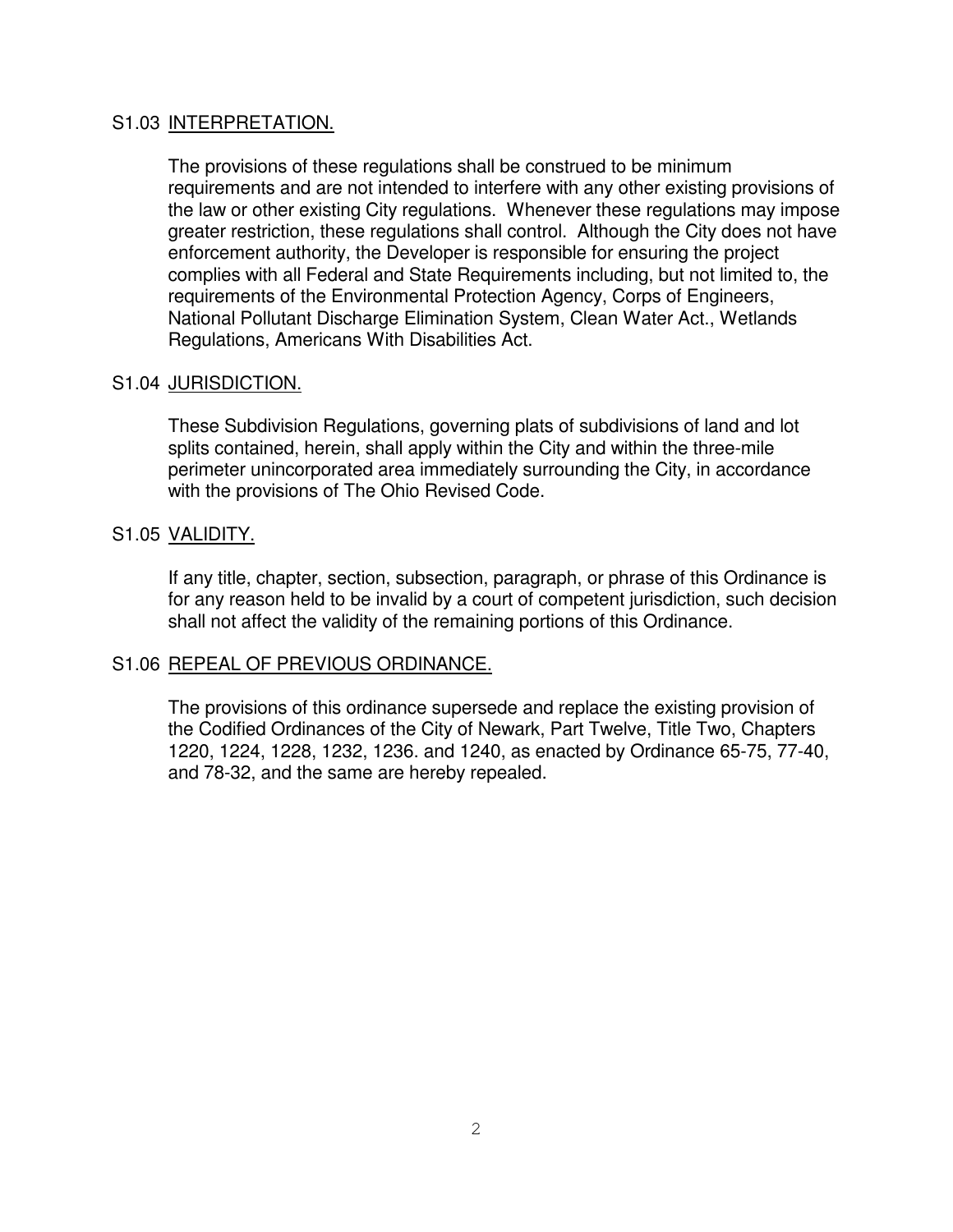# **ARTICLE 2** *DEFINITIONS*

# S2.01 WORD USAGE.

In the interpretation of this Ordinance, the provisions and rules of this section shall be observed and applied, except when the context clearly requires otherwise:

- A. Words used or defined in one tense or form shall include other tenses and derivative forms.
- B. Words in the singular number shall include the plural number, and words in the plural number shall include the singular number.
- C. The masculine gender shall include the feminine, and the feminine gender shall include the masculine.
- D. The word "shall" is mandatory; the word "may" is permissive.
- E. The word "person" includes individuals, firms, corporations, associations, trusts, and any other similar entities.
- F. The words "City" and "Municipality" mean the City of Newark, Ohio.
- G. The words "Planning Commission" or "Commission" mean the Newark City Planning Commission.
- H. The words "occupied" or "used" shall be considered as though followed by the words "or intended, arranged or designed to be used or occupied".
- I. Time limits ten days or less mean business days, time frames greater that ten days or listed in months mean calendar days.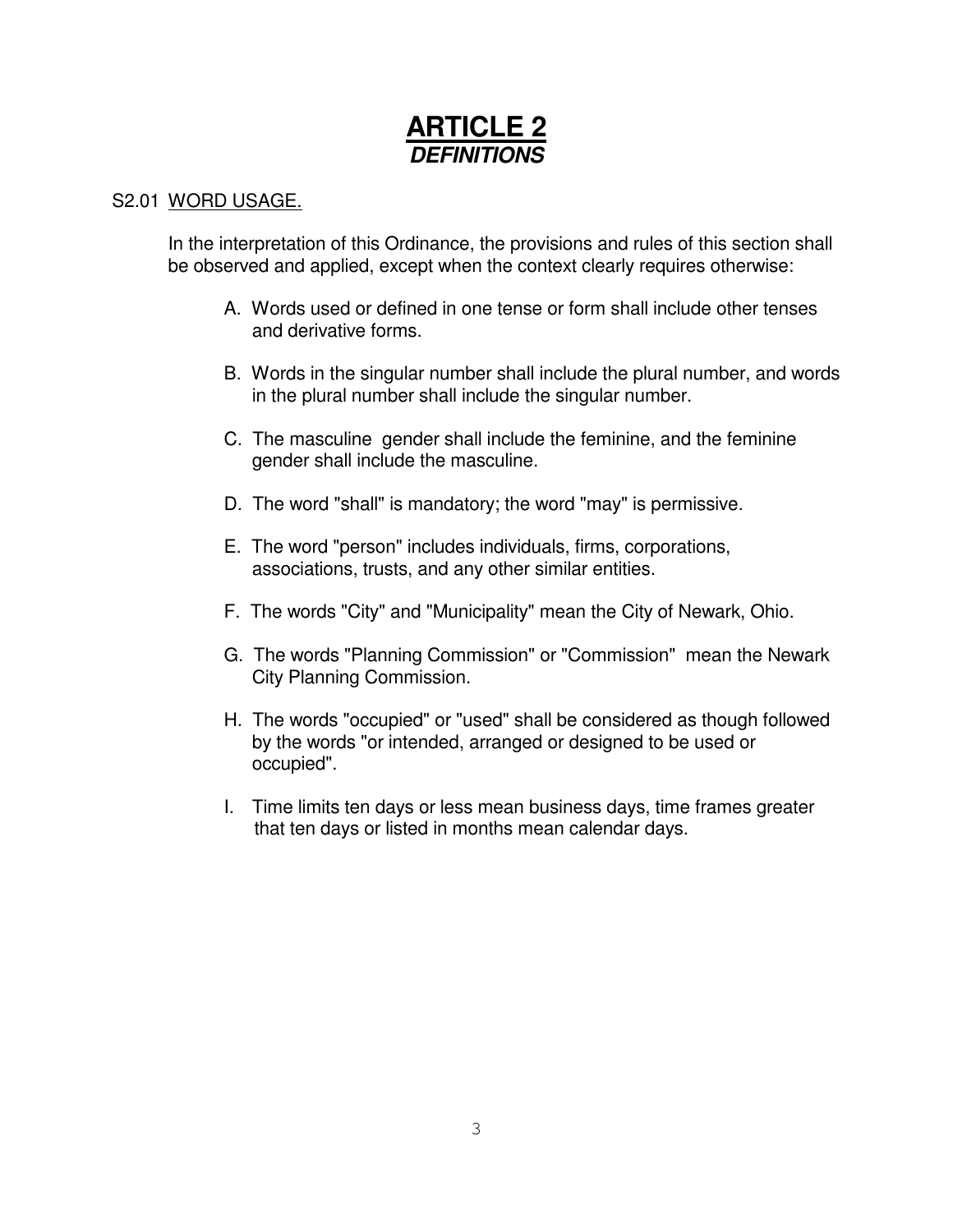#### S2.02 DEFINITIONS.

As used in these Subdivision Regulations:

"City Engineer" means the City Engineer of the City of Newark, Ohio, or his designated representative.

"City Water and Sewer Division" means the Water and Sewer Divisions of the City of Newark.

"Comprehensive Development Plan" means a plan or any portion, thereof, adopted by the Planning Commission and duly recorded in the office of the Licking County Recorder, showing the general location and extent of present or proposed physical facilities, including housing, industrial, and commercial uses, major streets, parks, schools, and other community facilities. This plan establishes the goals, objectives, and policies of the community.

"Engineer" means a registered, professional engineer in good standing in the State of Ohio.

"Highway" means a major street ordinarily, but not necessarily, designated as a numbered Federal, State, or County highway and designed to accommodate primarily inter-city and rural traffic movements.

"Health Department" means the Health Department of the City of Newark or the County, as the case may be.

"Improvement" means grading, street surfacing, curbs and gutters, sidewalks, crosswalks, culverts, bridges, water lines, sanitary and storm sewer lines, seeding, signing, other utilities and other required features.

"Lot Split/Minor Subdivision" means any division of land into five or less parcels for the purpose, whether immediate or future, of transfer or of ownership, and which does not constitute a subdivision as herein defined.

"Original Tract" means a contiguous quantity of land held in common ownership which has not been platted by the existing owner or owners.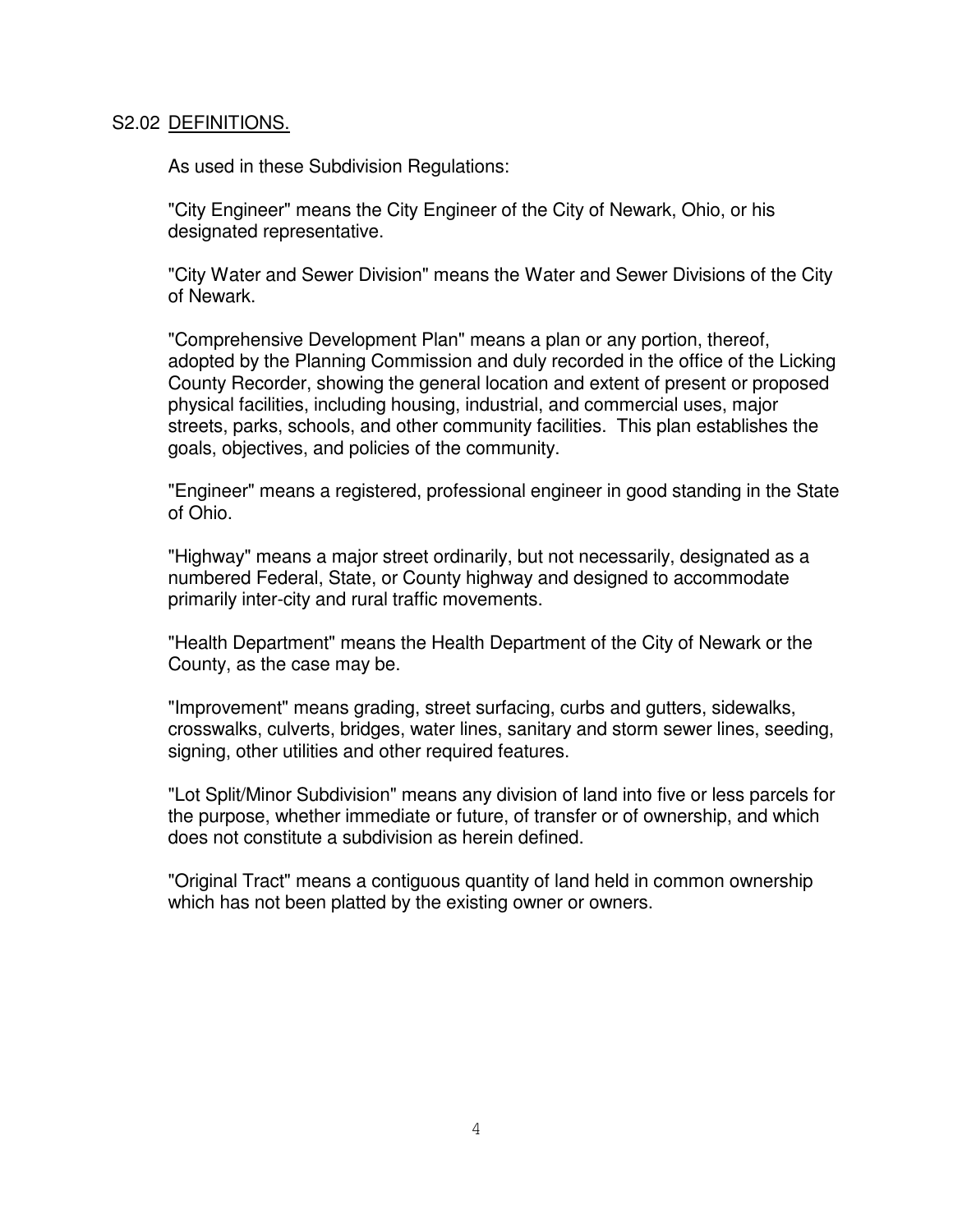"Planning Commission" means the Newark City Planning Commission.

"Planning Officer" means the Director of Public Service of the City of Newark, Ohio.

"Plat"

- A. "Final plat" means the proposed recordable plat, plans, or drawings and any accompanying required data or information which are submitted to the Planning Commission for final approval of a proposed subdivision.
- B. "Preliminary plat" means the preliminary or tentative plat, plan, or drawing on which the layout and design of a proposed subdivision is submitted to the Planning Commission for consideration and tentative approval.
- C. "Sketch plat" means an informal drawing showing the developers basic subdivision concepts.

"Recreation plan" means the plan for recreation areas, including parks, playgrounds, and other open spaces, adopted by the City Planning Commission and duly recorded in the office of the County Recorder.

"Right-of-way" means the width between property lines of a street, pedestrian walkway, or easement.

"Street" means a roadway which affords principal means of access to abutting property. A private street is one which has not been dedicated and accepted for public use. A public street is one which has been dedicated and accepted for public use or has become public through other means of law. Streets shall be classified as:

- (1) Major Arterial
- (2) Minor Arterial
- (3) Collector
- (4) Local
- (5) Industrial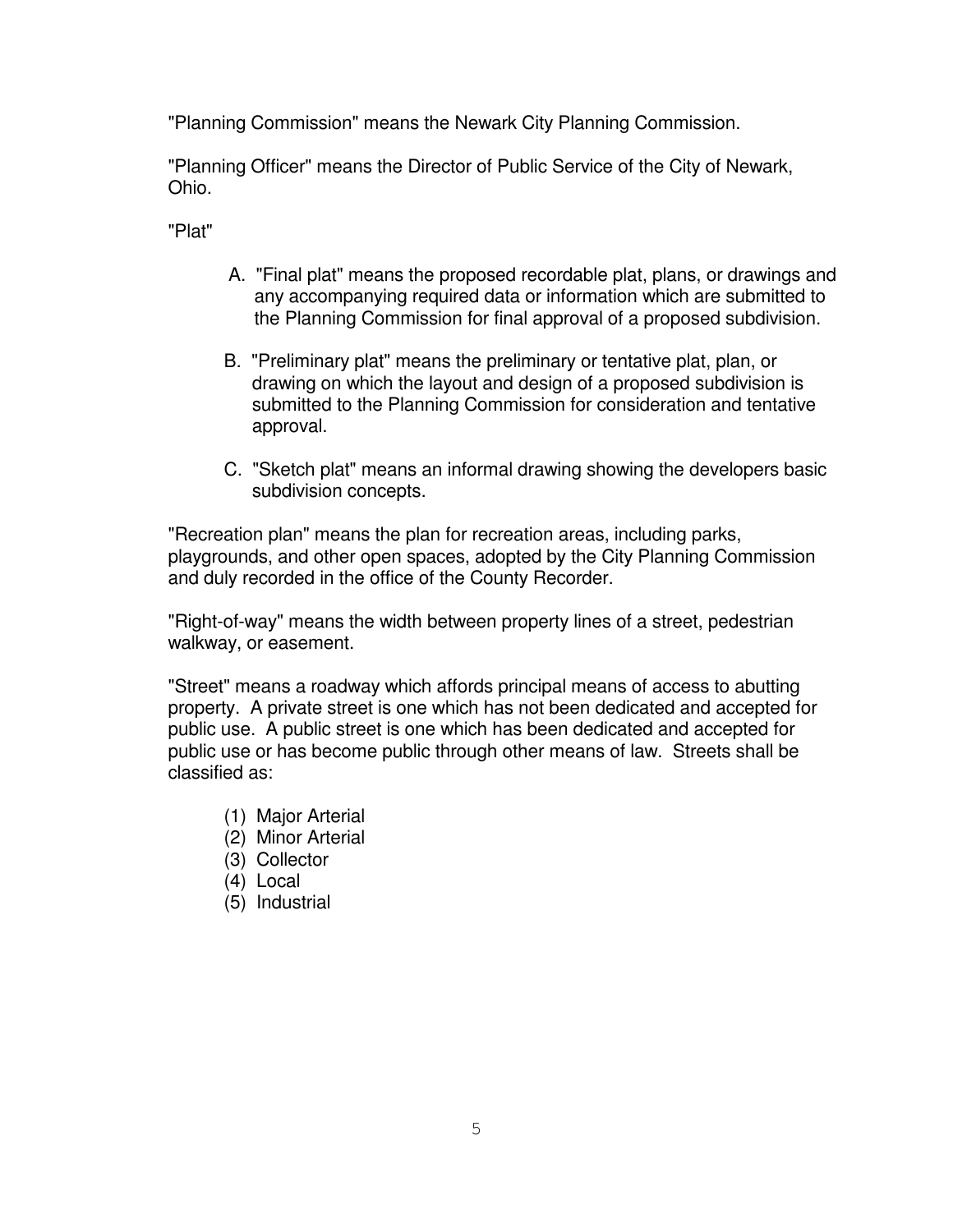"Subdivision" means:

- A. The division of any parcel of land shown as a unit or as contiguous units on the last preceding tax roll, into two or more parcels, sites, or lots, any one of which is less than five acres for the purpose, whether immediate or future, of transfer of ownership, provided, however, that the division or partition of land into parcels of more than five acres not involving any new streets or easements of access, and the sale or exchange of parcels between adjoining lot owners, where such sale or exchange does not create additional building sites, shall be exempted: or
- B. The improvement of one or more parcels of land for residential, commercial or industrial structures or groups of structures involving the division or allocation of land for the opening, widening, or extension of any street or streets, except private streets serving industrial structures; the division or allocation of land as open spaces for common use by owners, occupants, or lease holders, or as easements for the extension and maintenance of public sewer, water, storm drainage, or other public facilities.

"Terrain Classification". Definitions of terrain classification are:

- a. Level grade range of 0 to 8 per cent.
- b. Rolling range of 8.1 to 15 per cent.
- c. Hilly grade of over 15 per cent.

"Zoning Ordinance" means the Zoning Ordinance of the City of Newark.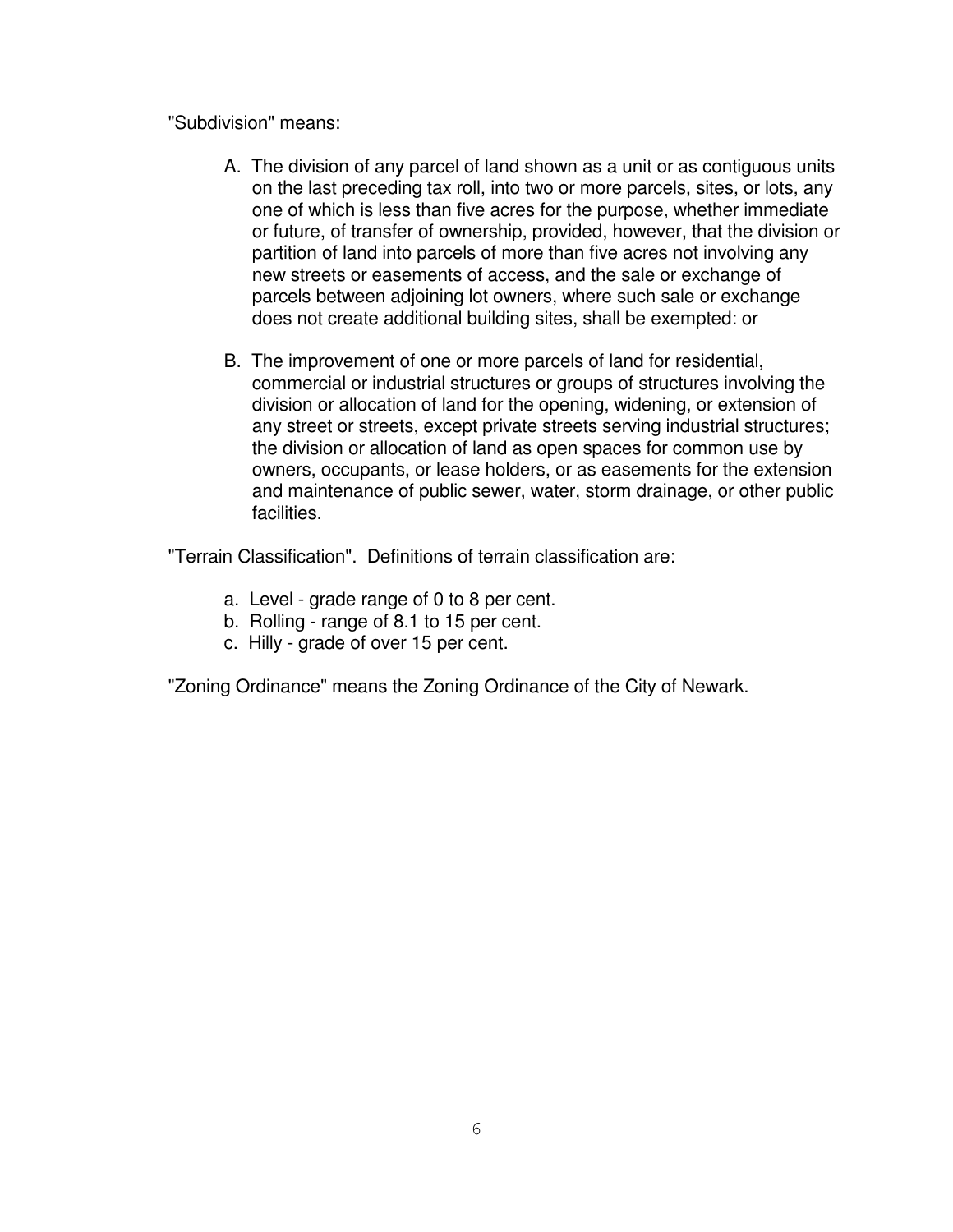# **ARTICLE 3** *PROCEDURE FOR SUBDIVISION APPROVAL*

# S3.01 PURPOSE.

The purpose of this chapter is to specify the procedures that shall be followed to subdivide land.

# S3.02.CLASSIFICATION AND DETERMINATION OF SUBDIVISION TYPE.

There are two basic types of subdivisions.

A. Lot Split/Minor Subdivision.

(Approval without plat). The Planning Officer may determine that a proposed subdivision of land is a minor subdivision if the proposed division of a parcel of land is along an existing public street, does not involve the opening, widening or extension of any street or road, and does not involve more than five lots after the original tract has been completely subdivided. The proposed division shall not be contrary to applicable zoning regulations or these subdivision regulations.

B. Major Subdivision.

` Any subdivision that does not meet the requirements of a lot split/minor subdivision.

# S3.03 LOT SPLIT/MINOR SUBDIVISION PROCEDURE.

A. Planning Commission.

The Planning Commission is designated as having authority of review and approval. The Commission may, at its discretion, designate an authorized representative to approve or disapprove minor subdivisions.

B. Subdivision of Lot Split/Minor Subdivisions.

Any person proposing to create a lot split/minor subdivision shall submit to the Planning Commission via the Planning Officer:

1. Completed application for Lot Split/Minor Subdivision on the form for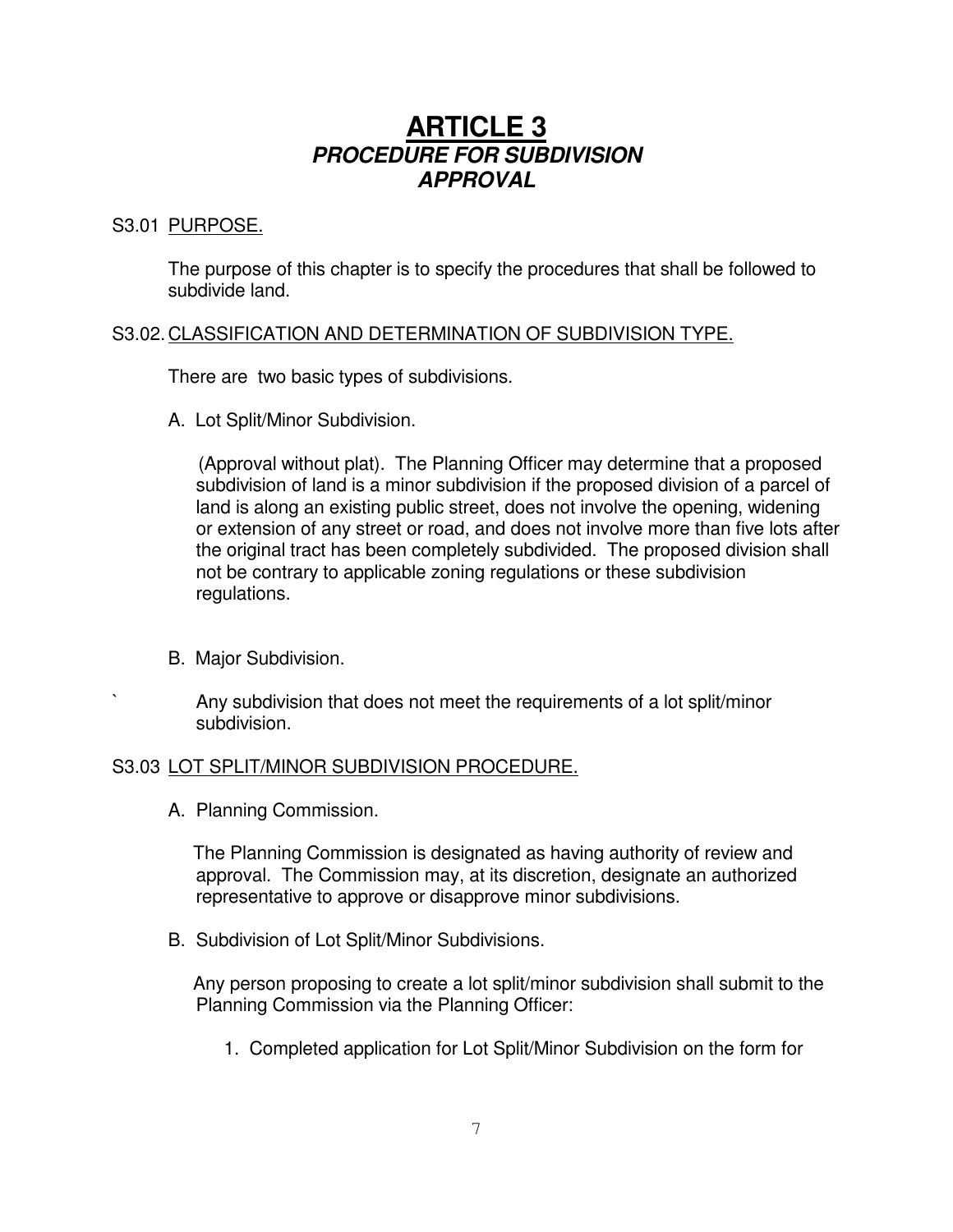same as provided by the Planning Commission.

- 2. A copy of the County Tax Map(s) showing the parcel to be split or subdivided and indicating the approximate dimensions of the proposed new parcels.
- 3. Payment of the appropriate fee as established by the fee schedule in Article 7. The Planning Commission may request additional detailed information such as:
	- a. A legal description of each parcel to be created by the lot split/minor subdivision.
	- b. A copy of a surveyor's drawing (accurate to scale) showing the total parcel and how it is to be split or subdivided.
	- c. Other information the Planning Commission deems appropriate.
- 4. Written approval signed by the Township Zoning Inspector, the County Board of Health, and the Licking County Planning Commission, if the proposed lot split is located outside the City Limits, but within the Three Mile Jurisdiction.
- C. Standards for Approval.

For a minor subdivision to be approved, it must meet the standards below:

- 1. There shall not be more than five parcels created from an original tract. (See Section 2.02 for the definition of original tract.)
- 2. All proposed lots must meet the zoning requirements of the City.
- 3. All lots must have a minimum front footage as established by the Newark City Zoning Code.
- 4. No building site on a proposed parcel shall be within a designated floodway area as recognized on the official Flood Boundary and Floodway Maps of the City.
- 5. The proposal shall not involve the opening, widening, or extension of a public or private street or easement of access.
- 6. City water and sewer facilities are available to the site for immediate connection or evidence is provided in the form of approved permits that individual on-lot systems will function.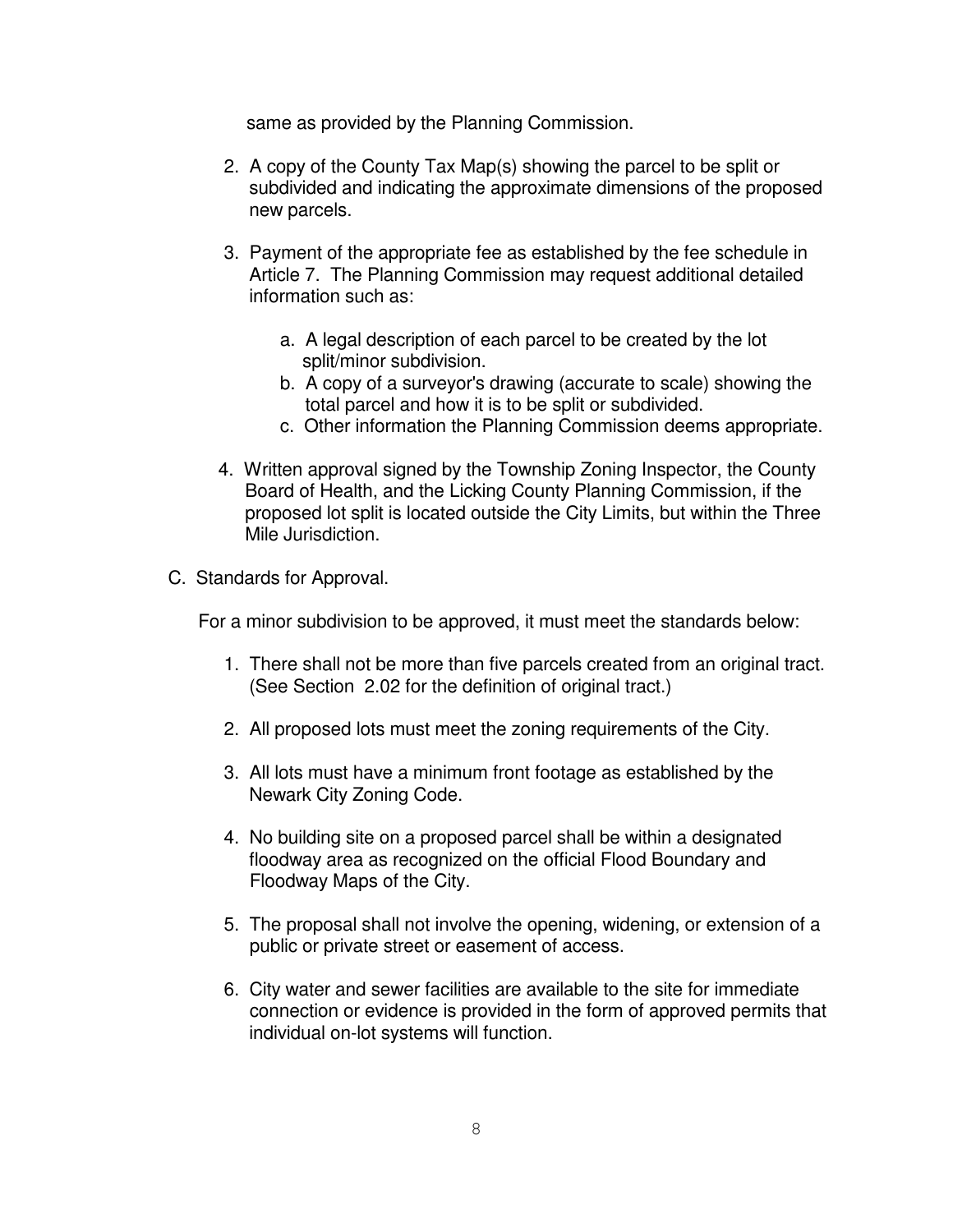D. Action by the Commission.

Based upon the standards above and the fulfillment of the proper submission requirements, the Planning Commission shall take one of the following actions within twenty working days of the proper submission:

- 1. Approve the lot split/minor subdivision and stamp the instrument of conveyance "Approved By The Newark City Planning Commission No Plat Required" and affix the Planning Officer's signature and date. The approval shall expire after one year, unless the conveyance is recorded in the office of the County Recorder.
- 2. Not approve the proposed lot split/minor subdivision and notify the applicant in writing stating the reason for the disapproval.

# S3.04 MAJOR SUBDIVISION PROCEDURES.

Major subdivisions shall be approved in three stages: sketch plat stage, preliminary plat stage, and final plat stage.

- A. The sketch plat stage requires that subdivider to present a sketch type plat to the Planning Officer for the purpose of determining street classifications, acceptable street names, acceptable subdivision name, and possible problems with zoning, storm water drainage, sanitary sewer and water service, and other community facilities; such as, the elements of the City's Comprehensive Plan, school system, and transportation routes. This stage ensures that the subdivider will not expend extensive monies developing detailed plans and plats that would not be acceptable to the Planning Commission.
- B. The preliminary plat stage requires the subdivider to present all information needed to enable the Planning Commission to determine that the proposed layout is satisfactory and will serve the public interest. This stage also ensures that the subdivider will not be required to expend extensive monies without some assurance that his plat will be finally approved.
- C. The final plat stage requires the subdivider to present all data needed to enable the Planning Commission to determine that the subdivision fully complies with these regulations and conforms to the approved preliminary plat. After approval of the final plat by the Planning Commission, the Commission will forward to City Council its recommendation for acceptance of proposed street dedications and improvement surety amount.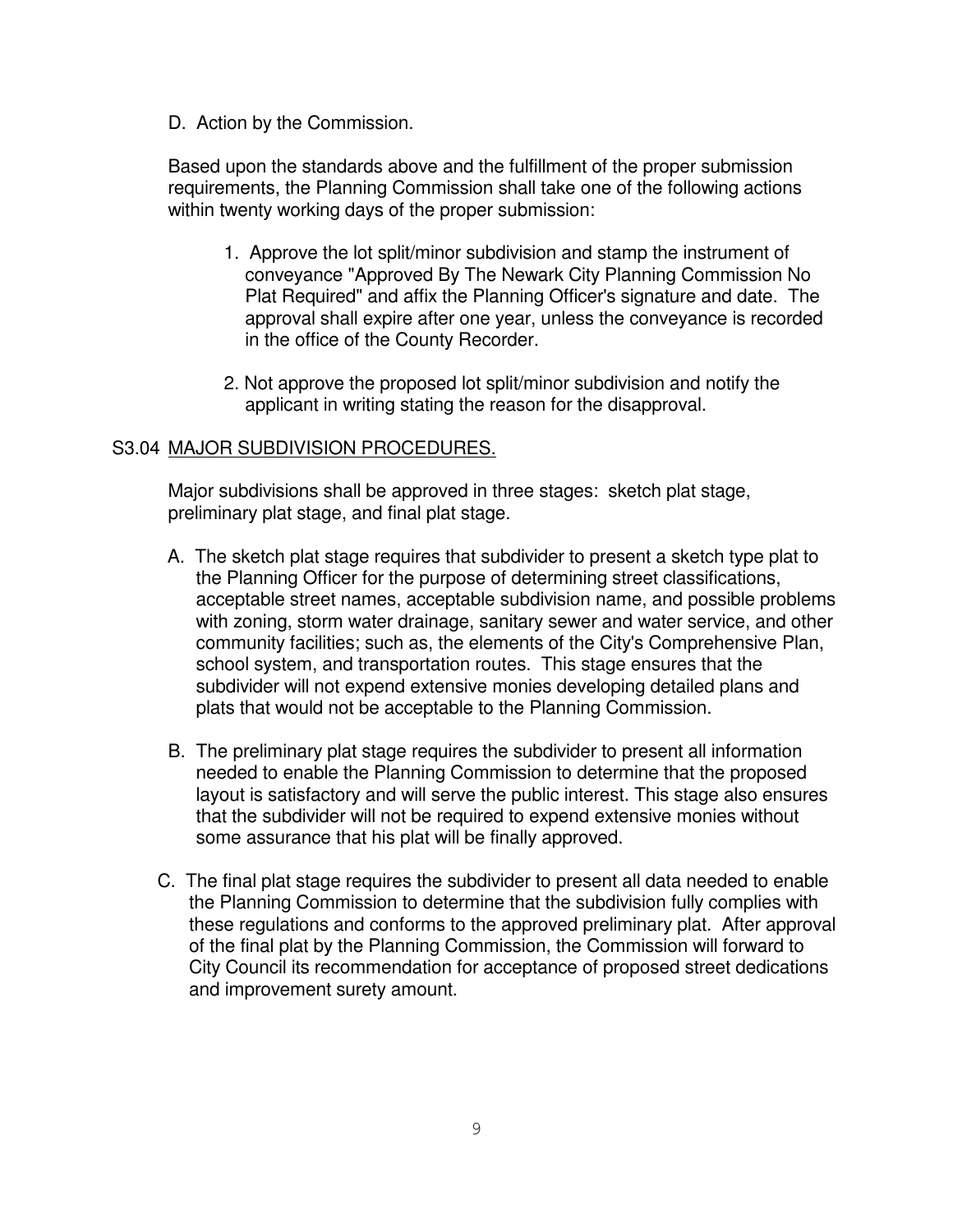# S3.05 SUBMITTAL OF SKETCH PLAT.

- A. The subdivider shall submit to the Planning Officer five (5) copies of his sketch plat which, as a minimum, shall contain the following:
	- 1. The proposed subdivision in relation to existing community facilities, thoroughfares, and other transportation modes, shopping centers, manufacturing establishments, residential developments and existing natural and man-made features, such as general soil types and vegetation, as needed for runoff calculations (vegetation in terms of meadow, thicket, etc.) and utilities in the neighboring areas.
	- 2. The layout of streets, lots, and any non-residential sites or recreational uses within the proposed subdivision. If the subdivision is to be developed in phases, the layout of streets, lots, and any non-residential sites for the entire tract shall be included in the sketch plat.
	- 3. The location of existing utilities in the proposed subdivision, if available, or the locations of the nearest sources for water and disposal of sewage and storm water.
	- 4. Name of proposed subdivision, north arrow, proposed dimensions, proposed street names, and date.
	- 5. Existing permanent buildings.

Further, the subdivider shall pay the appropriate fee as established by the fee schedule in Article 7.

- B. The Planning Officer shall, within one month of receipt of the sketch plat, compile all related information, review the proposal, visit the site, and if in his judgment the sketch is in conformance with the regulations, will inform the subdivider to prepare and submit a preliminary plat in accordance with the regulations. If the sketch plat does not conform to these regulations, the subdivider shall incorporate all necessary changes to bring the said plat into compliance with these regulations. Further, the Planning Office shall advise the subdivider of:
	- 1. Appropriate Street Classifications.
	- 2. Approved or rejected street and subdivision names.
	- 3. Any other areas that need to be addressed as a result of his review and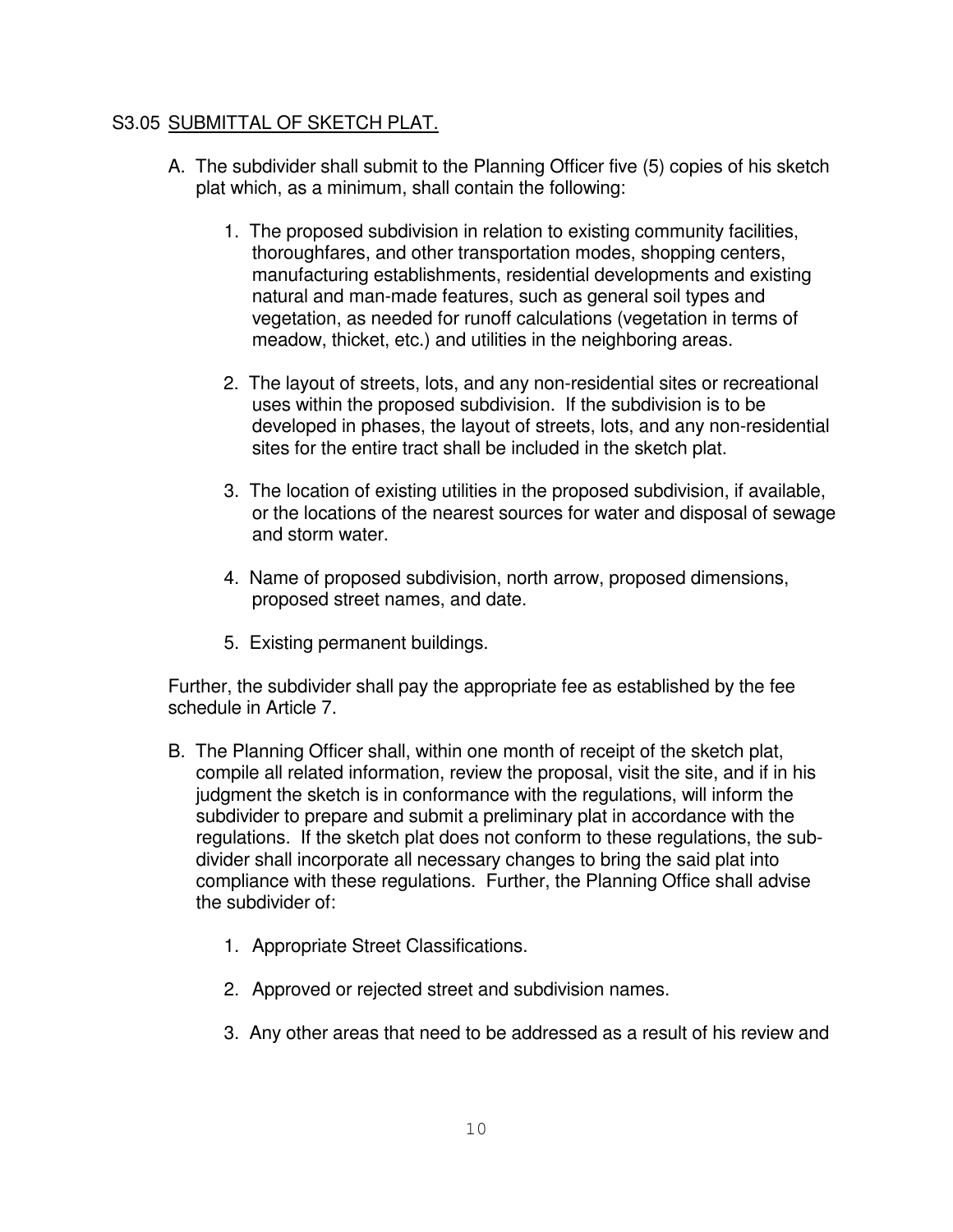site visit.

C. Upon receipt in writing from the Planning Officer of approval of the Sketch Plat, the subdivider shall have 12 months to submit a "Preliminary Plat". If the Preliminary Plat is not submitted in said time, the approval of the "Sketch Plat" becomes null and void.

# S3.06 SUBMITTAL OF PRELIMINARY PLAT.

- A. The subdivider shall submit the following data to the Planning Officer before 4:30 on the Thursday preceding a regularly scheduled Planning Commission Meeting and the Commission shall formally receive the submittal at said meeting:
	- 1. An Application for Approval of Preliminary Plat
	- 2. Six copies of the proposed Preliminary Plat.
- B. Further, the subdivider at the time of submitting the Application for Approval of Preliminary Plat shall pay the appropriate fee as established by the Fee Schedule in Article 7.
- C. The Preliminary Plat shall be prepared by a Registered Engineer or Surveyor. The plat shall be clearly and legibly drawn to an Engineering Scale of 100 feet or less to the inch and shall be on sheets no larger than twenty-four (24") inches by thirty-six (36") inches. The Preliminary Plat shall contain the following information:
	- 1. Vicinity Map.

The map shall show the relationship of the proposed subdivision to existing community facilities which serve or influence it. The Vicinity Map may be on the same sheet as the Preliminary Plat Drawing. The Vicinity Map shall show:

- (a) Existing streets, highways, thoroughfares, etc. in the area of the proposed development.
- (b) Zoning and Zone Lines.
- (c) Any proposed street, highways, thorough-fares, etc., as shown on the City's "Thoroughfare and Green Space".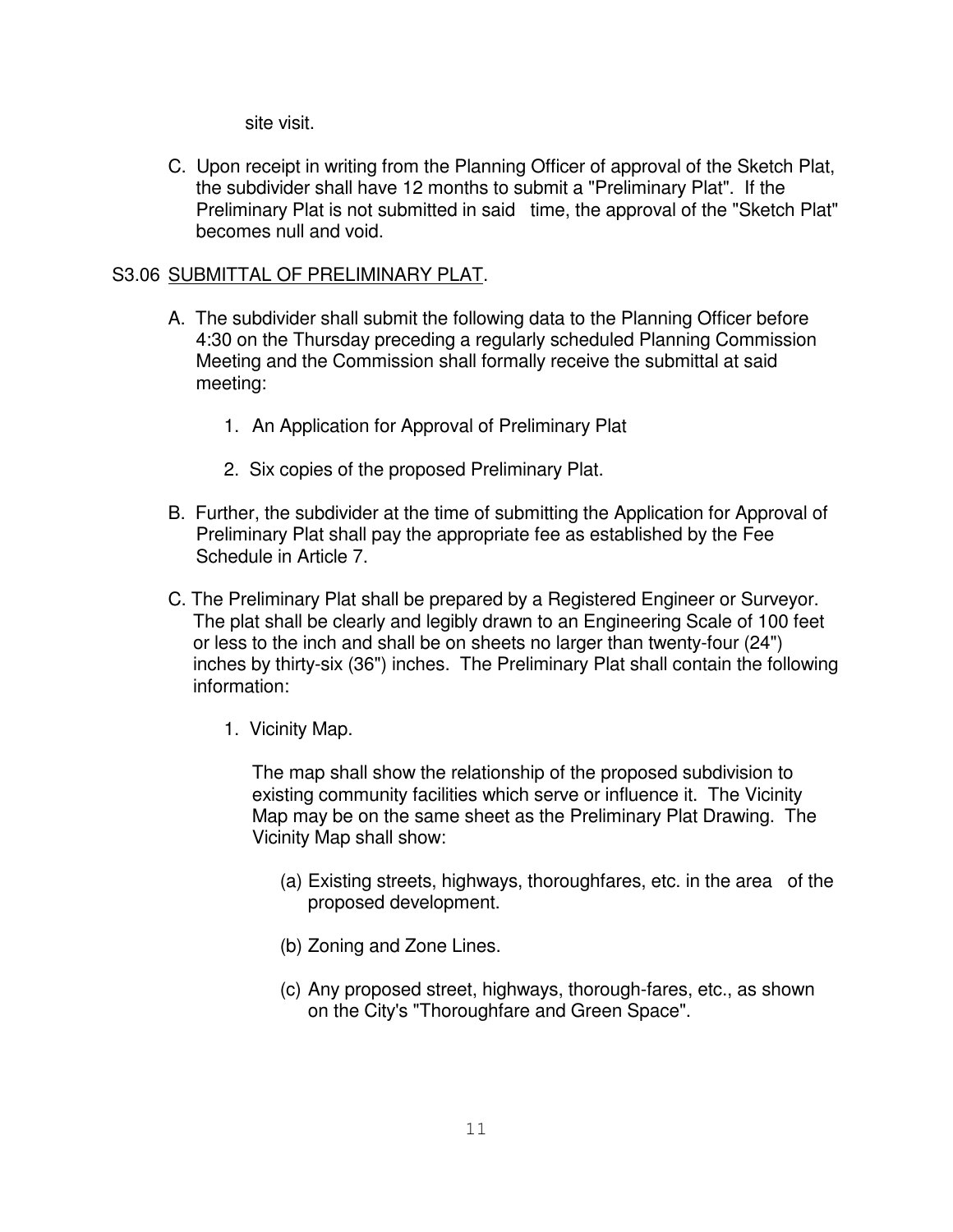- (d) North Arrow
- (e) Location of proposed development with outline(s) of the owner's total property and the proposed subdivision.
- 2. Identification.
	- (a) Proposed name of subdivision, township, tract, or original lot or section number.
	- (b) Names, addresses, and telephone numbers of owners, subdivider, and registered surveyor or engineer.
	- (c) Bar scale, north arrow, and date.
- 3. Existing Data.
	- (a) Legal description and drawing to scale.
	- (b) Easements: Location, width, and purpose.
	- (c) Streets on and adjacent to the subdivision: Names, location, right-of-way, and pavement width. Planned public improvements; highways or other major improvements planned by public authorities for future construction.
	- (d) Location of proposed underground utilities on or near the subdivision; including journalized routes for highways.
	- (e) Utilities on and adjacent to the subdivision; Location and size of sanitary and storm sewers; location and size of water mains; location of gas lines, fire hydrants and utility poles. If water mains, sewers and/or culverts are not on or adjacent to the tract, indicate the direction and distance to and size of nearest ones.
	- (f) Existing contours from the City's Topographic Maps or, if the City does not have the area's topographic maps, then at intervals of not more than five feet where the ground slope is generally greater than ten per cent (10%) and not more than two feet where the ground slope is generally less than ten per cent (10%).
	- (g) When public water and sewer systems will not be part of the development, then provide subsurface information, such as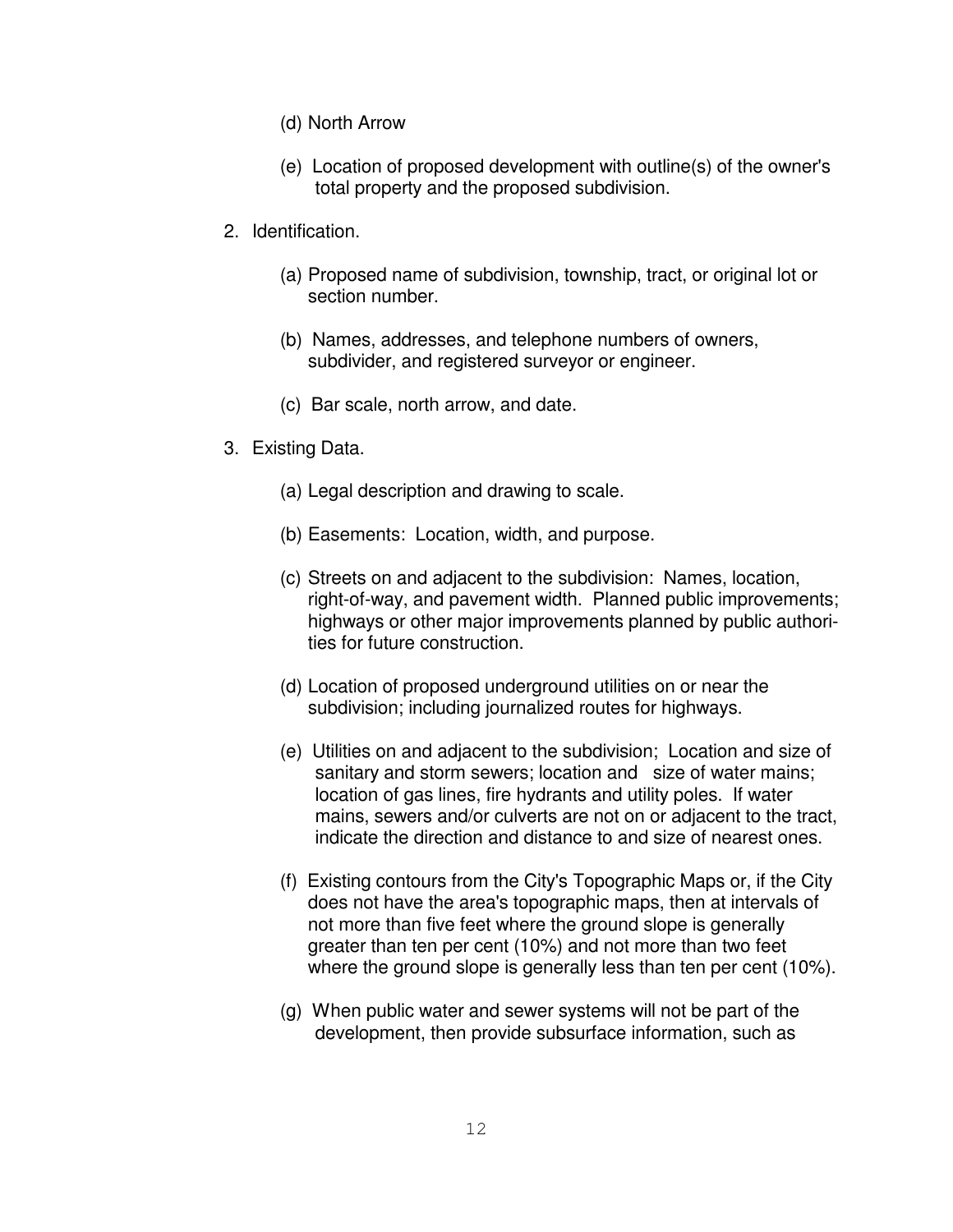depth of water table, bedrock, and any unique conditions, such as abandoned mines.

- (h) Other conditions on the subdivision:
	- 1. Water courses and areas subject to flooding.
	- 2. Marshes.
	- 3. Rock outcroppings.
	- 4. Wooded areas.
	- 5. Any structures or other significant features.
	- 6. Approximate direction and gradient of ground slope.
	- 7. Location and type of buildings, fences, tree lines, etc.
	- 8. Railroad lines.
	- 9. Power lines and towers.
	- 10. Owners of adjacent unplatted land, (For adjacent platted land, refer to subdivision plat by name, plat book, and pages.)
- 4. Proposals.

(a) Streets: Show proposed streets (indicate each street by name, right-of-way widths, approximate grades, centerline data, and proposed improvements.)

(b) Other rights-of-way or easements: Location, width, and purpose.

(c) Lots: Numbers, dimensions, and area of irregular lots in square feet.

- (d) Minimum building setback lines.
- (e) Lane parcels within the subdivision not to be divided into lots.

(f) Public sites: Reserved or dedicated for parks, playgrounds, or other public uses.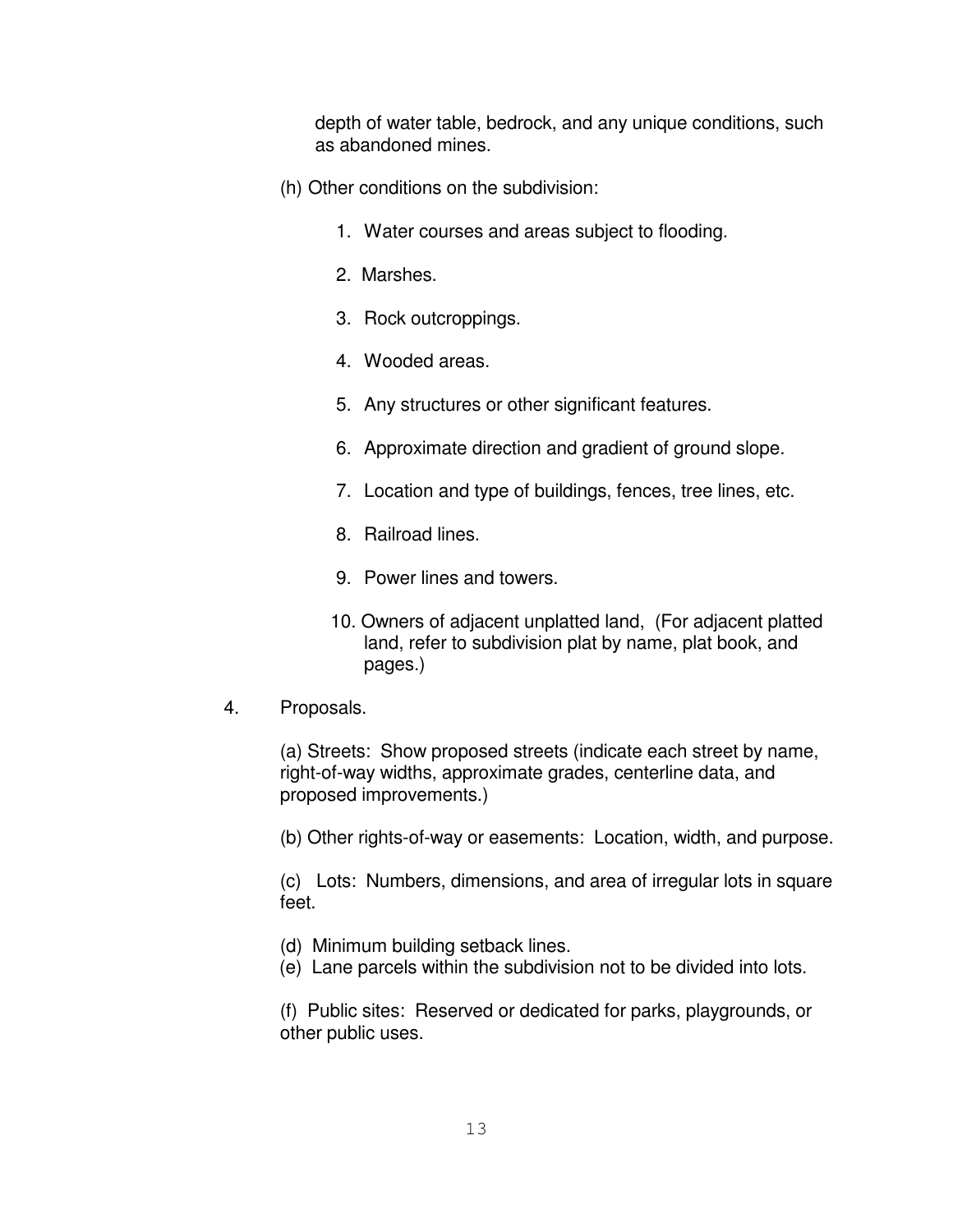(g) When extensive changes of topography are contemplated, the proposed topography shall be indicated.

(h) Location of all underground utilities; Immediate and future construction.

(i) Distance to nearest existing intersection for reference.

(j) Show proposed areas of non-access to dedicated streets.

5. Other Information.

The Planning Commission may require such additional information as deemed necessary.

# S3.07 PRELIMINARY PLAT PROCESSING OF MAJOR SUBDIVISION.

A. Processing and Distribution.

The preliminary plat shall be distributed by the Planning Secretary to the following officials and agencies for their review and recommendation.

- 1. Service Director (Planning Commission File)
- 2. City Engineer
- 3. Utility Superintendent
- 4. City or County Health Department, as appropriate
- 5. Code Administrator
- 6. Clerk of Council
- B. Official Filing.

Upon the proper submission of the preliminary plat, the subdivision shall be placed on the agenda of the next regular Planning Commission meeting at which time the Commission shall take one of the following actions:

1. Accept the plat for official filing purposes.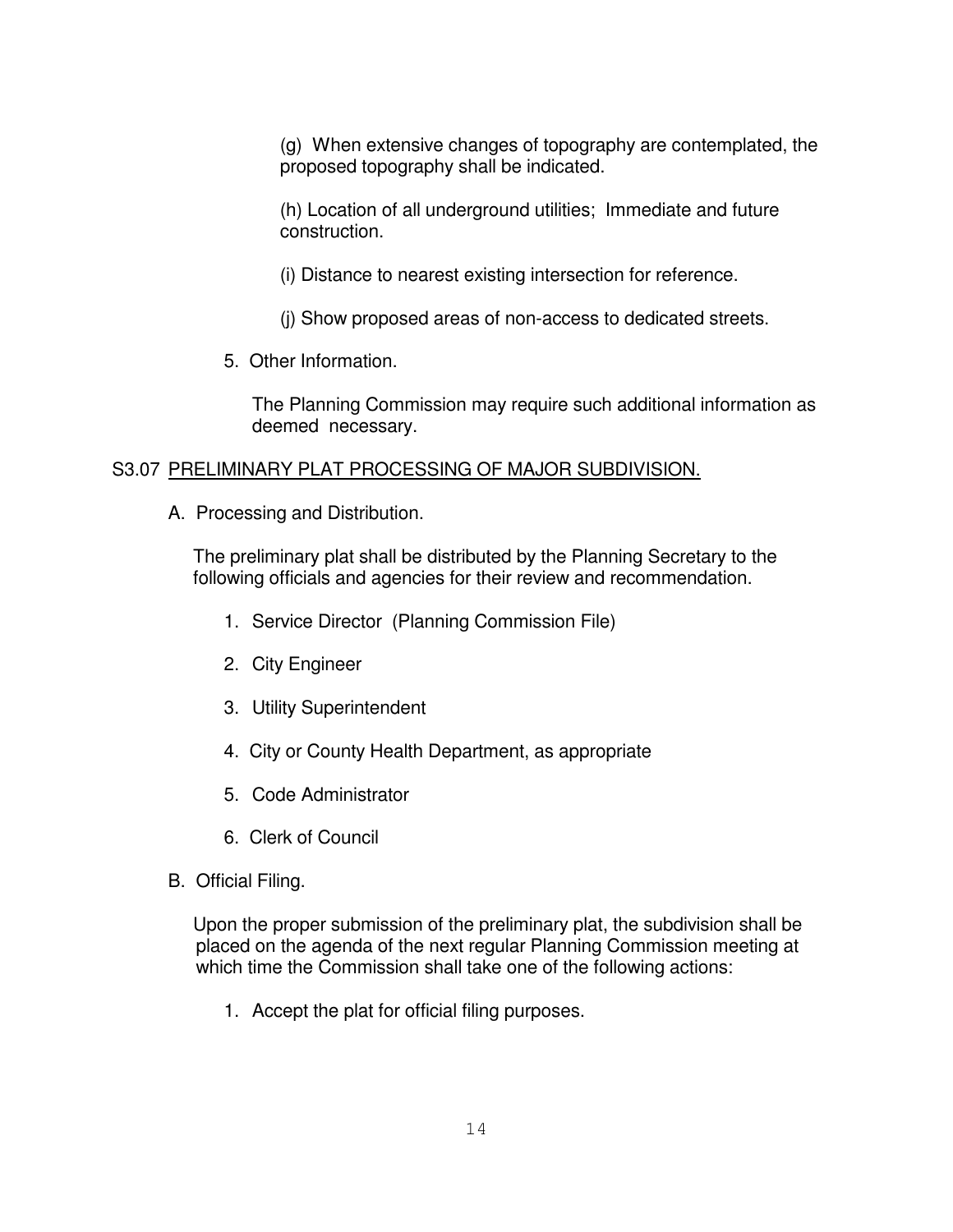- 2. Not accept the plat for official filing purposes. In this case, the applicant shall be notified in writing of the reason(s) of refusal.
- C. Planning Commission Approval.

Upon the official filing of a preliminary plat, the subdivision shall be placed on the agenda of the next regular Planning Commission meeting which shall take place within forty days or at a mutually agreed upon time. At that meeting the Commission shall take one of the following actions:

- 1. Approve the preliminary plat.
- 2. Revise the plat in conjunction with the subdivider and reschedule for the following meeting for action.
- 3. Deny the plat. In the case of disapproval, the developer must resubmit any alternative plats from the beginning steps of this process. The commission shall notify the subdivider in writing within three days of the Commission meeting of the action taken and the standards of these regulations which were not fulfilled or violated resulting in the disapproval. This notification shall be by registered mail.
- D. Effects of Approval.

Upon arrival, the Commission shall communicate to Council its action. The approval has the following effect:

- 1. It authorizes the subdivider to prepare a final plat and construction drawings in accordance with the approved preliminary plat.
- 2. It approves the conceptual design and street network.
- 3. It does not authorize the construction of streets nor grading for street purposes.
- 4. It does not authorize the transfer of lots nor the recording of the plat in the office of the Recorder of Licking County, Ohio.
- 5. The approval shall be in effect for a twelve month period from the date of approval by the Commission. Upon expiration of a preliminary plat approval, no approval of a final plat shall be given until a new preliminary plat has been resubmitted, officially filed, and approved.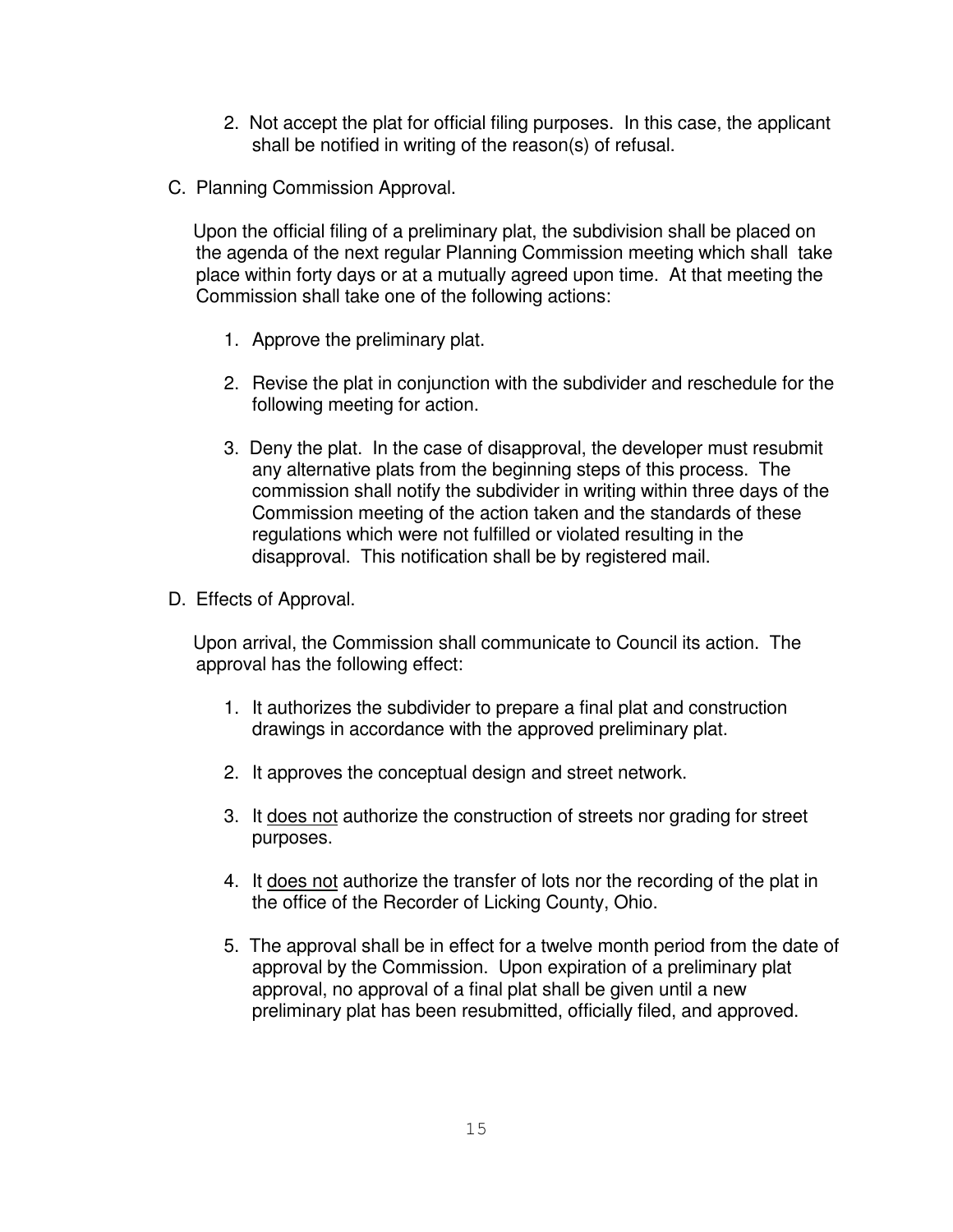# S3.08 STANDARDS FOR REVIEW OF PRELIMINARY PLAT.

The Planning Commission shall review and either approve or disapprove the preliminary plat based upon the following standards:

- A. Compliance with City of Newark Thoroughfare Plan.
- B. Compliance with zoning.
- C. Compliance with design standards of these regulations.
- D. Compliance with the procedural requirements of these regulations.

# S3.09 FILING OF FINAL PLAT

A. Submittal.

Upon the receipt of the preliminary plat approval, the subdivider may proceed to submit the following data to the Planning Officer before 4:30 p.m. on the Thursday preceding a regularly scheduled Planning Commission meeting and the Commission shall then formally receive the submittal for "Official Filing" at said meeting:

- 1. Seven copies of the proposed final plat and detailed construction plans.
- 2. An application for approval of the final plat that notes any changes between the preliminary and final plat.
- 3. A final plat fee per the Fee Schedule in Article 7.
- 4. Such other data that the Commission may have deemed necessary for the proper review of the proposal.
- 5. Proposed protective covenants and deed restrictions.

The detailed construction drawings (detailed engineering plans) shall be prepared by a Registered Professional Engineer authorized to practice in the State of Ohio. These drawings or plans for the construction of all public facilities in the proposed subdivision shall be in conformance with the Design Standards of Article 4, the City of Newark Construction Specifications, the City of Newark Division of Engineering Standard Drawings, and the accepted practice of the City Engineer. Upon their approval the original tracings shall be filed with the City Engineer before the Final Plat will be released for recording.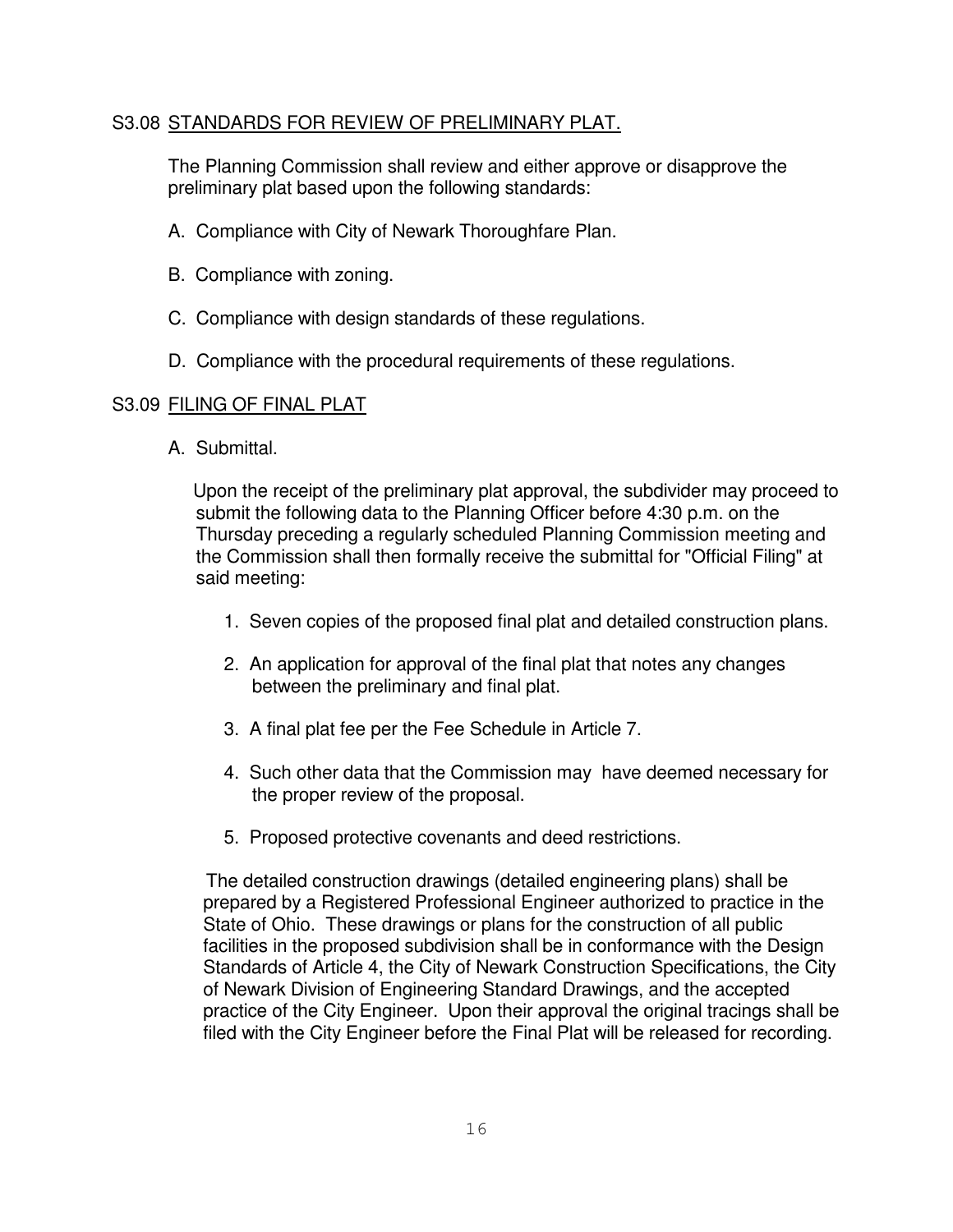B. General Requirements.

The final plat shall be prepared by a Registered Professional Surveyor authorized to practice in the State of Ohio and shall conform to the approved preliminary plat and include any changes recommended by the Commission, except that it may constitute only that portion of the approved preliminary plat which the subdivider proposes to record and develop at this time. This portion must conform with all the requirements of these regulations. The final plat shall be clearly and legible drawn in ink on polyester film (minimum 3 mil), or linen tracing cloth.

It shall be eighteen inches by twenty-four inches in outside dimensions; and shall have a one and one-half inch binding margin on the left side of the eighteen inch length and one inch margins on all other sides. It shall be accurately drawn to an engineering scale of 100 feet or less to the inch and the scale shall be graphically indicated on the plat. If portions of the plat become cluttered with information, a separate, larger scale detail of that area shall be shown.

The plat shall be superimposed on a survey of the lands of the dedicators from which such plat is drawn and shall contain an accurate background drawing of any metes-and-bounds description of the lands of the dedicators from which such plat is drawn. It shall also contain:

- 1. The plat boundary lines with lengths of courses to hundredths of a foot and bearings to seconds. These boundaries shall be determined by an accurate survey in the field, which shall be balanced and closed with an error of closure of not to exceed  $1 = 10,000$ .
- 2. Name of subdivision, location of subdivision by original land survey range, township and quarter section, county and state.
- 3. Layouts including:
	- (a) Street lines, their names, bearings, angles of intersection and widths (including widths along the line of any obliquely intersecting street);
	- (b) All easements and rights-of-way, when provided for or owned by public services (with the limitation of the easement rights definitely stated on the plat);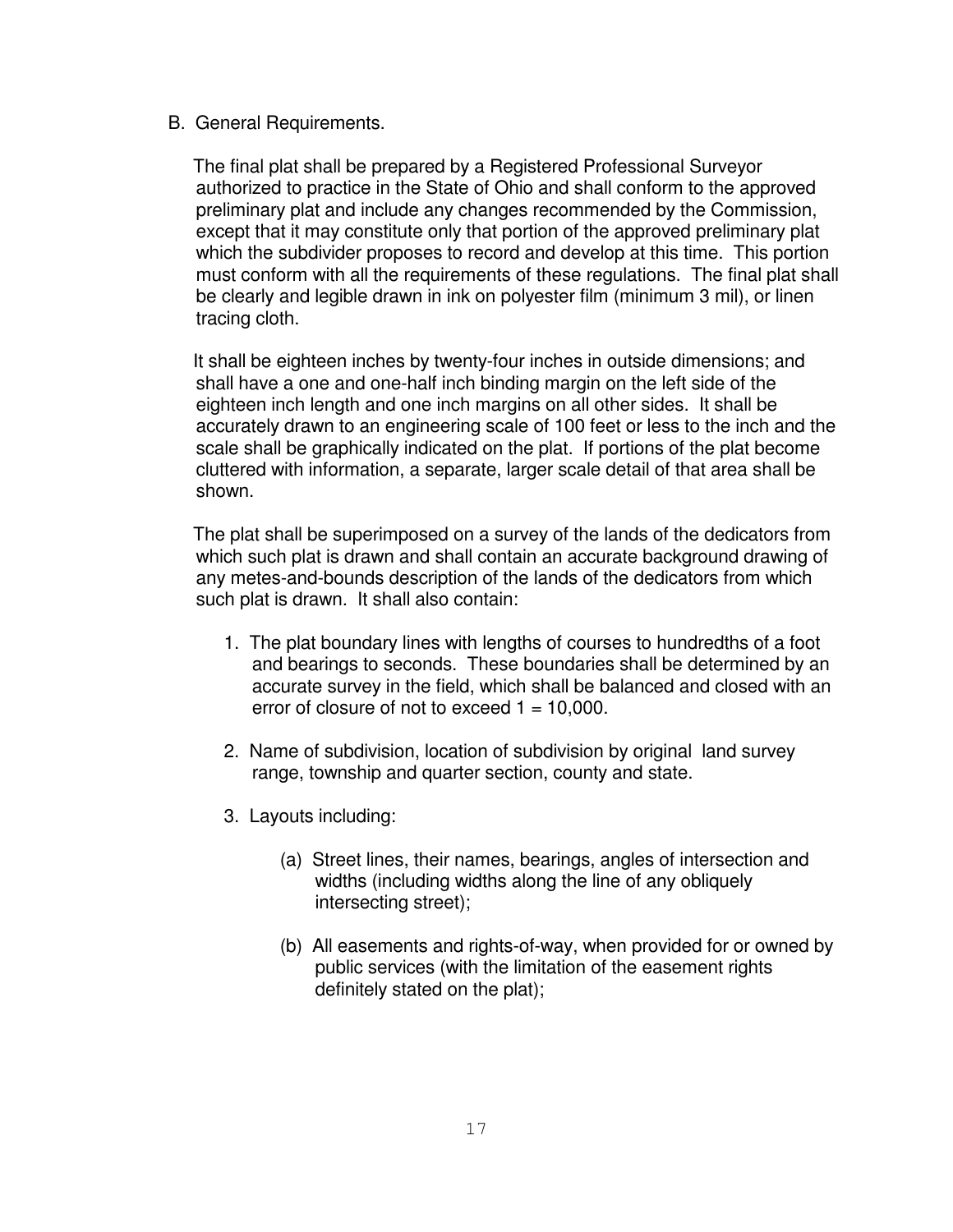- (c) All lot lines, with dimensions in feet and hundredths of a foot, and with bearings and angles to minutes, if at other than right angles.
- (d) Curve data, for all centerline, right-of-way line, and property line curves, including internal angle, radius, arc length, tangent distance, chord length and bearing, points of curvature, and points of tangent bearings.
- 4. Location and type of all survey monuments set or found.
- 5. The true bearings and distances to the nearest established street bounds, patent or other established survey lines, or other official monuments, which monuments shall be located or accurately described on the plat. Any patent or other established survey or corporation lines shall be accurately monument-marked and located on the plat, and their names shall be lettered on them.
- 6. The proposed lots shall be numbered sequentially with numbers assigned to the subdivision by the City Engineer.
- 7. The accurate outline of all property which is offered for dedication for public use and of all property that may be reserved by covenant in the deeds for the common use of the property owners in the subdivision, with the purpose indicated, thereon. All lands dedicated to public use, other than streets or roads, shall be marked "dedicated to the public".
- 8. The exact location and the width along the property line of all existing recorded streets intersecting or paralleling the boundaries of the subdivision.
- 9. Where the proposed subdivision is traversed by a watercourse, channel, stream, or creek, the prior or present location of such watercourse, channel, stream, or creek, in case the subdivision is traversed by a watercourse, channel stream, or creek.
- 10. Building setback lines with dimensions, for minimum requirements (see City of Newark Zoning Code).
- 11. The name and location of adjoining subdivisions and the location and ownership of adjoining unsubdivided property. Where provisions are made for access to an adjoining lake or stream, a sketch illustrating such access shall be submitted.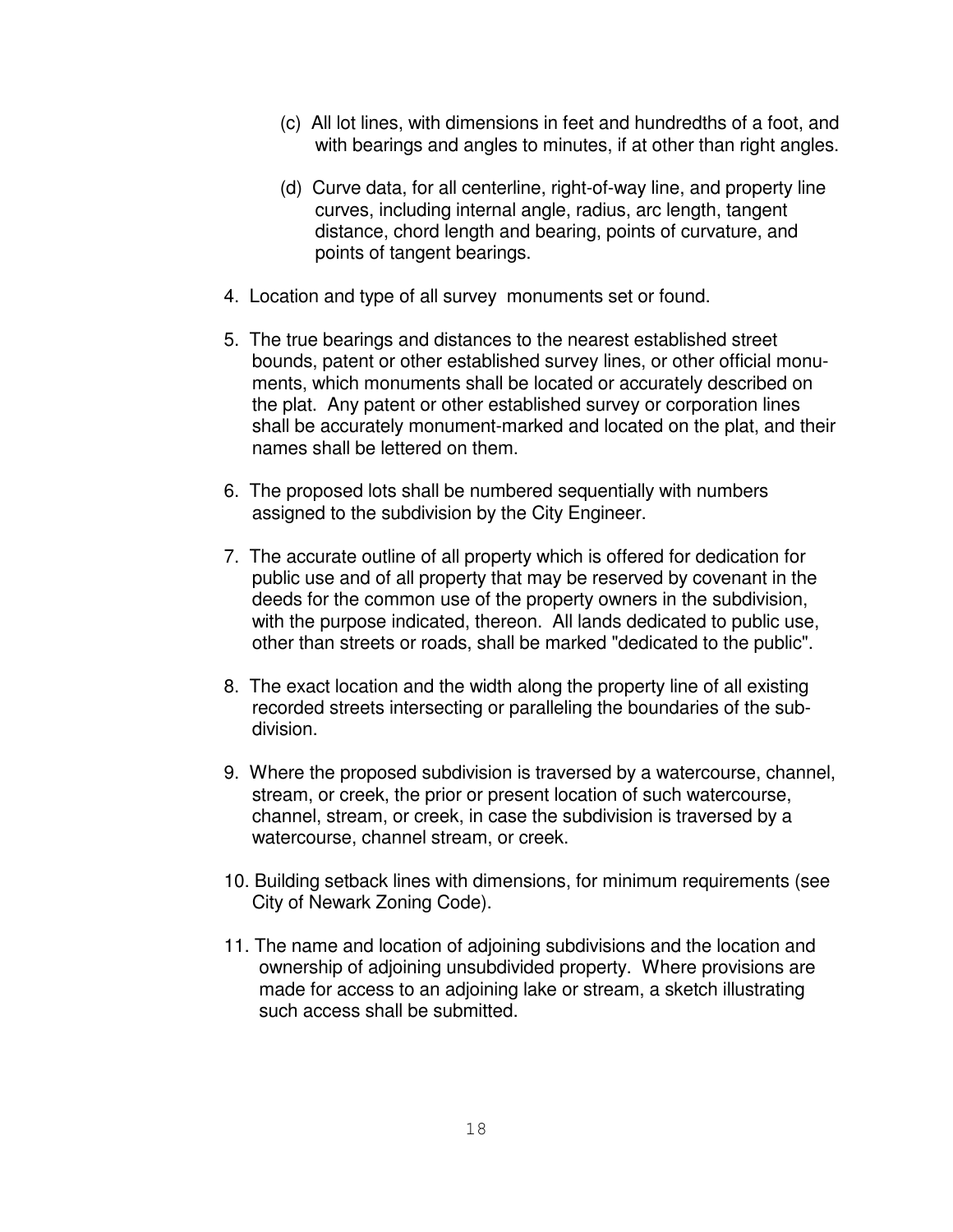- 12. The volume and page number of the deed, where the property was conveyed to the owner, and the name and address of the owner of record, of the developer and of the engineer and/or surveyor;
- 13. Vicinity Map as required in 3.06-C-1.
- 14. For subdivisions containing more than fifty lots and/or encompassing five acres or more, the base flood elevation, as indicated on the City Flood Insurance Rate Map (F.I.R.M.), shall be noted on the plat. If the base flood elevation cannot be obtained from the F.I.R.M. then the developer shall provide such base flood elevation from the best available source.
- 15. Certification of a registered surveyor using the following standard form:

# CERTIFICATE OF SURVEYOR

I hereby certify that this plat is a true and complete land survey made (under my supervision), (by me), on date \_\_\_\_\_\_\_\_\_\_\_, and that all survey monuments shown have been set.

> $\overline{\phantom{a}}$ REGISTERED SURVEYOR #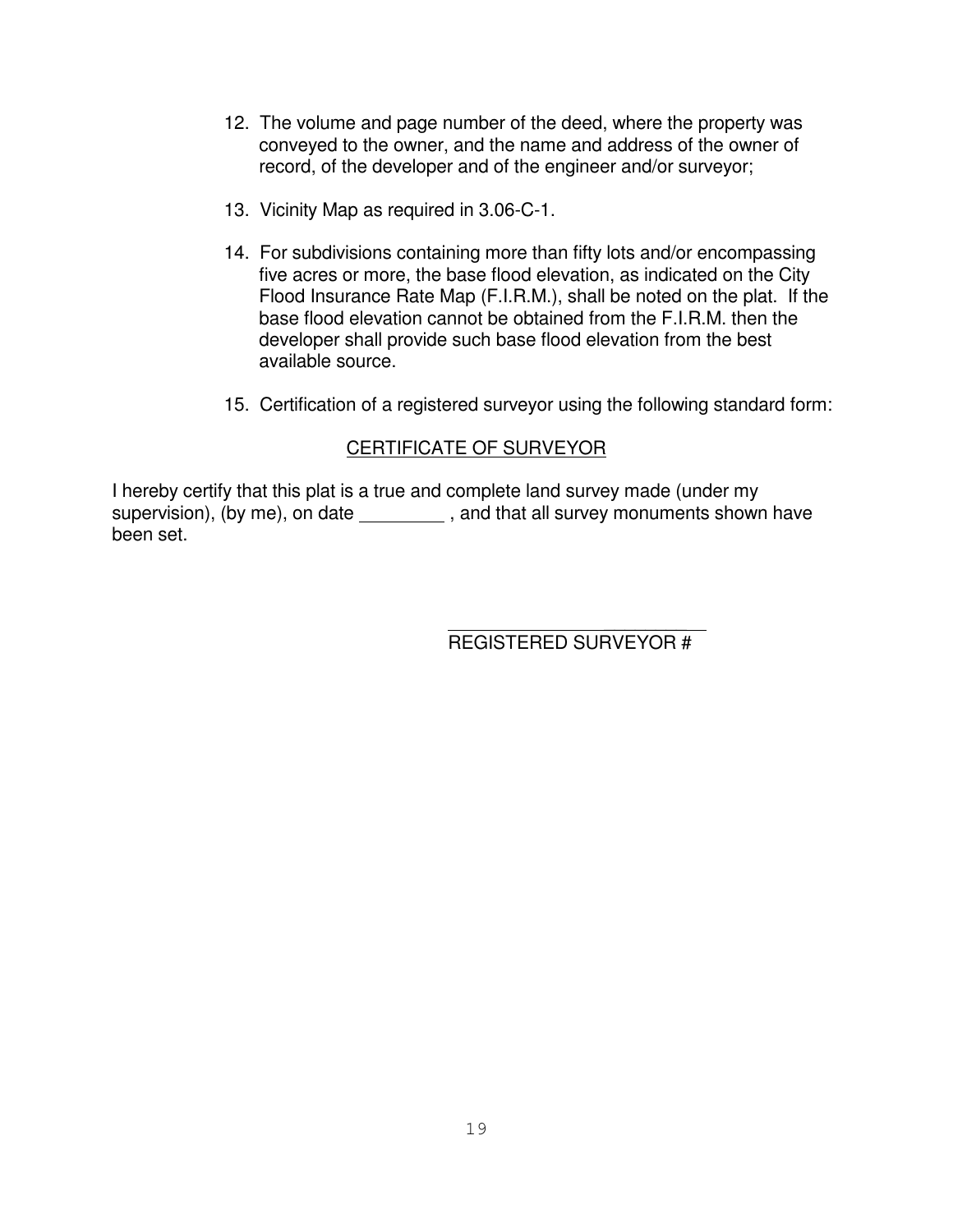16. An acknowledgment by the owner or owners, adopting the plat, offering streets for dedication, and establishing utility easements and other public area; using the following standard form:

# OWNERS' CONSENT AND OFFER OF DEDICATION

- 1. We, the undersigned, being all the owners of the lands, herein platted, do hereby voluntarily consent to the execution of this plat and do offer for dedication the streets, parks, and public grounds as shown, thereon, to the public use forever.
- 2. All easements shown, hereon, are for the construction, operation, maintenance, repair, replacement, or removal of water, sewer, gas, electric, telephone, or other utility lines or services, and for the express privilege of removing any and all trees, shrubs, bushes, buildings, or other obstructions to the free use of said utilities and for providing ingress and egress to the property for said purposes and are to be maintained as such forever.

| <b>WITNESS</b> |
|----------------|
| <b>WITNESS</b> |
| <b>WITNESS</b> |
| <b>WITNESS</b> |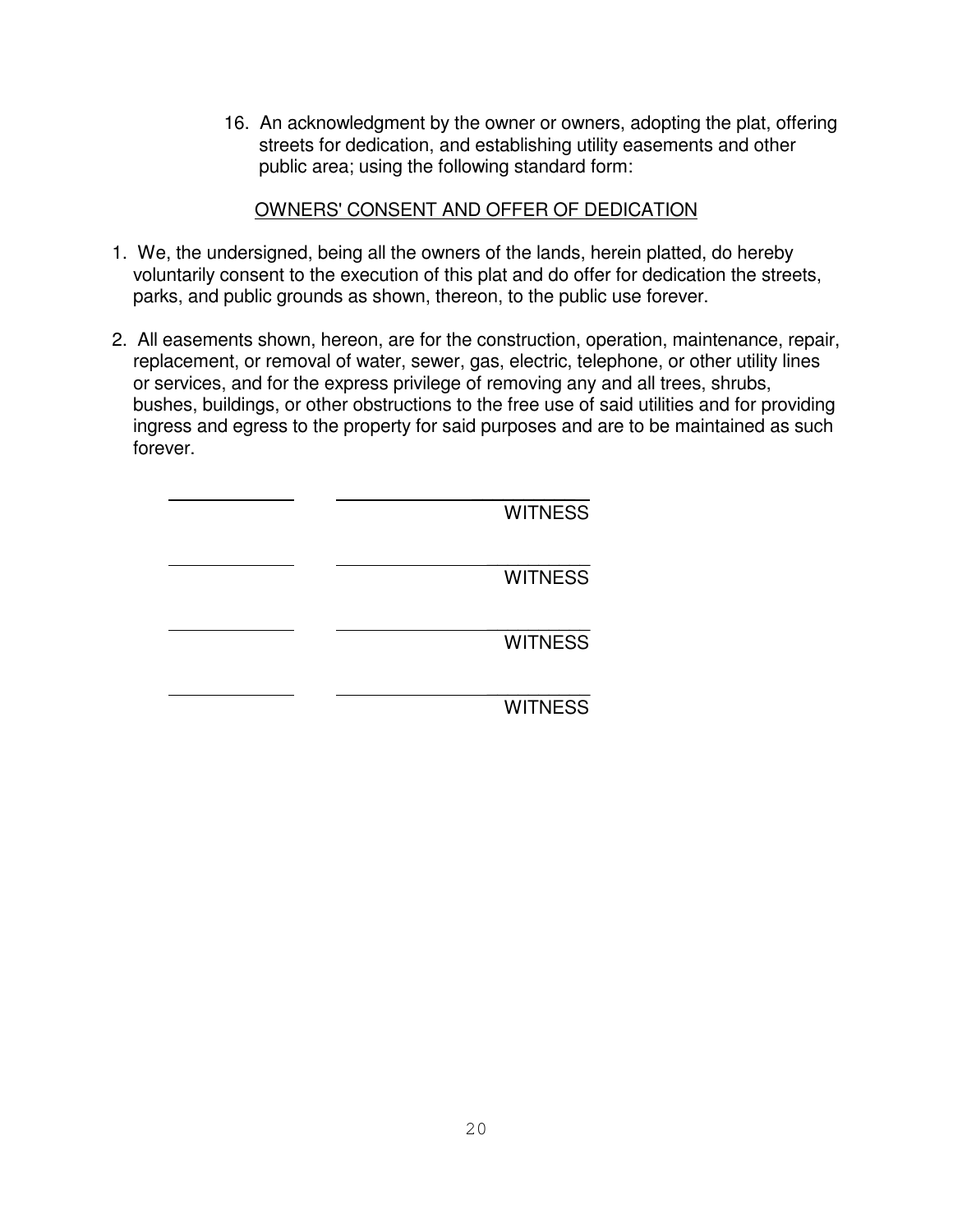17. A certificate of Notary Public relative to Subsection 16., hereof, in accordance with the following standard form:

# CERTIFICATE OF NOTARY PUBLIC

STATE OF OHIO, COUNTY OF \_\_\_\_\_\_\_\_\_ , SS Be it remembered that on this \_\_\_ day of \_\_\_\_\_\_\_, 19\_, before me the undersigned, a Notary Public in and for said County and State, personally came \_\_\_\_\_\_\_\_\_\_\_\_\_\_\_ and and acknowledged the signing and execution of the foregoing plat to be their voluntary act and deed.

IN TESTIMONY, WHEREOF, I have set my hand and notary seal on the day and date above written.

My Commission expires:

 $\overline{\phantom{a}}$  , and the contract of the contract of the contract of the contract of the contract of the contract of the contract of the contract of the contract of the contract of the contract of the contract of the contrac NOTARY PUBLIC in and for \_\_\_\_\_\_\_\_ COUNTY, OHIO

18. A signature block for the Commission in accordance with the following standard form:

APPROVED BY THE PLANNING COMMISSION OF THE CITY OF NEWARK, OHIO, this  $\_\_$  day of  $\_\_$ , 19 $\_\_$ .

> \_\_\_\_\_\_\_\_\_\_\_ CHAIRMAN

\_\_\_\_\_\_\_\_\_\_\_ SECRETARY

19. A signature block for Council in accordance with the following standard form:

APPROVED AND ACCEPTED THIS \_\_\_\_\_ DAY OF \_\_\_\_\_\_\_\_\_\_, 19 \_, BY ORDINANCE NO. \_\_\_\_\_\_\_, THE STREETS DEDICATED, HEREON, ARE HEREBY ACCEPTED AS SUCH BY THE COUNCIL OF THE CITY OF NEWARK, OHIO.

IN WITNESS, THEREOF, I HEREUNTO SET MY HAND AND AFFIXED MY SEAL THIS \_\_\_\_\_\_\_ DAY OF \_\_\_\_\_\_\_\_\_\_\_\_\_\_\_\_, 19\_\_\_.

CLERK OF COUNCIL, CITY OF NEWARK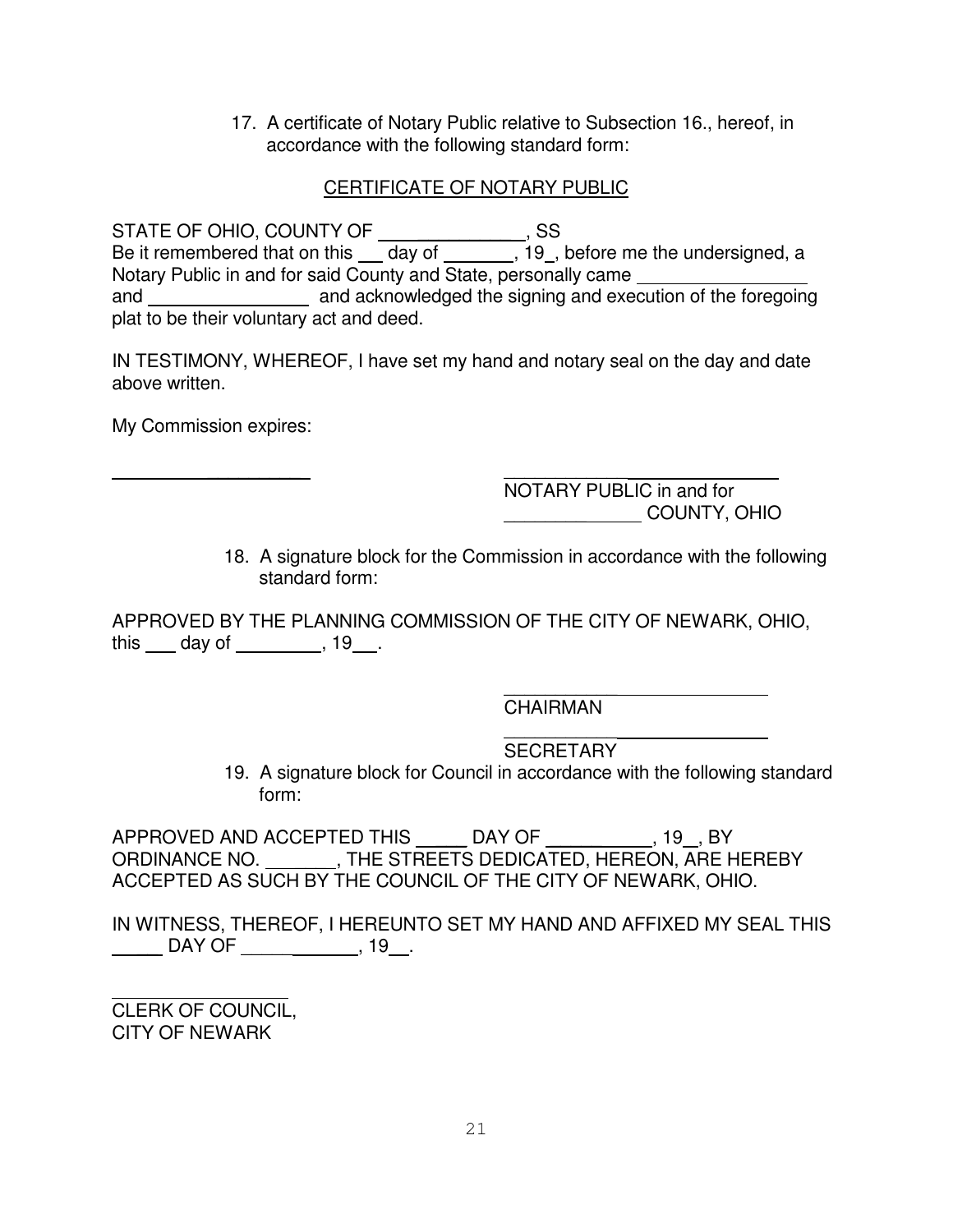20. A signature block for the City Engineer in accordance with the following standard form:

APPROVED BY \_\_\_\_\_\_\_\_\_\_\_\_\_\_\_\_\_\_\_, City Engineer on this \_\_\_\_ day of \_\_\_\_\_\_\_,  $19$ .

> 21. Signature and recording blocks for the County Auditor and County Recorder in accordance with the following standard forms:

TRANSFERRED THIS \_\_\_\_\_\_\_\_\_ DAY OF \_\_\_\_\_\_\_\_\_\_\_\_\_\_\_\_\_\_\_\_\_\_, 19\_\_.

AUDITOR, LICKING COUNTY, OHIO

FILED FOR RECORDING THIS \_\_\_\_\_\_\_\_ DAY OF \_\_\_\_\_\_\_\_\_\_\_\_\_\_\_, 19\_\_. AT FEE FILE NO. RESTRICTIONS FEE RECORDED THIS \_\_\_ DAY OF \_\_\_\_\_\_\_\_\_\_\_\_\_\_\_, 19\_\_. PLAT BOOK PAGE(S) RESTRICTIONS RECORDED IN OFFICIAL RECORD VOLUME PAGE(S)

RECORDER, LICKING COUNTY, OHIO

# S3.10 FINAL PLAT PROCESSING

A. Processing and Distribution.

The final plat and plans shall be distributed by the City Planning Commission to the following officials and agencies for their review and recommendation.

- 1. Service Director (Planning Commission File)
- 2. City Engineer
- 3. Utility Superintendent
- 4. City or County Health Department, as appropriate
- 5. Fire Chief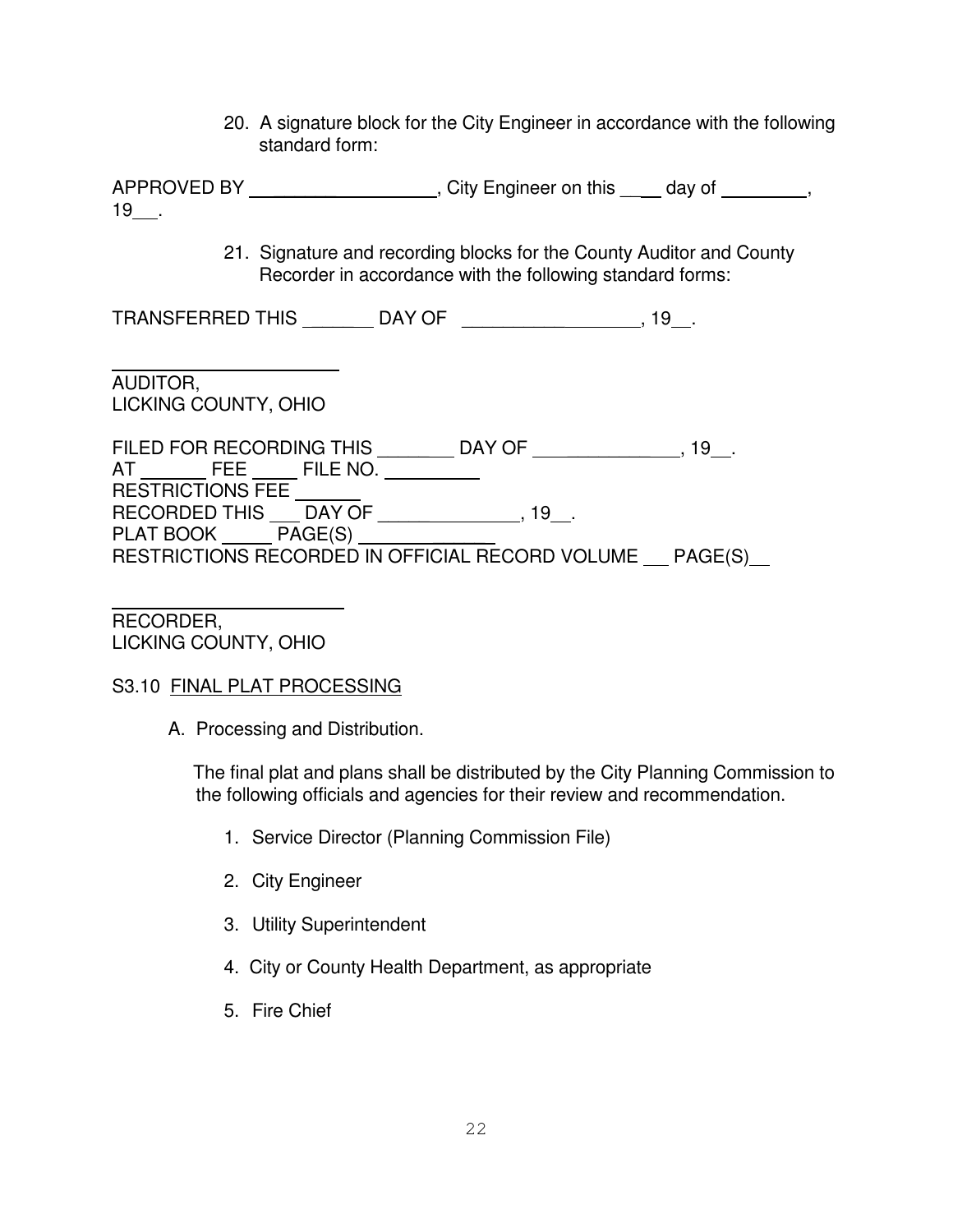- 6. Clerk of Council
- 7. Code Administrator
- B. Approval.

In not more than forty days after the "Official Filing" of the Final Plat with the City Planning Commission, the Commission shall take one of the following actions:

- 1. Approve the final plat.
- 2. Disapprove the plat. In the case of disapproval, the grounds of disapproval shall be stated in the records of the Commission, including the reference to the regulations violated by this proposal. Further, the Commission shall notify the subdivider, in writing, within three working days of the Commission meeting, of the action taken and the standards of these regulations which were violated. This notification shall be by registered mail.
- C. Effect of Approval

Upon approval or approval with conditions, the Commission shall communicate to Council its action. The approval or approval with condition has the following effect.

- 1. It authorizes the subdivider to prepare bonding for Planning Commission consideration.
- 2. It authorizes the developer to begin the grading of streets if the Construction Plans are approved.
- 3. It authorizes the recording of the final plat in the office of the Recorder of Licking County, Ohio, upon filing of original tracing with City Engineer, acceptance of bonds, and public dedications by Council.
- 4. It authorizes the developer to submit plans and applications to the Ohio EPA for approval of the proposed water and sanitary systems and to obtain a Permit to Install (PTI) from said Ohio EPA.
- 5. If the final plat is not filed for recording with the County Recorder's Office within twenty-four months of the date of approval by the City Planning Commission, it shall be null and void.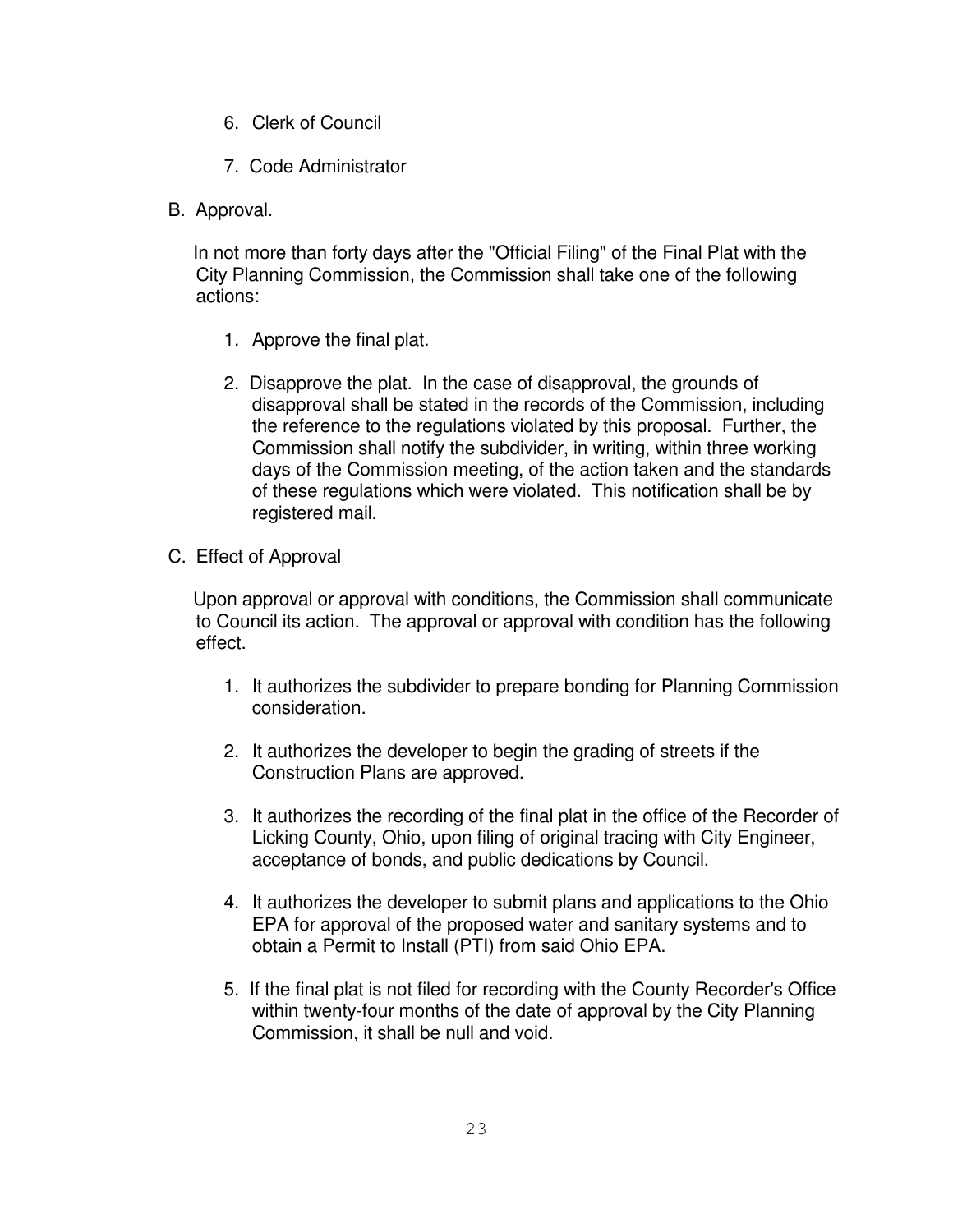#### S3.11 STANDARDS FOR REVIEW OF FINAL PLATS.

The Planning Commission shall either approve or disapprove the plat based upon the following:

- A. Compliance with Thoroughfare and Green Space.
- B. Compliance with zoning.
- C. Compliance with the design requirements of these regulations and the construction standards of the City.
- D. Compliance with the procedural requirements of these regulations.

#### S3.12 COUNCIL ACTION.

City Council shall review and by legislation judge the acceptance of street and other dedications for public purposes and, pursuant to these regulations, shall officially set the amounts of performance guarantee and maintenance of public improvements.

#### A. Agreements and Guarantees

All securities required under this section shall be acceptable in form to the City's Director of Public Service and shall be secured from companies authorized to do business in the State of Ohio and shall be deposited and remain at all times with the City Auditor and shall not be released without the written consent of the City Engineer.

B. Notice of Commencement

A "Notice of Commencement" must be filed with the Director of Public Service prior to any construction activity. A "Notice of Completion" must be properly filed and recorded prior to the release of the development surety.

# S3.13 RECORDING OF PLAT.

Upon approval of the final plat by the Planning Commission, the acceptance of securities, and the acceptance of public lands by Council, the signature on all certifications, and the fulfillment of any requirements determined necessary for the proper subdivision of land by the Commission, the developer shall record the plat with the Recorder of Licking County. The plat shall be returned to the City Engineer for permanent storage after recording. In the event the County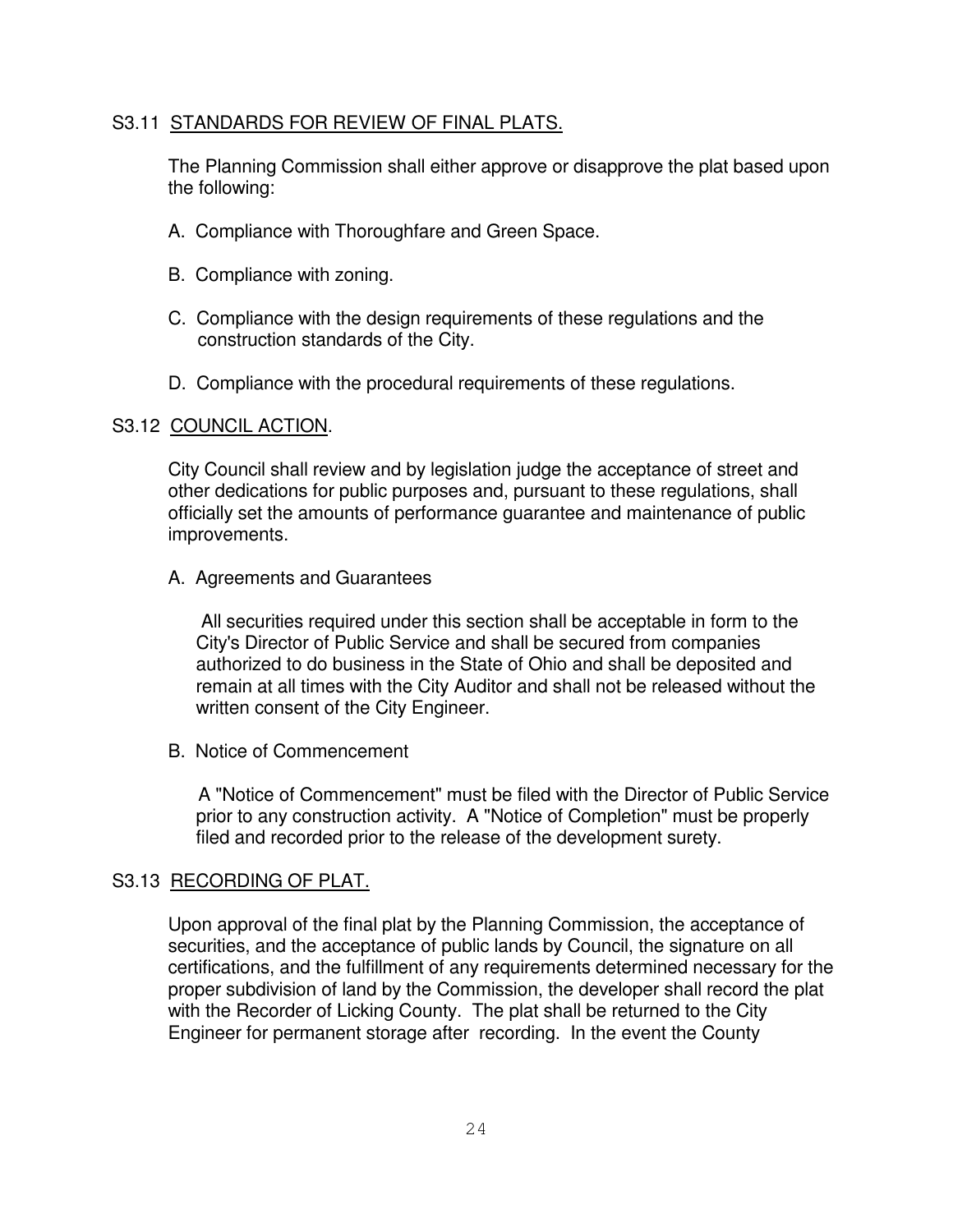Recorder keeps the original, then the developer shall provide the City Engineer with a reproducible copy of the recorded plat on one of the media set forth in S3.09-B.

- A. Performance Guarantee.
	- 1. Type of Guarantee. The subdivider, in lieu of actual installation or completion of the required improvements when requesting permission to record a final plat, shall execute and file a surety acceptable to the City's Director of Public Service.
	- 2. Term of Guarantee. Guarantees shall be for a period of not longer than twenty-four months, unless Council extends the time period by resolution. Council may extend the bond period for a six month period, if they determine weather conditions or other unusual factors have caused delay that makes strict enforcement unreasonable.
	- 3. Amount of Guarantee. The financial guarantee shall be in an amount equal to the City Engineer's estimate of the cost of completion of all improvements, plus eight per cent (8%), as set forth by City Council in legislation.
- B. Maintenance Guarantee.
	- 1. A maintenance surety acceptable to the City's Director of Public Service shall be posted with the City in the amount of ten per cent (10%) of the cost of improvements and shall be arranged for a period of twelve months from date of acceptance of improvements by the City Engineer. This surety is to be posted at such time as the improvements are accepted as complete by the City Engineer.
	- 2. The subdivider shall be responsible for maintenance of all improvements against faulty workmanship, including all sedimentation and erosion controls and shall repair all failures as soon as they become apparent.
	- 3. The streets and other improvements shall be in a condition acceptable to the City at the end of the maintenance period. If the subdivider fails to perform such maintenance to the complete satisfaction of the City, the City may use such surety guarantee to make the necessary repairs at their discretion.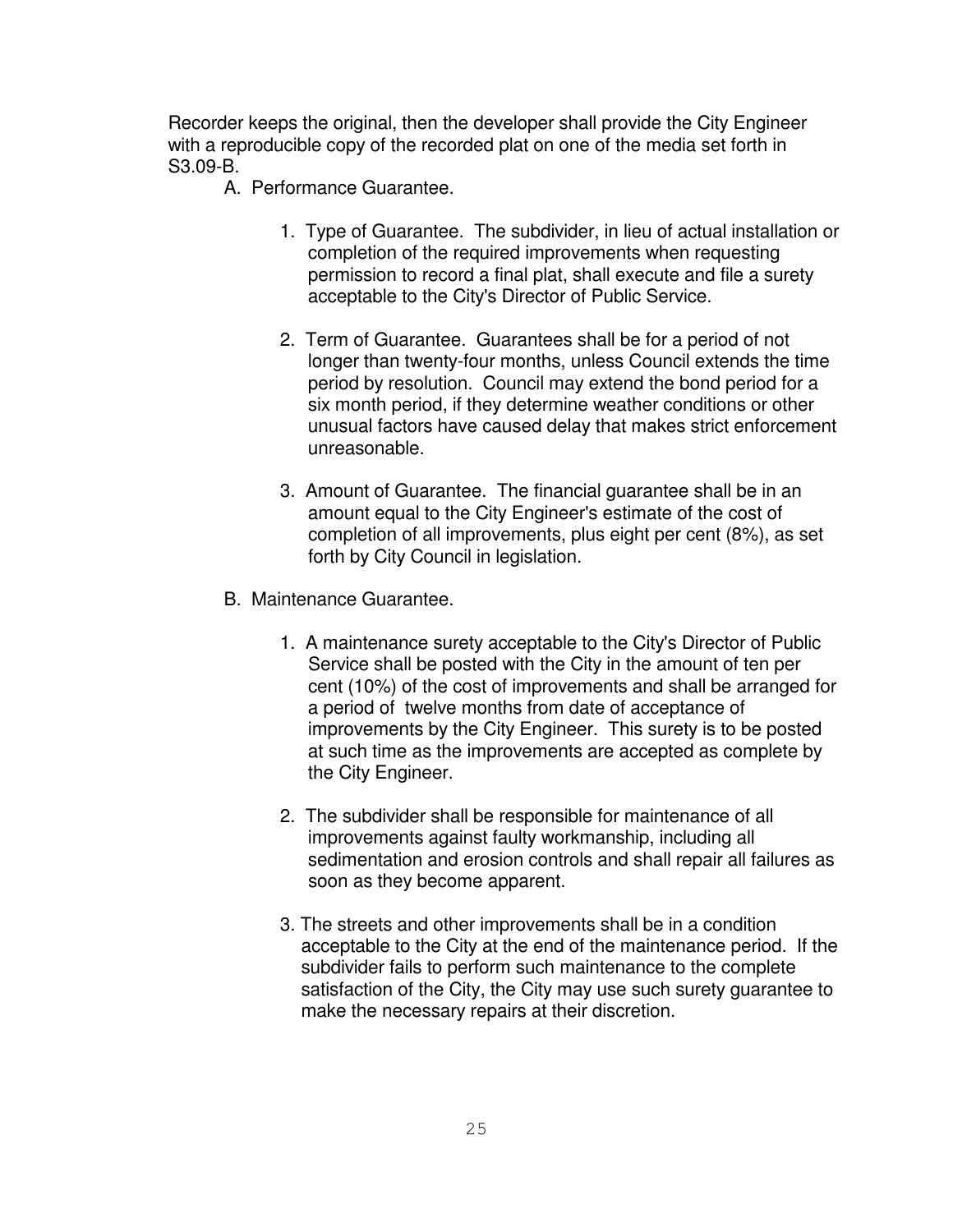# S3.14 CHARGES FOR ENGINEERING SERVICES.

- A. It shall be the duty of the Director of Public Service to establish schedules of fees for plans, specifications, printing, construction inspection, design engineering, and other engineering services performed by the Division of Engineering, which shall be as close as is practical to the actual payroll and overhead costs, thereof. Such schedules may be changed or amended from time to time as the Director may find necessary to make the schedule conform to such costs.
- B. The City Engineer, or his representative, is hereby authorized and directed to collect such fees and deposit them with the City Treasurer to the credit of the General Fund.
- C. For inspections of private projects outside the City government, the City Engineer is hereby given the prerogative to authorize the commencement of a project by a private contractor with charges determined and charged after the completion of such project or at an earlier period of time. When the Developer or Contractor has no record of service with the City or other unusual circumstances exist, the City Engineer may estimate the inspection charges and require payment of 110 per cent of that total be paid to the City prior to commencement of any work.
- D. As the actual inspection charges are being paid and accrued, the City Engineer shall, from time to time, re-estimate the inspection charges for the project, so that a deposit of money in the amount of ten per cent over and above the actual estimated costs shall be on deposit in the General Fund for the inspection charges as they accrue. However, at the discretion of the City Engineer, such charges may be made instead during and/or at the completion of the project.
- E. Upon termination of the project, any unused balance of deposits paid by a private contractor shall be returned to the depositor by City warrant.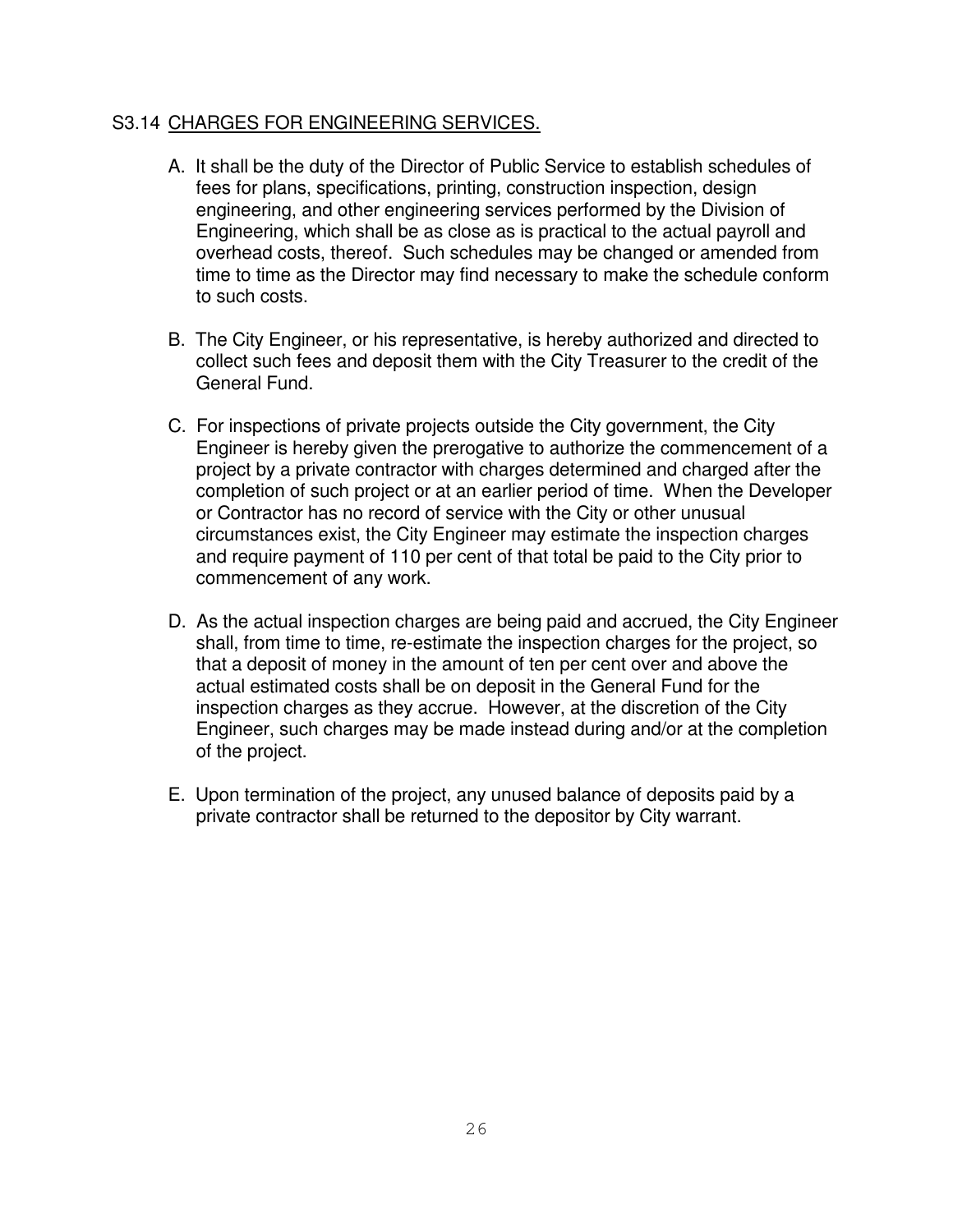# **ARTICLE 4** *DESIGN STANDARDS*

# S4.01 PHYSICAL CONSIDERATIONS.

A. Natural Land Use.

Subdivisions should be planned to take advantage of the topography of the land, to economize in the construction of drainage facilities, to reduce the amount of grading, and to minimize destruction of trees and topsoil.

# B. Flooding Areas.

In order to protect the health, safety, and general welfare of the people, the Planning Commission may reject a proposed subdivision located in an area subject to periodic flooding. Whenever a subdivision is proposed to be located in an area having poor drainage or other adverse physical characteristics and impairment, the Commission may approve the plat, provided that the developer binds himself legally to make such improvements as, in the judgment of the Commission, will render the subdivision substantially safe and otherwise acceptable for the intended use. In such case, the developer shall post with the Commission a surety acceptable to the Commission, sufficient to cover the cost of such improvements as estimated by the officials having jurisdiction.

- C. Master Plan; Compliance.
	- 1. The subdivision layout shall conform to the Official Thoroughfare and Green Space. Whenever a tract to be subdivided embraces any part of a highway, thoroughfare, parkway, or other major arterial, minor arterial, or collector street so designated on such Plan, such part of such public way shall be platted by the developer.

# S4.02 STREETS.

A. Arrangement.

The arrangement, character, extent, width, and location of all streets shall conform to the City's Thoroughfare and Green Space and the requirements set forth, herein, unless specific requirements are waived by the City Planning Commission. The design of proposed streets and public access to adjacent unplatted lands shall be arranged so that the entire area can be served with a coordinated public street system. All streets must be built to City standards.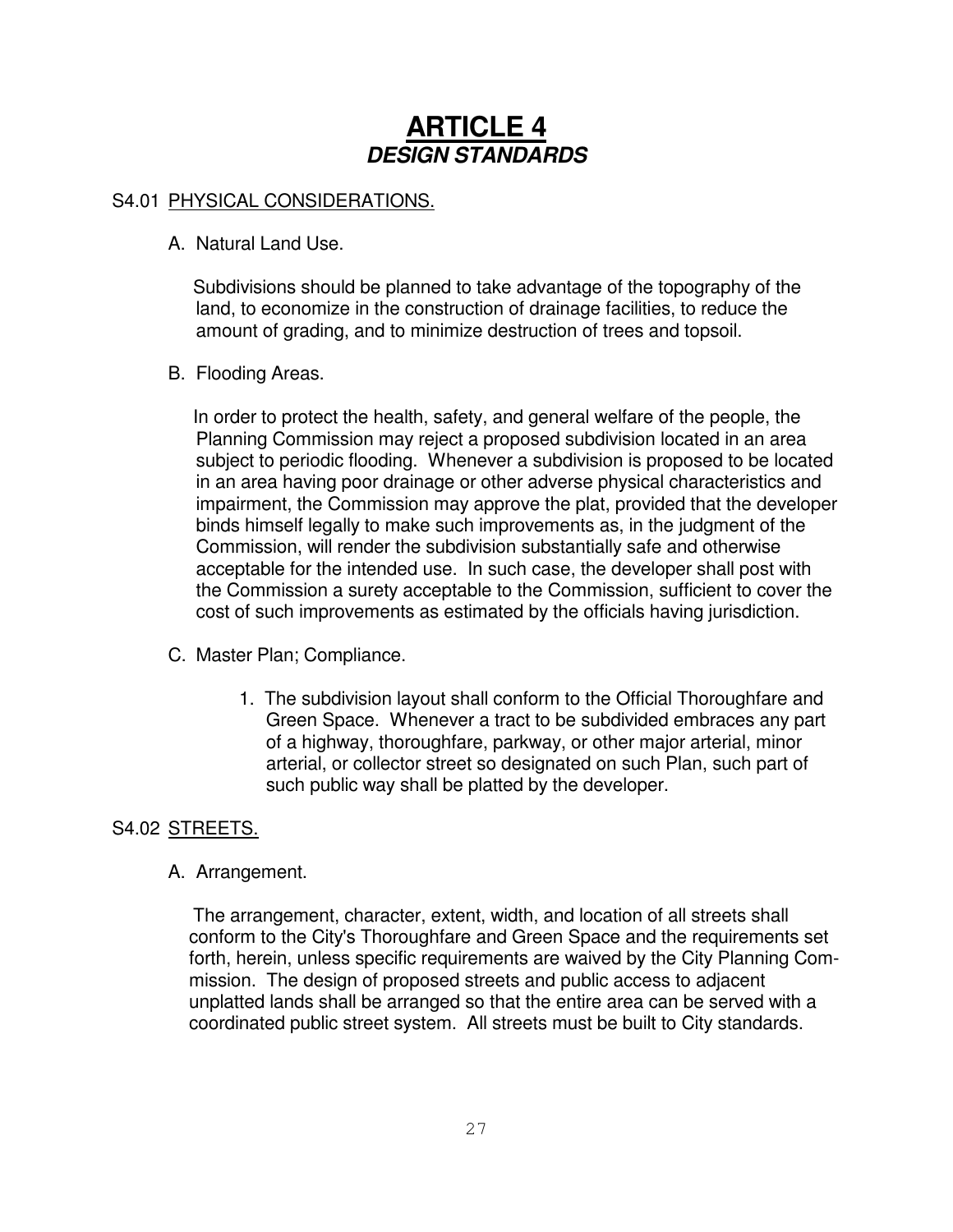- B. Street Classifications.
	- 1. Major arterial thoroughfares shall be planned for continuation of movement of fast traffic generally over 45 mph between points of heavy traffic generation and from one section of the community to another. They shall contain as few intersections with minor streets as possible.
	- 2. Minor arterial thoroughfares are similar in nature to major arterials, but are for lower volumes and speeds, generally 35 to 45 mph.
	- 3. Collector streets shall provide a traffic route from local streets to arterial thoroughfares. Collector streets normally contain a relatively large number of intersections with local streets and few intersections with arterial thoroughfares.
	- 4. Local streets shall provide direct and full access to each lot and shall be laid out so that their use by through traffic will be discouraged. The street system shall be so designed that all proposed streets shall be in conformity with modern practices of land subdivision and in general conformity with a plan for the most advantageous development of the entire neighborhood. The streets shall be extended to the boundaries of the tract to be recorded and align with existing streets, unless prevented by topography or other physical conditions, or unless, in the opinion of the Planning Commission, such extension is not necessary or desirable for the coordination of the layout of the subdivision with the development of adjacent tracts. Dead-end streets or cul-de-sacs will be approved only when necessitated by topography or other physical conditions or where, in the opinion of the planning commission, they are appropriate for the type of development contemplated.
	- 5. Industrial streets are those streets within industrial zoning districts which will be subject to a large percentage of heavy truck traffic. In general they will be streets within industrial parks, but other streets having a high or potentially high truck volume may also be classified as industrial streets.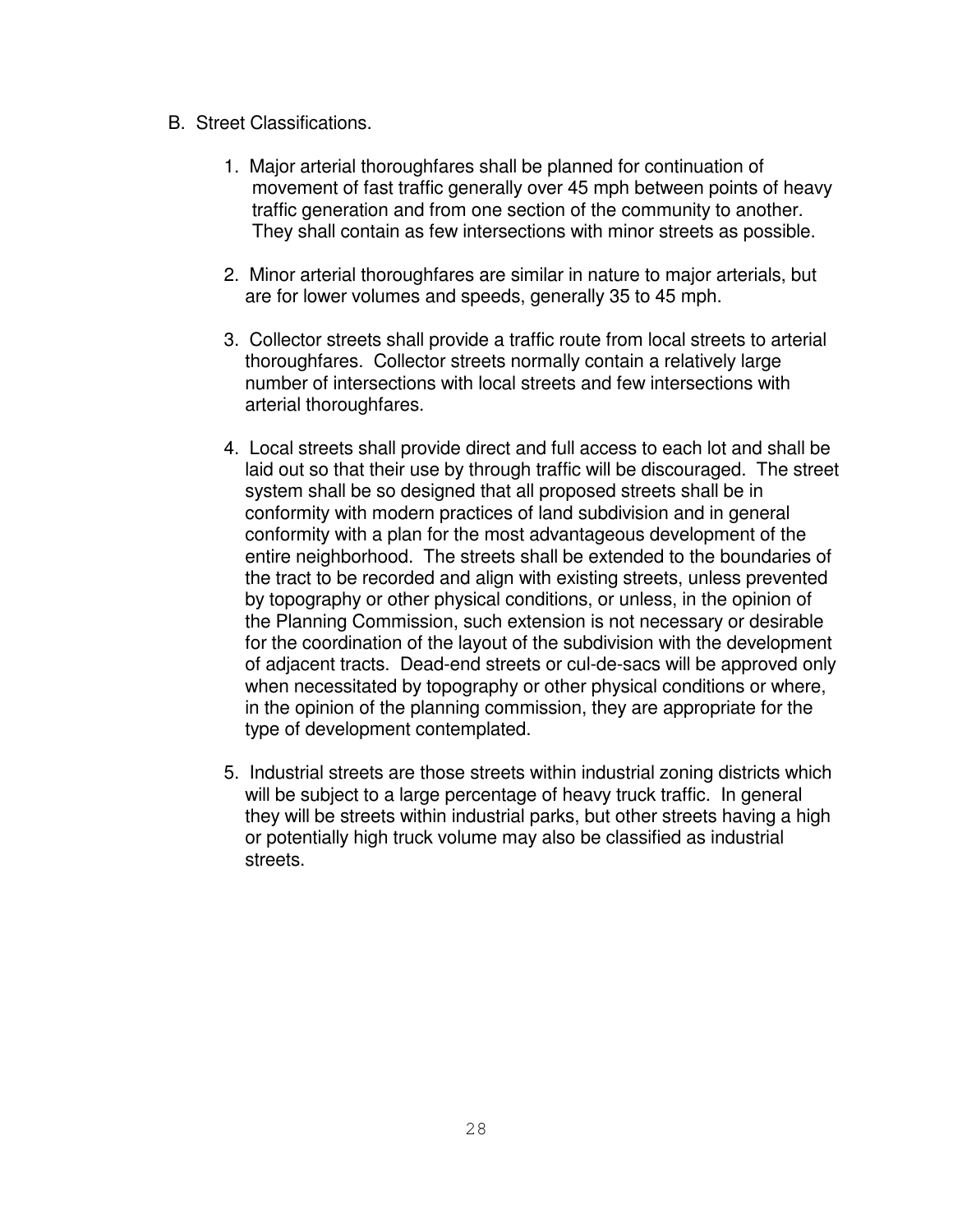#### C. STREET RIGHT-OF-WAY AND PAVEMENT WIDTHS.

| <b>CLASSIFICATION</b> | R/W     | <b>PAVEMENT</b> |
|-----------------------|---------|-----------------|
|                       | in Feet | in Feet         |
| <b>MAJOR</b>          | 80      | 64              |
| <b>MINOR</b>          | 80      | 54              |
| <b>INDUSTRIAL</b>     | 60      | 40              |
| <b>COLLECTOR</b>      | 60      | 40              |
| LOCAL over 500' long  | 50      | 32              |
| 500' and shorter      | 50      | 28              |
|                       |         |                 |

Pavement width is measured from back of curb to back of curb.

D. Half Streets.

Half streets shall be prohibited, except where there is an existing half street adjacent to the subdivision, in which case the remaining half of the street shall be platted.

- E. Cul-de-Sac and Dead-End Streets.
	- 1. Streets designed to be a permanent cul-de-sac should not be longer than 800 feet and shall be provided at the closed end with a turnaround having an outside pavement diameter of at least eighty feet and a street right-of-way line diameter of at least 100 feet.
	- 2. If the Subdivision creates a temporary dead end street that is intended to be extended in the future, an 80' diameter turnaround shall be constructed of 6" of 304 compacted base material. This turnaround shall be within an easement granted to the City by the Developer and shall be maintained to the satisfaction of the City Engineer. This easement shall be automatically vacated to the abutted property owners when the dead end street is legally extended and additional right-of-way dedicated to the City. If such dead end street is not legally extended within five (5) years of approval of the Final Plat that created it, the Developer must construct the turnaround as required for a permanent cul-de-sac (including curb and gutter) and dedicate the required 100' right-of-way to public use. If such dead-end street extends only the depth of the corner lot past a street intersection, no turnaround will be required.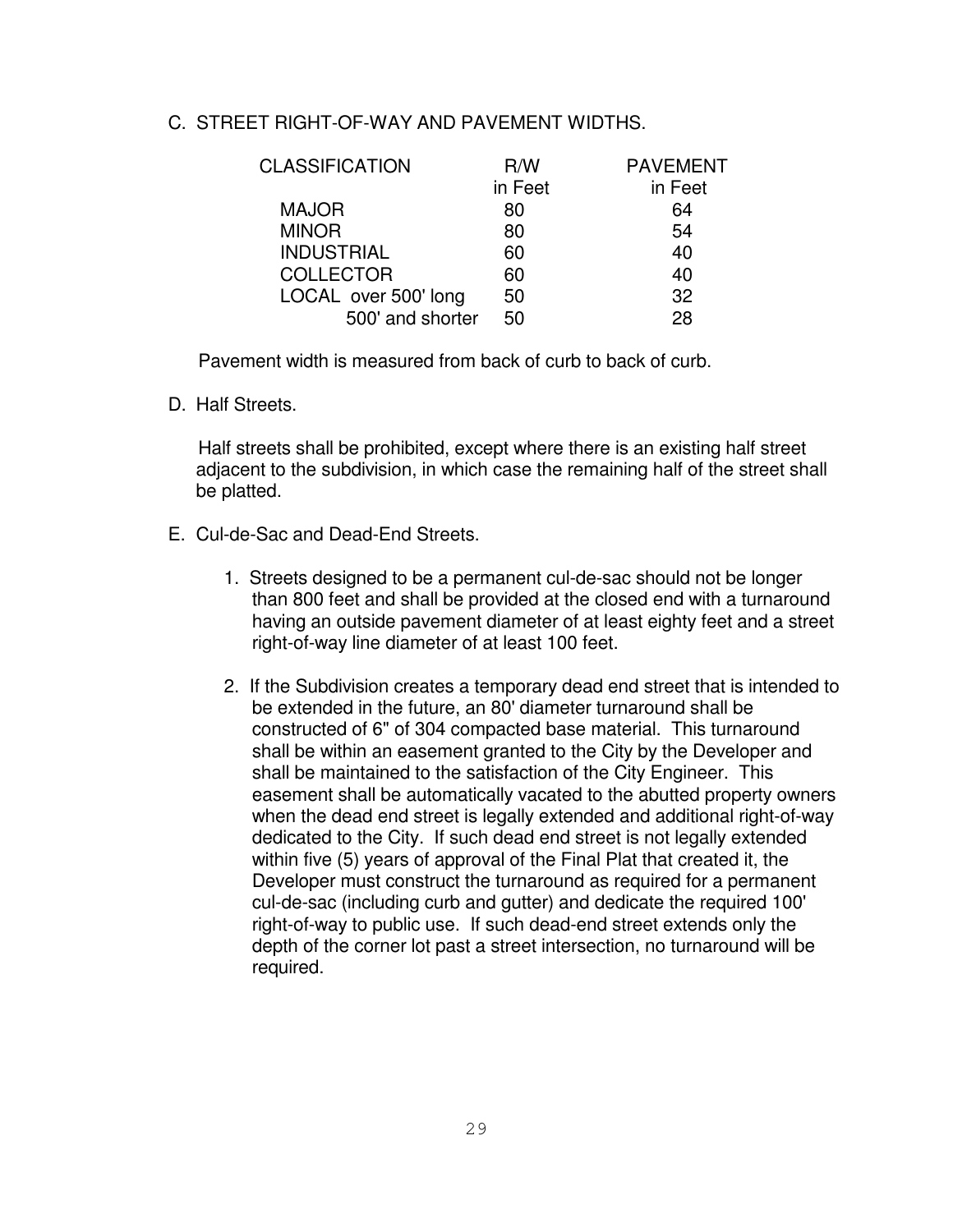F. Grades.

It is recognized that the maximum grade must vary with the severity of the natural terrain. Thus, the following maximum grades are set:

- 1. Level Terrain 4% max. grade
- 2. Rolling Terrain 8% max. grade
- 3. Hilly Terrain 15% max. grade

An absolute minimum grade of 0.5% is required.

G. Changes in Grades.

All changes in street grades in excess of one per cent shall be connected by vertical curves. The minimum length of the vertical curve shall be 20 times the algebraic difference in the rate of grade for Major, Minor, or Industrial Streets and 15 times the algebraic difference in the rate of grade for collector or local streets. Grade changes (with or without a vertical curve) shall be no closer that 300'.

H. Minimum Centerline Radii.

The minimum centerline radius for horizontal curves shall be 400 feet for Major, Minor, or Industrial streets and 100 feet for collector or local streets.

I. Reverse Horizontal Curves.

Major, Minor, and Industrial Streets shall have a minimum 100 foot tangent section between reverse horizontal curves. No minimum tangent section is required for collector or local streets.

- J. Intersections.
	- 1. Intersections shall be no closer than 125 feet on local or collector streets, and no closer than 250 feet on major, minor, or industrial streets. The highest level (most restrictive) street involved governs.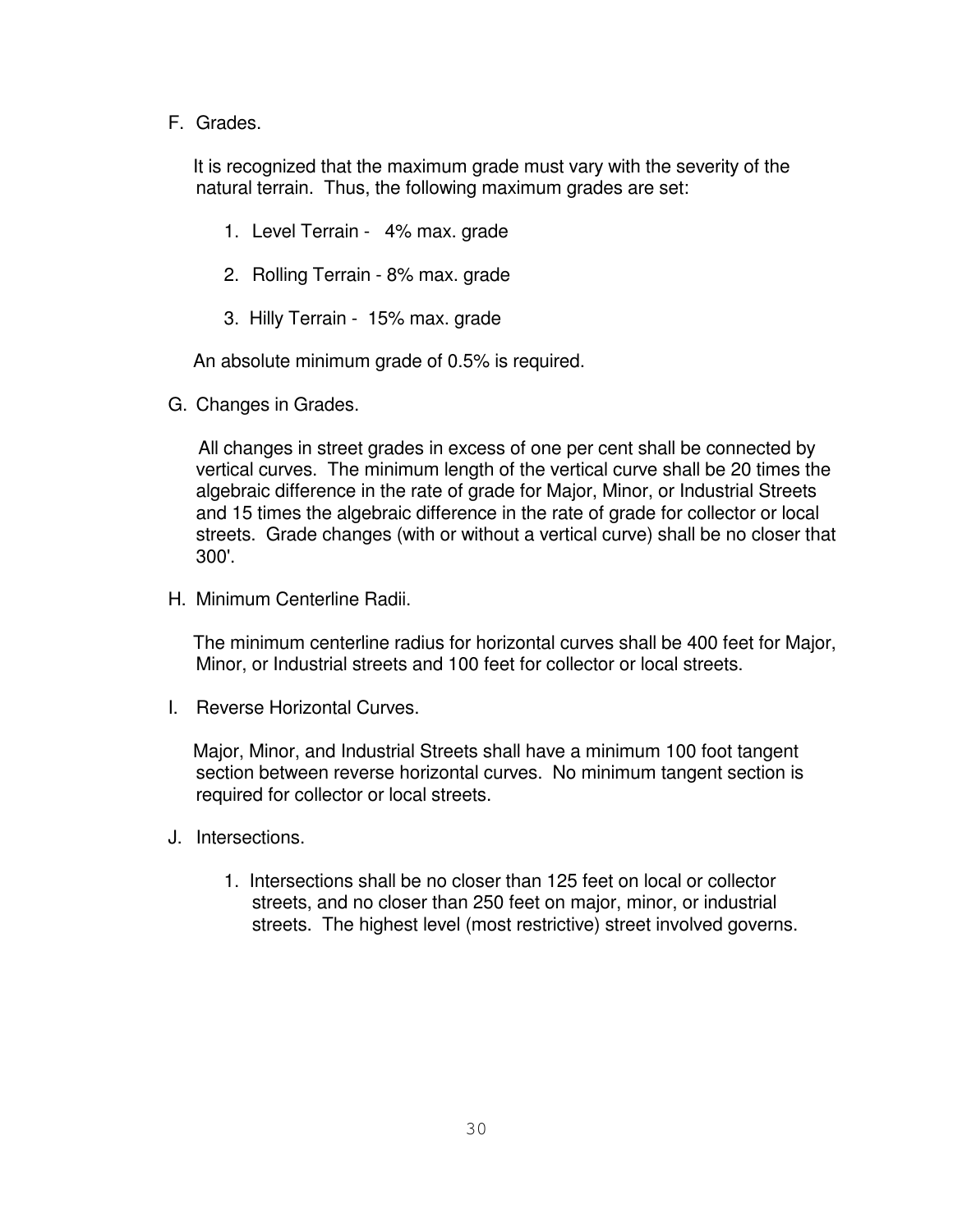2. Curbs at intersections shall be rounded using the following minimum radii:

| Major      |                          | 50 |
|------------|--------------------------|----|
| Minor      | -                        | 45 |
| Industrial |                          | 50 |
| Collector  | $\overline{\phantom{0}}$ | 30 |
| Local      |                          | 30 |

These minimums shall increase to the following when the minimum angle of intersection is between 60 and 75 degrees:

| Major      | -              | 55 |
|------------|----------------|----|
| Minor      |                | 55 |
| Industrial | $\blacksquare$ | 60 |
| Collector  | $\blacksquare$ | 45 |
| Local      | -              | 40 |

3. Intersections with an angle less than 60 degrees will not be permitted.

# S4.03 SIDEWALKS.

- A. Sidewalks shall be installed on both sides of all new public streets, unless this requirement is specifically waived by the Planning Commission.
- B. Sidewalk shall be a minimum width of four (4') feet. Curb ramps shall be constructed at all street intersections. The ramps shall be constructed in accordance with specifications and details set forth by the City Engineer.
- C. In addition, pedestrian easement ways, not less than twenty feet wide and constructed to a width of not less than eight feet, shall be required across blocks where the Commission determines that pedestrian access to schools, playgrounds, shopping centers, transportation, and other community facilities is necessary.
- D. Sidewalks shall be constructed of "Portland Cement Concrete".

#### S4.04 EASEMENTS.

A. Minimum.

As a minimum a five foot easement along side lot lines and a 7 1/2 foot easement along rear lot lines shall be provided on all lots. The purpose of the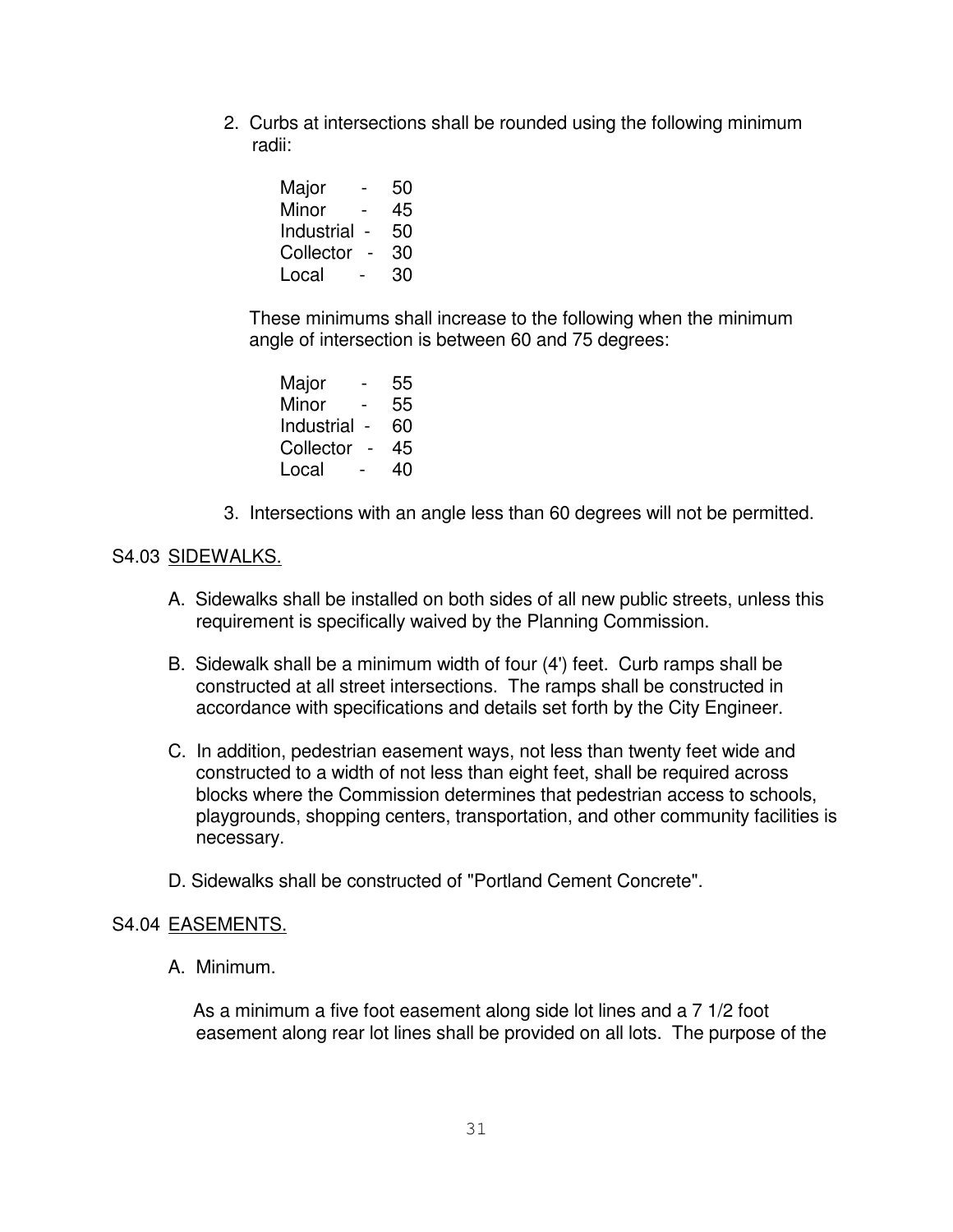easement shall be as set forth in Section 3.09-B-16.

B. Drainage easements shall be given to the City of Newark for all open channels or surface drainage courses. The width of the easement shall be determined by the Planning Commission. The easement shall allow the City, its agents or assigns, the right to reconstruct, operate, and maintain said channel or drainage course, including the right to trim, cut, fell, remove, and dispose of any and all timber, trees, underbrush, building improvements, and other improvements currently thereon; to excavate, dredge, cut away, and remove any or all of said land and to place, thereon, stones, rip rap and other fill materials for the protection of the banks and for such other purposes as may be required in connection with said work.

# S4.05 UTILITY LOCATIONS.

The following are not mandatory locations but, rather, are recommended locations for underground utilities. Above ground utilities should be located in the rear lot utility easements. Whenever possible, City Utilities shall be located within the limits of a proposed right-of-way as follows:

A. Sanitary Sewers.

In parklawn or under sidewalk on south or east side of street.

B. Storm Sewers.

In parklawn on north or west side of street.

C. Waterlines.

Under sidewalk on north or west side of street with minimum 4 1/2 foot cover.

D. Gas Lines.

Under sidewalk or in parklawn on south or east side of street.

E. Electric, Telephone & Cable T. V.

In rear and side lot easements.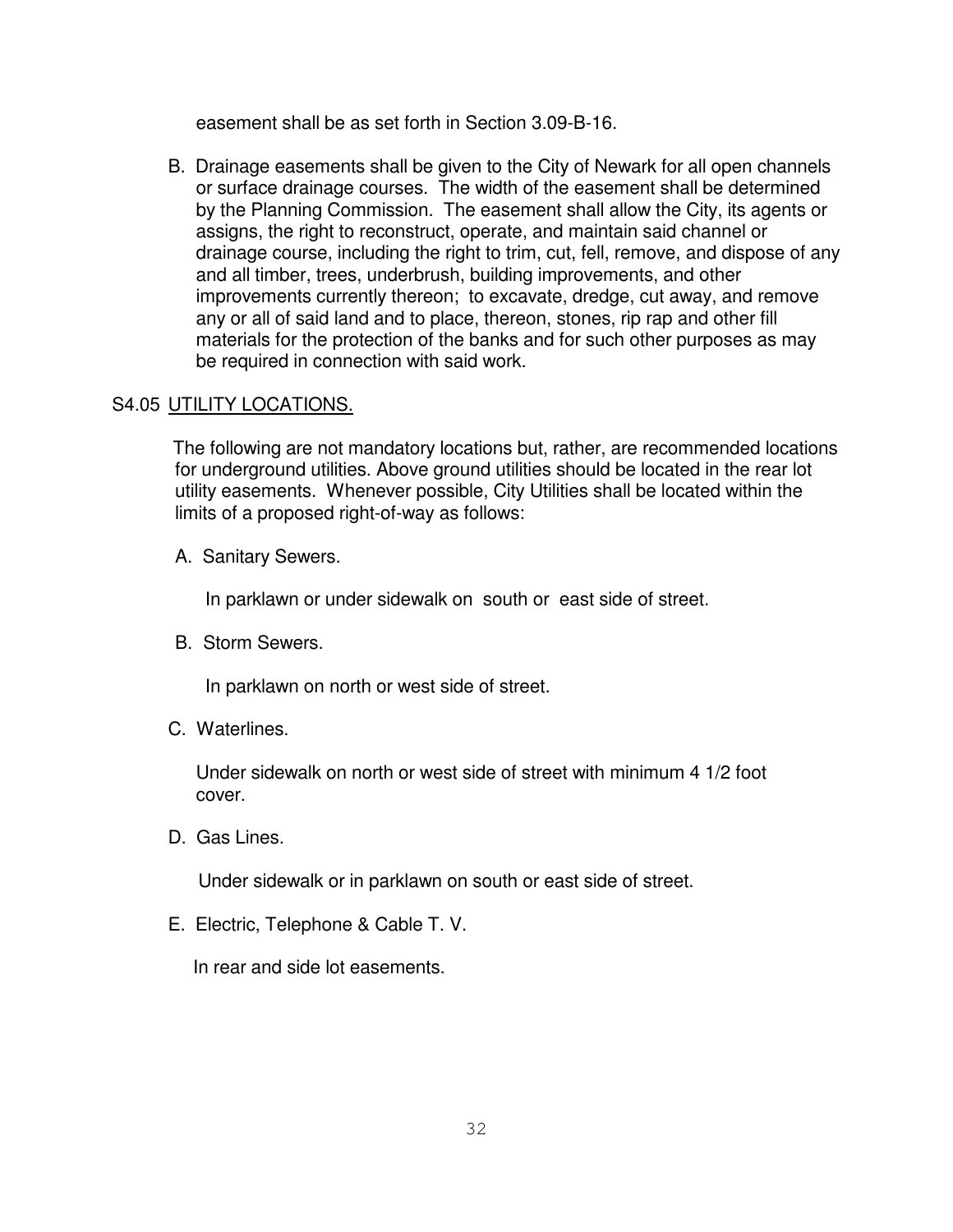#### S4.06 LOTS.

A. Zoning Conformance.

The lot size, width, depth, and the minimum building setback lines shall conform to the Zoning Ordinance.

B. Corner Lots.

Corner lots shall have extra width to permit appropriate building setback from the orientation to both streets (see Zoning Code).

C. Access to Public Streets.

The subdividing of land shall provide each lot with full frontage on a public street.

D. Double-Frontage Lots.

Lots shall not be laid out so that they have frontage on more than one street except:

- (1) Where the lots are adjacent to the intersection of two streets.
- (2) Where it is necessary to separate residential lots from major arterial thoroughfares, a reserve strip along the major arterial thoroughfare shall be deeded to the City. The plat shall state that there shall be no right of access across such reserve strip. The Planning Commission may require that an earthen barrier, a six foot high solid board fence, or masonry wall be constructed or that a ten foot wide planting screen be provided.
- E. Side Lot Lines.

Side lot lines shall be substantially at right angles or radial to street lines.

F. Lot Depth.

No lot depth shall exceed four times the lot width at the minimum building setback line.

G. Where public sanitary sewer facilities and/or water are not accessible, the minimum lot size shall be determined by the Health Department having author-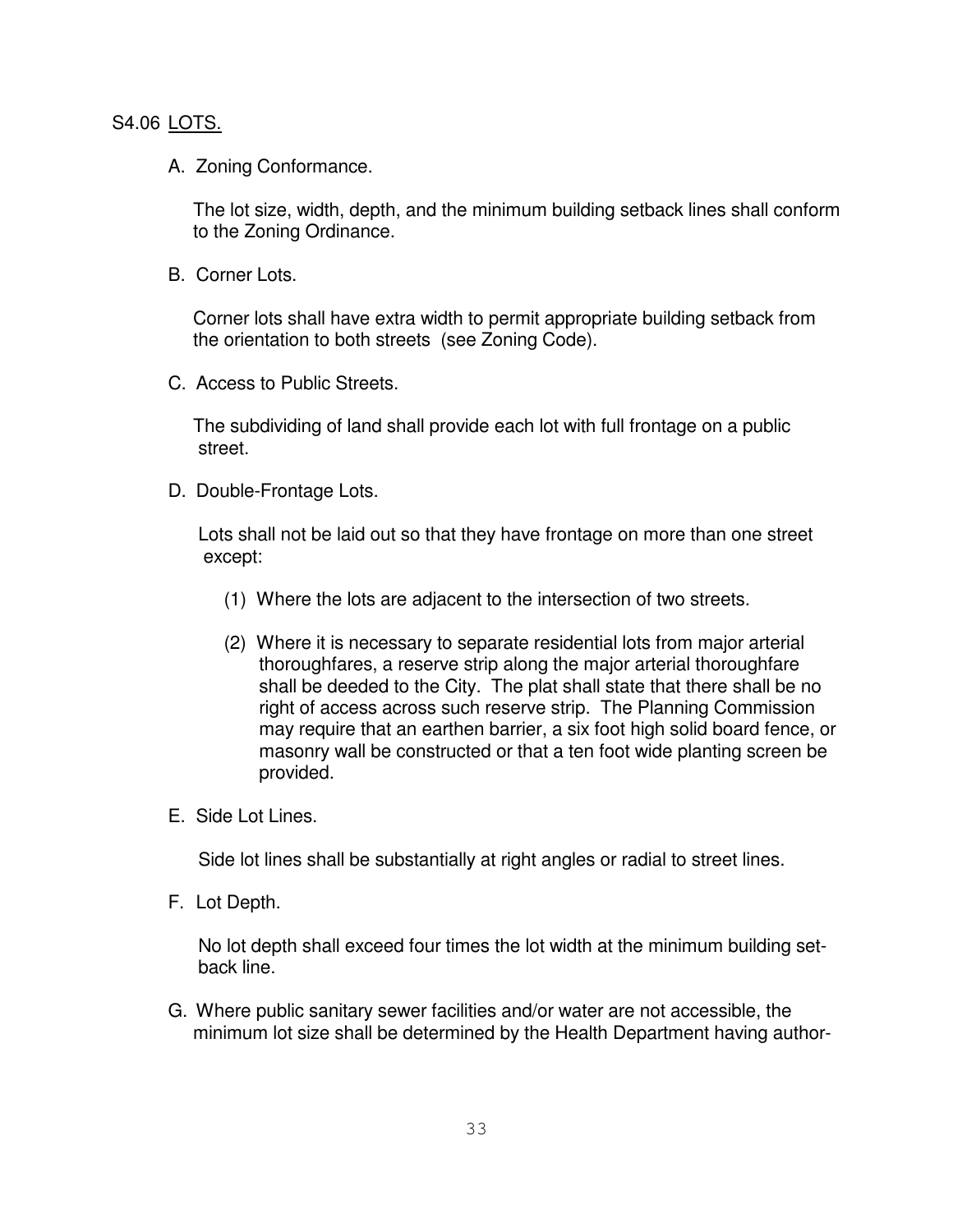ity, in accordance with their regulations and criteria, but in no event shall the lot size be less that required by the Zoning Code.

#### S4.07 SUBDIVISION COVENANTS.

All subdivision covenants shall run with the land and be enforceable by the owner of any of the property lying within the subdivision. Covenants shall be so written that they may be amended to meet changing conditions. All covenants shall indicate the proposed use of the land.

#### S4.08 EROSION CONTROL PLAN.

An erosion control plan shall be developed in accordance with the City of Newark, Stormwater Management Design Manual.

# S4.09 STORM DRAINAGE.

A storm drainage system, designed in accordance with the City of Newark, Stormwater Design Manual, shall be constructed in each new subdivision. Also, a flood routing plan for times when the storm sewer system is inadequate shall be incorporated into any new subdivision.

The City may allow deletion of the retention pond provision provided that an adequate drainage substitute is devised by the subdivider and is approved by the City Engineer.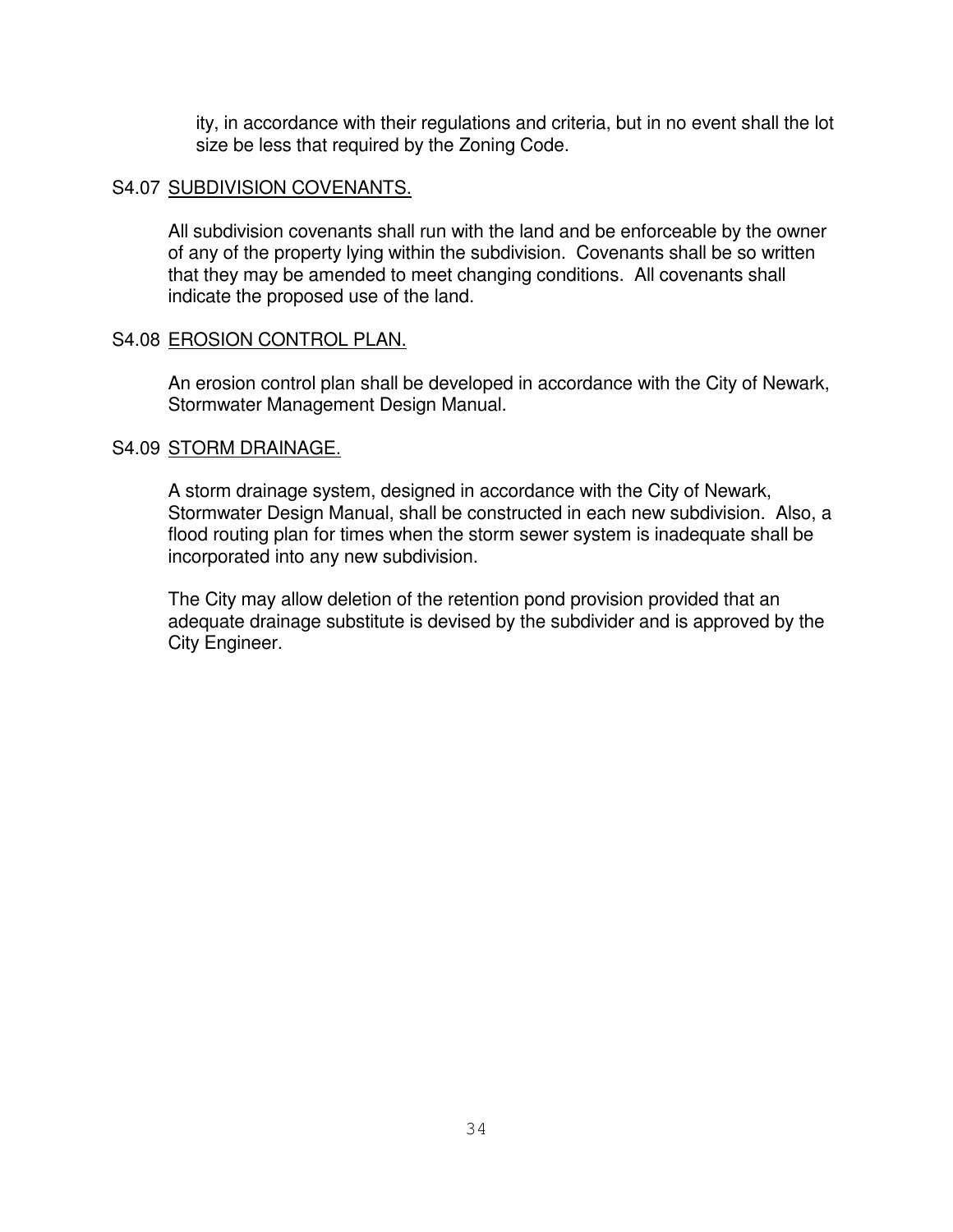# **ARTICLE 5** *UNIFORM IMPROVEMENTS REQUIREMENTS*

# S5.01 REQUIRED IMPROVEMENTS.

# A. General Requirements

- 1. The improvements required shall be designed by an Engineer, registered in the State of Ohio, and furnished and installed by the subdivider in accordance with the provisions of these regulations and other regulations of the State and City. The improvements shall be installed before the final plat is recorded by the subdivider or financial guarantee, as specified in these regulations, shall have been approved and accepted by the Planning Officer prior to the recording by the subdivider.
- 2. Before work on any improvement is started, the subdivider must secure such permits as may be required and notify the appropriate governmental inspectors to insure that the work is done in conformance with the approved plans.
- B. Grading.
	- 1. Streets must be graded the full width and slopes graded beyond the street line where necessary.
	- 2. Sodding and seeding to prevent erosion shall be done on cuts or fills made under the above grading requirement.
	- 3. In addition to the requirements set forth in the approved "Erosion and Sedimentation Control Plan", when deemed necessary by the City Engineer, additional control measures shall be undertaken.
	- 4. Lots shall be graded so that water drains away from each building.
	- 5. As many trees as can be reasonably utilized in the final development plan shall be retained and the grading adjusted to the existing grade at the trees.
	- 6. During the construction period, the top soil shall not be removed from the site or used as fill, but shall be saved and uniformly spread over the lots as grading is finished.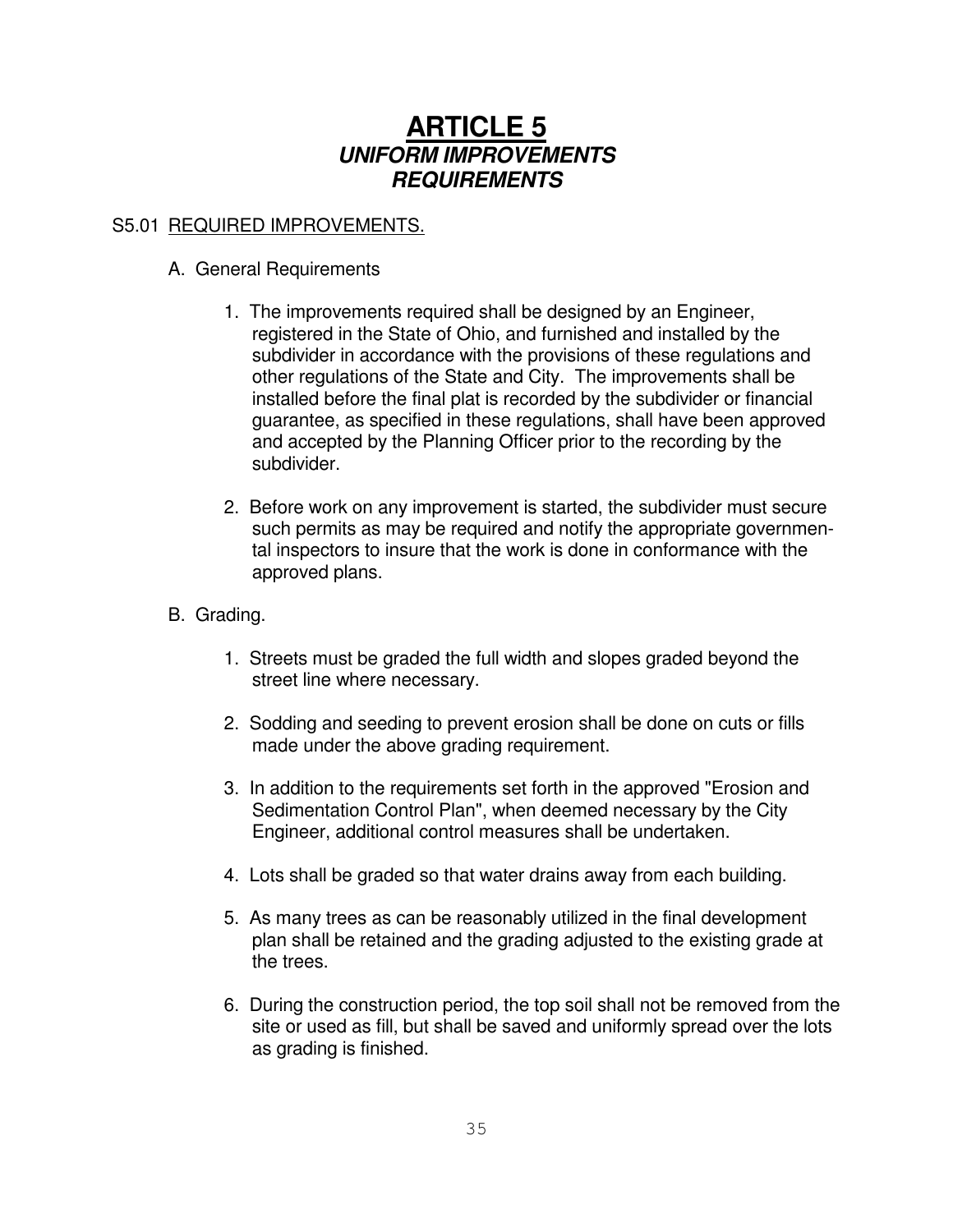7. All improvement plans shall show the topographic conditions before grading and the final elevations after grading, and provisions shall be made so that areas graded for flood routing are not changed when homes or other structures are constructed.

#### S5.02 STORM DRAINAGE.

A storm drainage system, designed in accordance with the City of Newark, Stormwater Design Manual, shall be constructed in each new subdivision. Also, a flood routing plan for times when the storm sewer system is inadequate shall be incorporated into any new subdivision.

# S5.03 SANITARY SEWER AND WATER FACILITIES.

Adequate central sanitary sewer and water supply systems shall be provided by the developer by connection to existing City systems which are deemed adequate by the City Engineer to handle the additional demands and volume which will result from the proposed subdivision. The Planning Commission may grant an appropriate variance from the foregoing requirements when the following conditions apply:

- A. The proposed subdivision does not have access to the existing public water and/or the public sanitary sewer systems; and,
- B. The proposed subdivision meets the requirements of the appropriate Health Department and Ohio EPA.

# S5.04 BEDDING AND BACKFILL.

Any utility trench or other excavation made within the limits of a proposed Public Right-of-Way shall be bedded and backfilled according to the following:

A. All utility lines to be taken over by the City shall be bedded and backfilled from a point 6" below the pipe to a point 6" above the pipe with #57 aggregate as specified in Section 703 of The Ohio Department of Transportation Construction and Material Specifications. This applies to sanitary sewer line, waterlines, and storm sewer lines.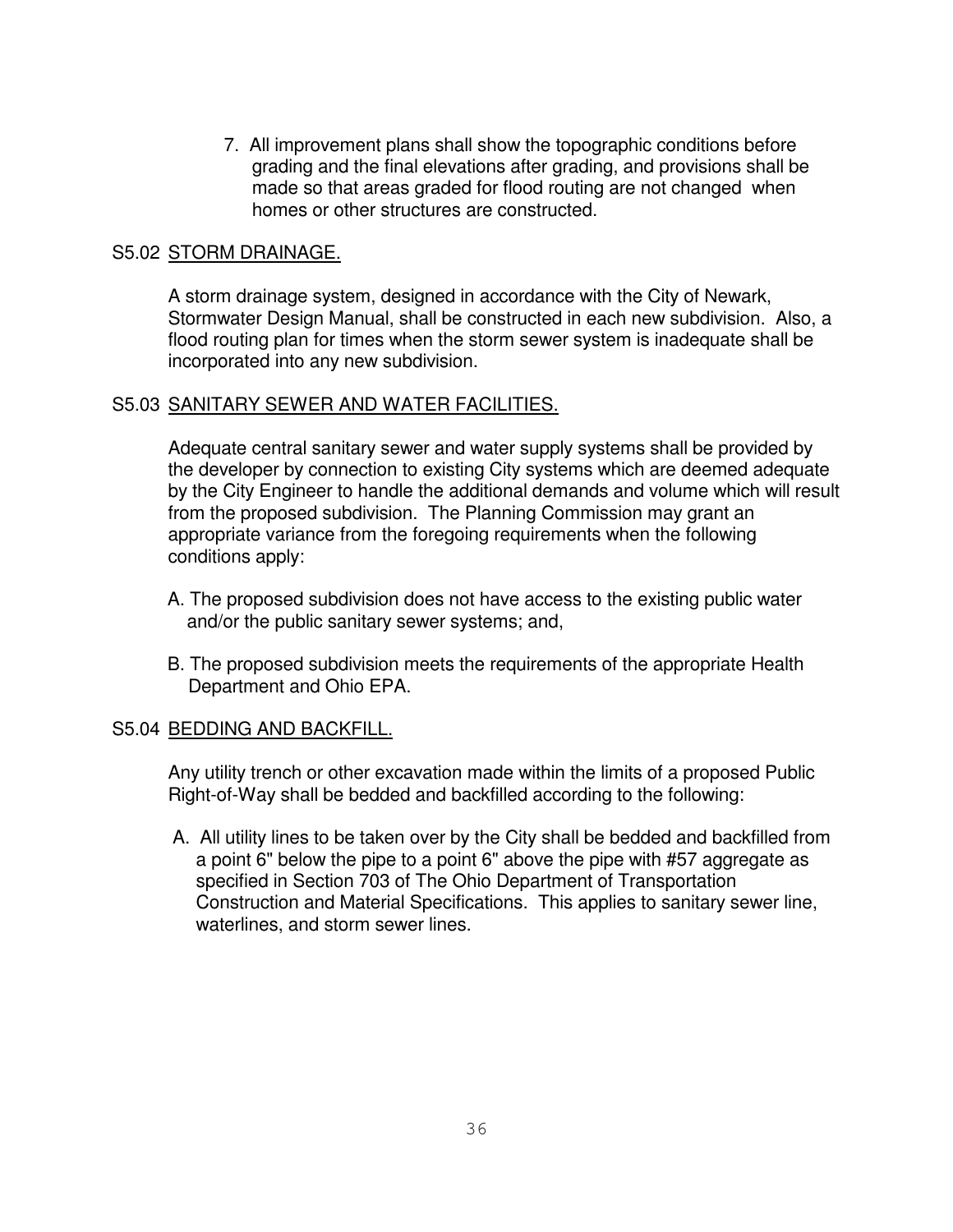- B. From the top of the initial backfill to the pavement sub-base, the trench shall be backfilled using any of the following:
	- 1. A controlled density backfill, such as:
		- a. K-crete
		- b. Flash-fill
		- c. or other, as approved by the City Engineer.
	- 2. O.D.O.T. Item 310 as listed in Chapter 703 of the construction and Material Specifications compacted in 2' lifts.
	- 3. Materials excavated from utility trenches or other excavation shall only be used for backfill within the proposed right-of-way, if approved in writing by the City Engineer. This material must be compacted on one (1) foot lifts. Wet of non-compactable materials will not be approved for this use.
- C. Sieve analysis or compaction density testing may be required at the discretion of the City Engineer.

All utility lines falling outside the limits of a proposed right-of-way that are intended to be dedicated to the City must be bedded and backfilled according to Item A above. These utilities also must be incorporated into a public utility easement a minimum of 20 feet wide and dedicated to the City.

# S5.05 CURBS AND GUTTERS.

Portland Cement Concrete curbs and gutters shall be installed in all new subdivisions within the corporation limits of the City, type and style to be determined by the City Engineer.

# S5.06 UNDERDRAINS.

Underdrains shall be constructed under all new curb and gutter sections as directed by the City Engineer. The appropriate time to discuss underdrains is when the sketch plat is submitted.

# S5.07 SIDEWALKS.

Sidewalks shall be provided in accordance with Article 4, Section 4.03.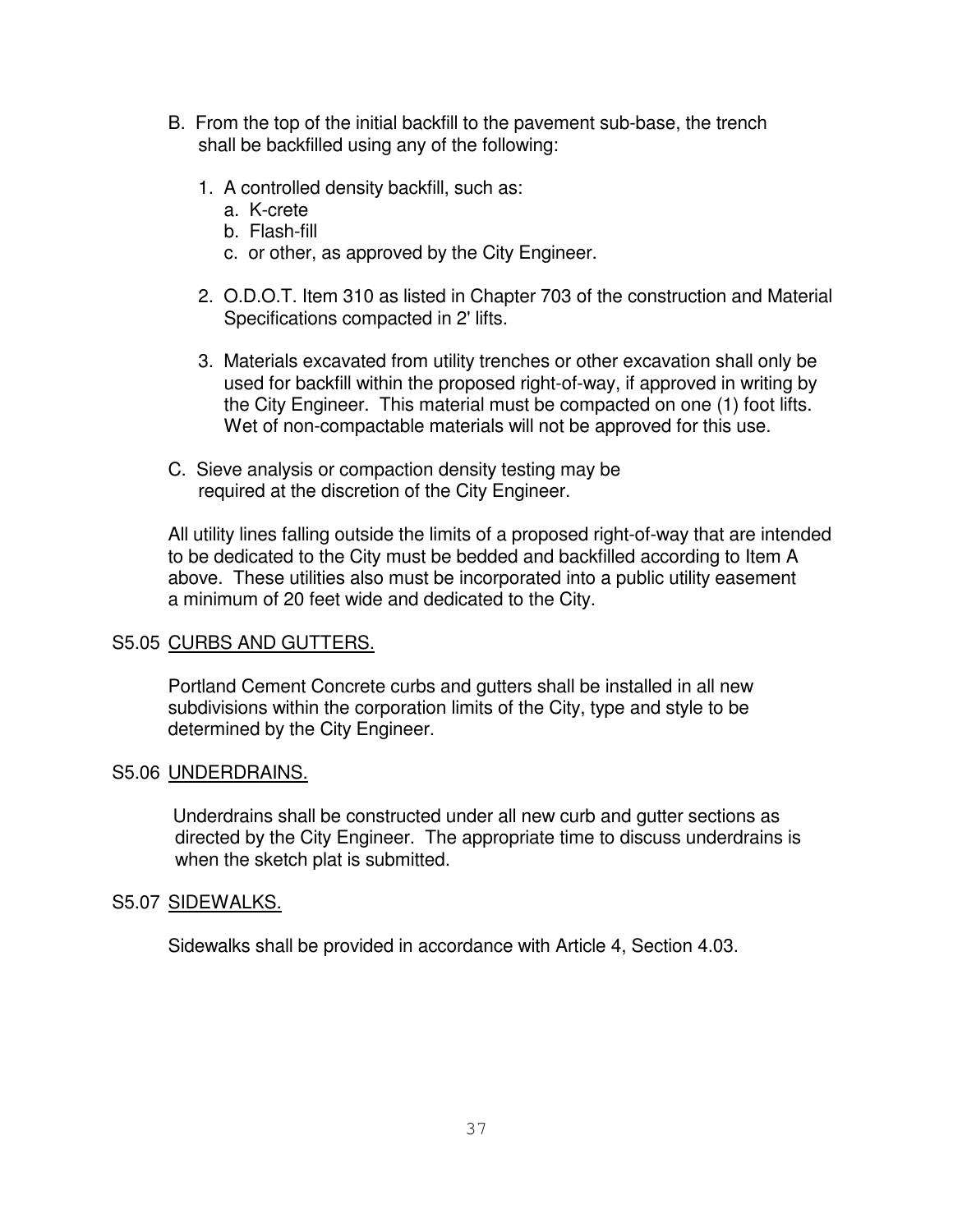# S5.08 STREET PAVEMENTS.

Streets shall be paved from edge of gutter pan to edge of gutter pan. Pavement width, grade, and crown shall be as set forth in Article 4, Section 4.02. The pavement may be either asphalt concrete, portland cement concrete, or a composite of the two and shall be constructed in accordance with the following: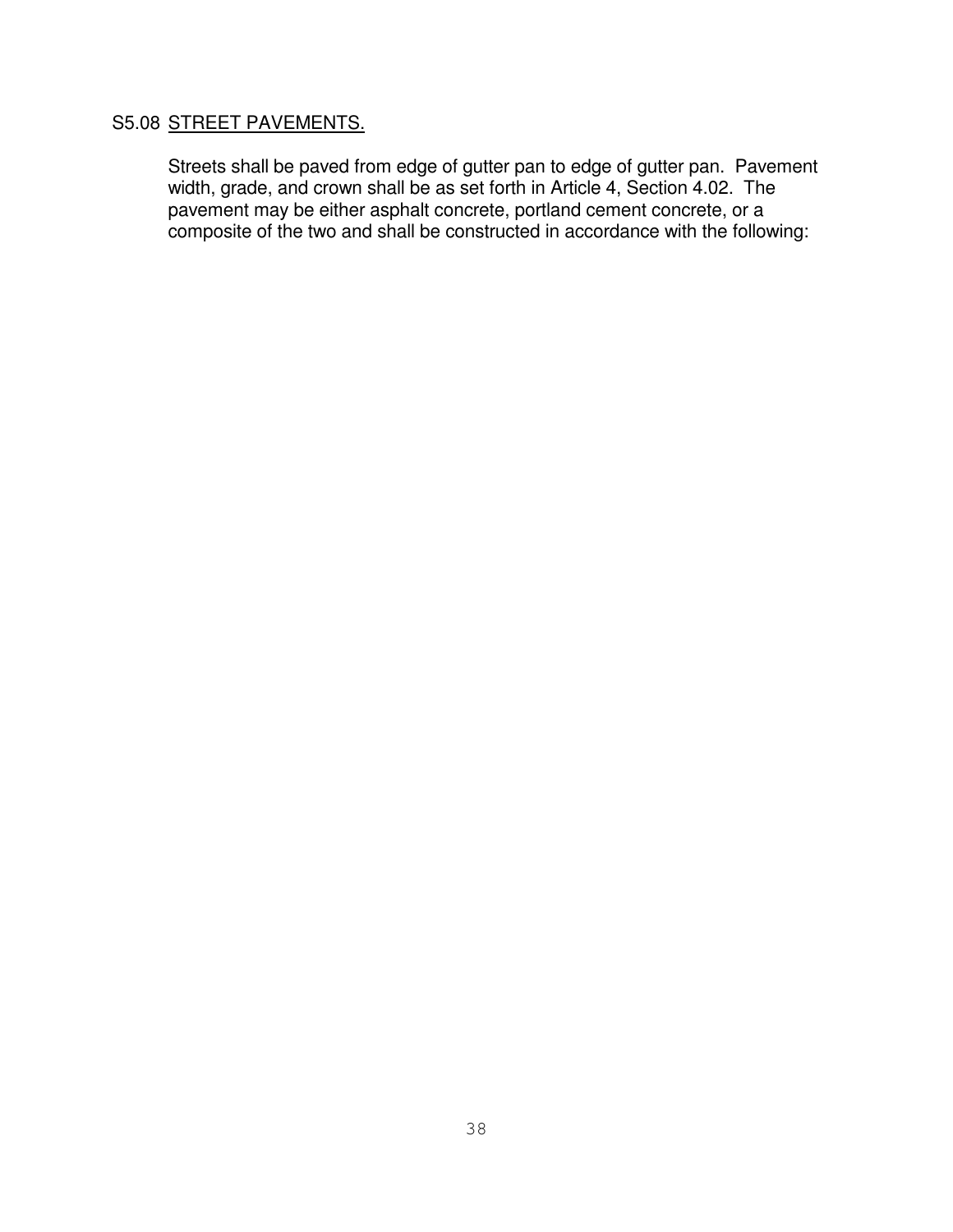# *PAVEMENT DESIGN SHEET*

# S5.09 STREET SIGNS.

The developer, after receiving final plat approval and prior to undertaking construction, shall pay to the City, in accordance with the Fee Schedule in Article 7, the appropriate amount for traffic signage, which will then be installed by the City of Newark.

# S5.10 STREET LUMINAIRS.

Street luminairs, aka street lights, shall be installed by the subdivider on all streets within the subdivision. The number, location, and type of such luminairs is to be determined by an engineering study performed by The Ohio Power Company or Licking Rural Electric as appropriate for the subdivision and approved by the City Planning Officer.

# S5.11 BOUNDARY SURVEY.

A. General Standards.

The "Minimum Standards for Boundary Surveys", set forth in the Ohio Administrative Code, Chapter 4733-37, shall apply , if not specifically superseded, herein.

B. Exterior Boundary Traverse.

A complete boundary survey of the parcel being subdivided shall be made by a registered surveyor. The traverse shall close within a limit of error of one foot to 10,000 feet of the perimeter before balancing the survey.

# C. MONUMENTS.

- 1. A concrete monument meeting the following minimum conditions, or other material approved by the City Engineer, shall be installed at each corner or bend in the exterior boundary traverse:
	- a. Length 30"
	- b. Diameter 4"
	- c. Steel rod (1/2" Dia.) running full length of monument in center of monument.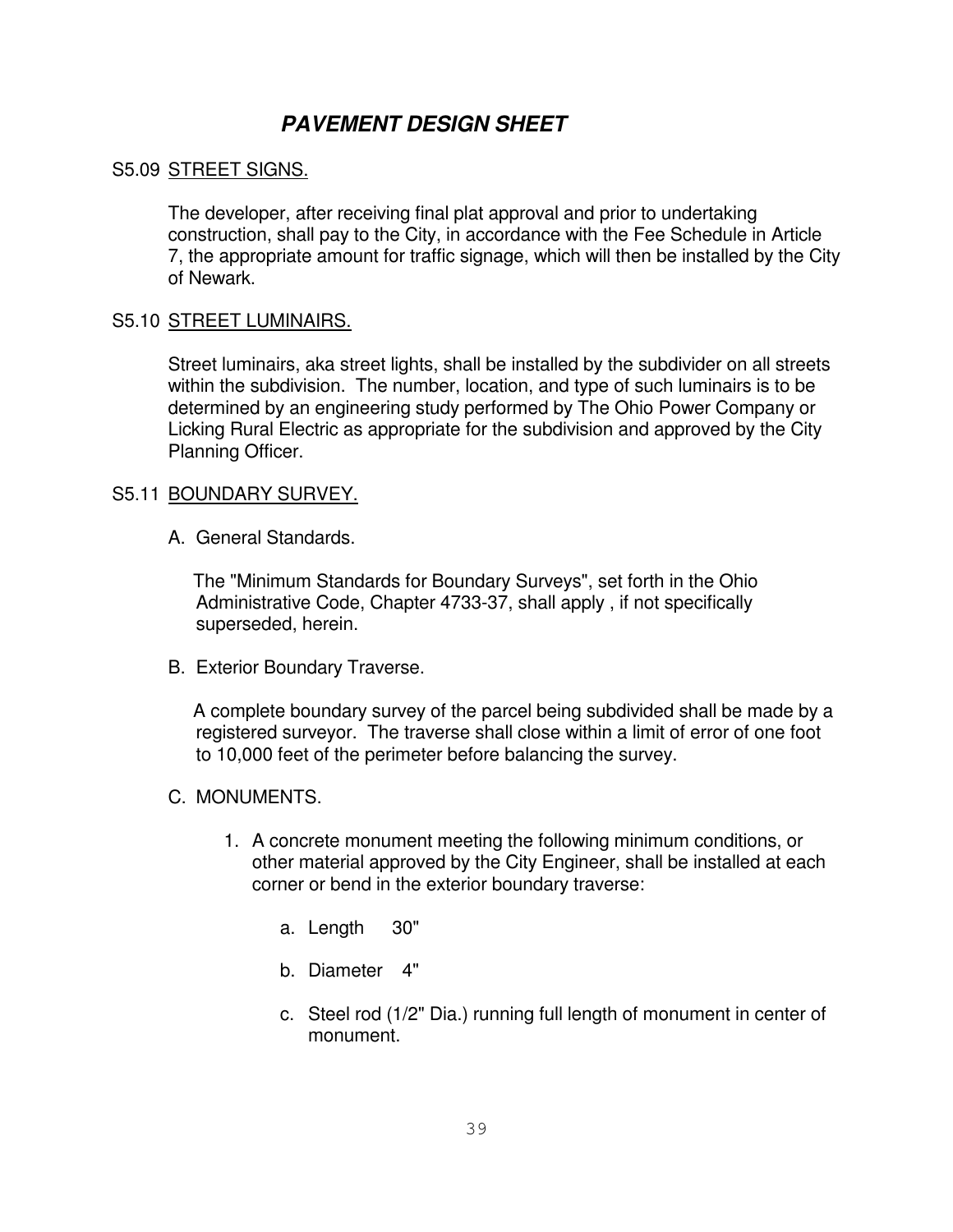- d. A durable marker bearing the surveyor's registration number and/or name or company name.
- 2. Each new lot corner, not receiving a concrete monument, shall be pinned using either a solid steel pin minimum 1/2" diameter, or 3/4" steel pipe, along with a durable marker bearing the surveyor's registration number and/or name or company name. The minimum length for the pins is 30 inches.
- 3. Curves in either the exterior boundary survey or new lots shall have the PC (point of curvature) and PT (point of tangency) either monumented or pinned as appropriate.

# S5.12 CITY CONSTRUCTION STANDARDS.

All public improvements shall meet the above standards, plus the adopted construction standards of the City presently in effect or any standards that are adopted subsequent to these regulations. Should these improvement regulations conflict with any existing or later adopted construction standards, the more restrictive regulations shall apply.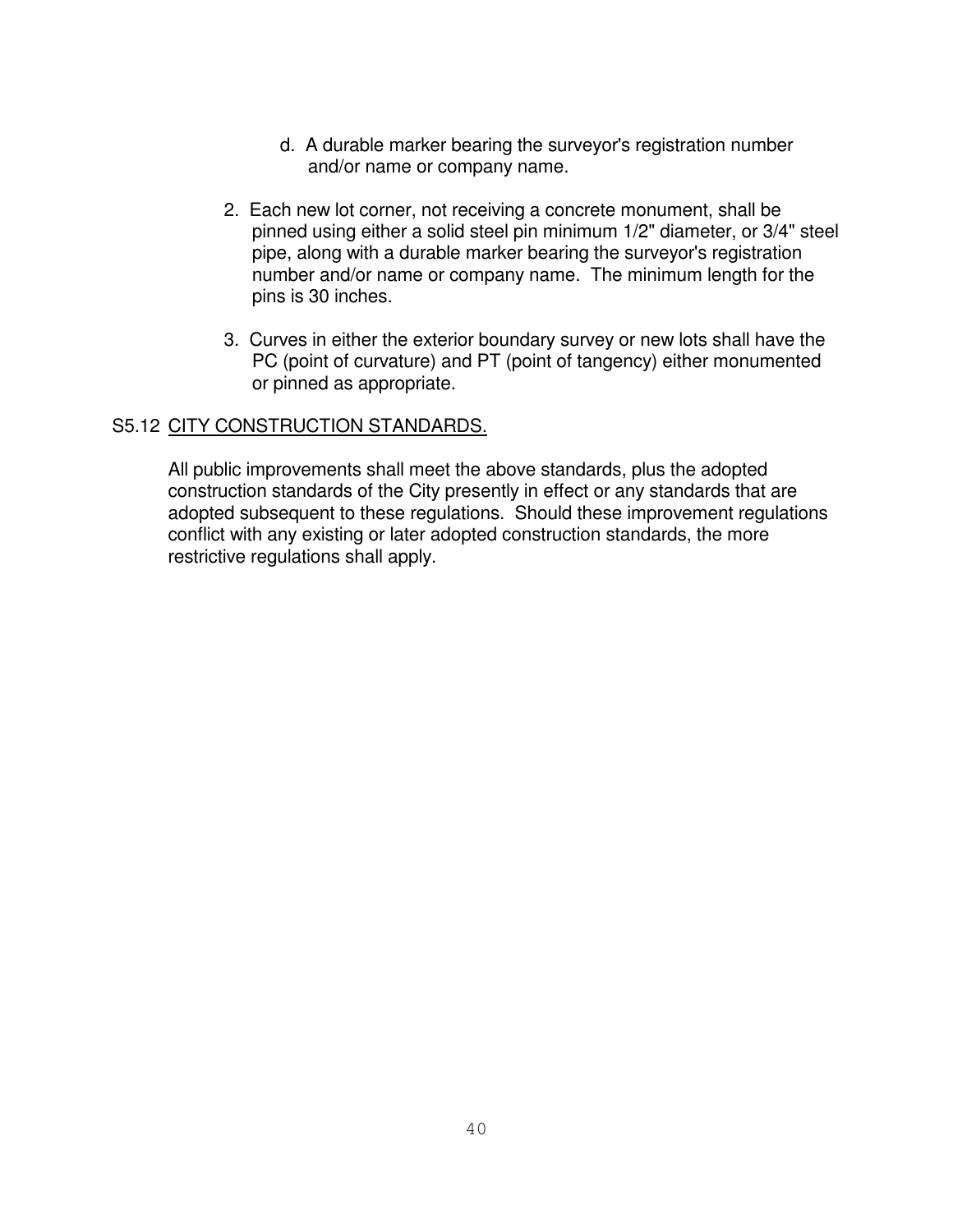# **ARTICLE 6** *ADMINISTRATION AND ENFORCEMENT*

#### S6.01 ADMINISTRATION.

It shall be the responsibility of the Planning Commission to administer these regulations, except where specific authority is given to some other City office, as set forth in these regulations.

#### S6.02 RECORDING OF PLAT.

No plat of any subdivision shall be recorded in the Office of the Recorder or have any validity until it has been approved in the manner prescribed herein. In the event any such unapproved plat is recorded, it shall be considered invalid; and the Planning Commission shall institute proceedings to have the plat struck from the County records.

# S.6.03SALE OF LAND IN SUBDIVISION.

No owner or agent of the owner of any land located within a subdivision shall transfer ownership in the future by reference to, exhibition of, or by use of a plan or plat of a subdivision before such plan or plat has been approved and recorded in the manner prescribed herein. Any contract to sell or transfer contrary to the provision of this section is void, excepting through an option which cannot be exercised until the final plat has been approved by the Planning Commission. Any money changing hands for the option agreement shall be held by an escrow agent that has been pre-approved by the Planning Commission. The description of such sublot or parcel by metes and bounds in the Instrument of Transfer or other documents used in the process of selling or transferring shall not exempt the transaction from the provisions of these regulations.

# S6.04 REVISION OF PLAT AFTER APPROVAL.

No changes, erasures, modifications, or revision shall be made in any plat of a subdivision after approval has been given by the Planning Commission and an endorsement is made in writing on the plat, unless the plat is first resubmitted and the changes approved by the Planning Commission. A fee per the schedule in Article 6 shall be charged for the revision .

#### S6.05 PUBLIC HEARING.

The Planning Commission, on its own motion or upon petition by affected property owners, may, prior to acting on a preliminary plat for any subdivision, hold a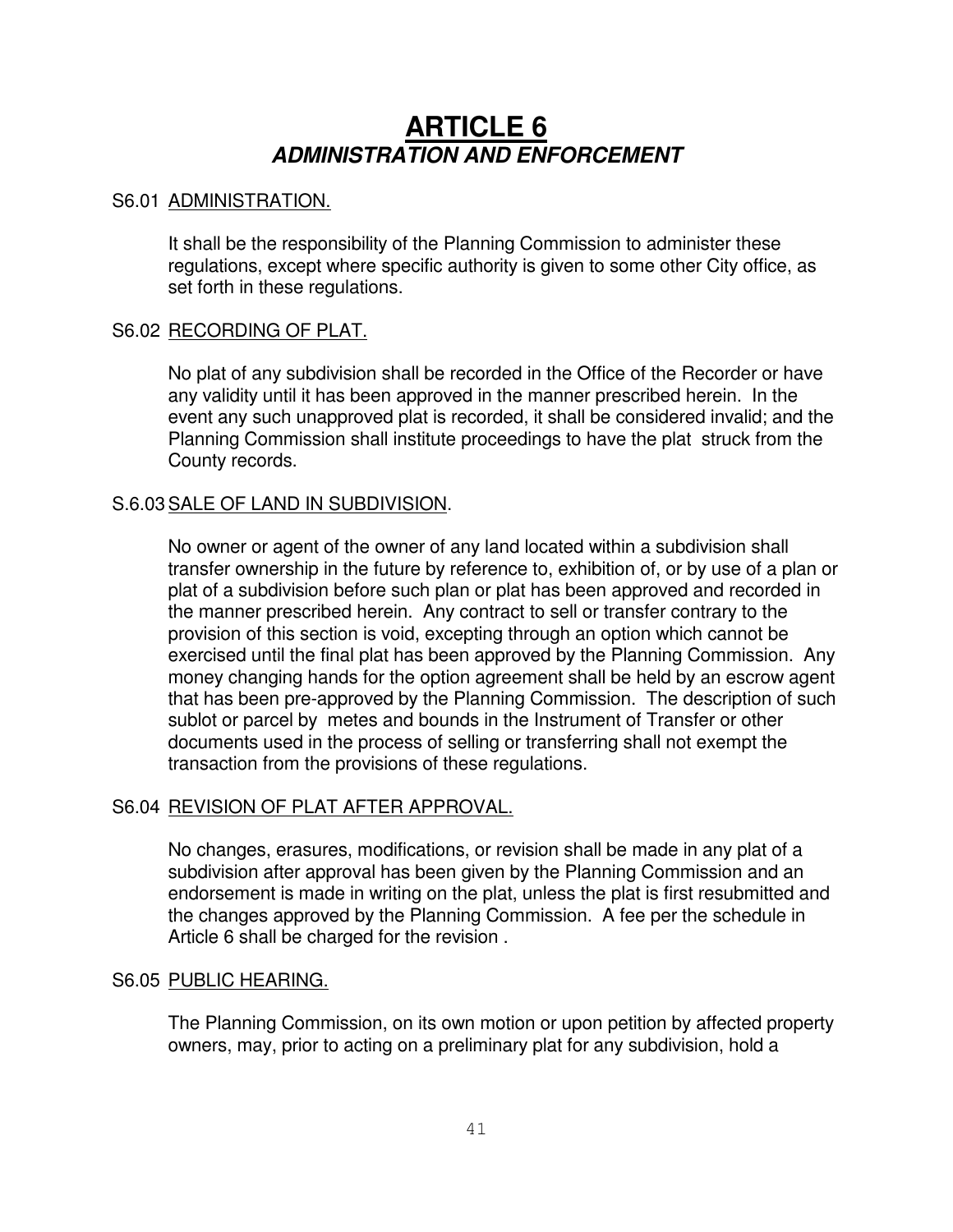hearing, thereon, at such time and place and upon such notice as the Commission may designate. All interested parties shall be entitled to be heard at such hearing.

#### S6.06 AMENDMENT OF REGULATIONS.

The Planning Commission may, on its own motion and with a Public Hearing, recommend to Council amendments, supplements, or changes to these regulations. Notice shall be given by the Commission of the time and place of Public Hearing by publication in at least one newspaper of general circulation published in the City of Newark or in Licking County, Ohio, thirty days prior to holding of the hearing. The amendment or amendments shall be on file in the Office of the Commission for public examination during such thirty days.

#### S6.07 VARIANCES.

The Planning Commission may grant variances to these regulations where unusual or exceptional factors or conditions requires such modification, provided that the Planning Commission shall:

(A) Find that unusual topographical or exceptional physical conditions exist.

(B) Find that strict compliance with these regulations would create an extraordinary hardship in the face of the exceptional conditions.

(C) Permit any modification to depart from these regulations only to the extent necessary to remove the extraordinary hardship.

- (D) Find that any modification granted will not be detrimental to the public interest nor in conflict with the intent and purposes of these regulations when modified.
- (E) Require such other conditions to be met by the proposed plat as the Planning Commission may find necessary to accomplish the purposes of these regulations when modified.

# S6.08 APPEALS.

Whenever a party presenting any subdivision to the Planning Commission has been rendered a decision from the Commission, which is adverse to the request of such party and will operate as a final disposition of the matter presented so as to leave the aggrieved party without further remedy, then appeal may be made as outlined in Ohio R.C., Chapter 711.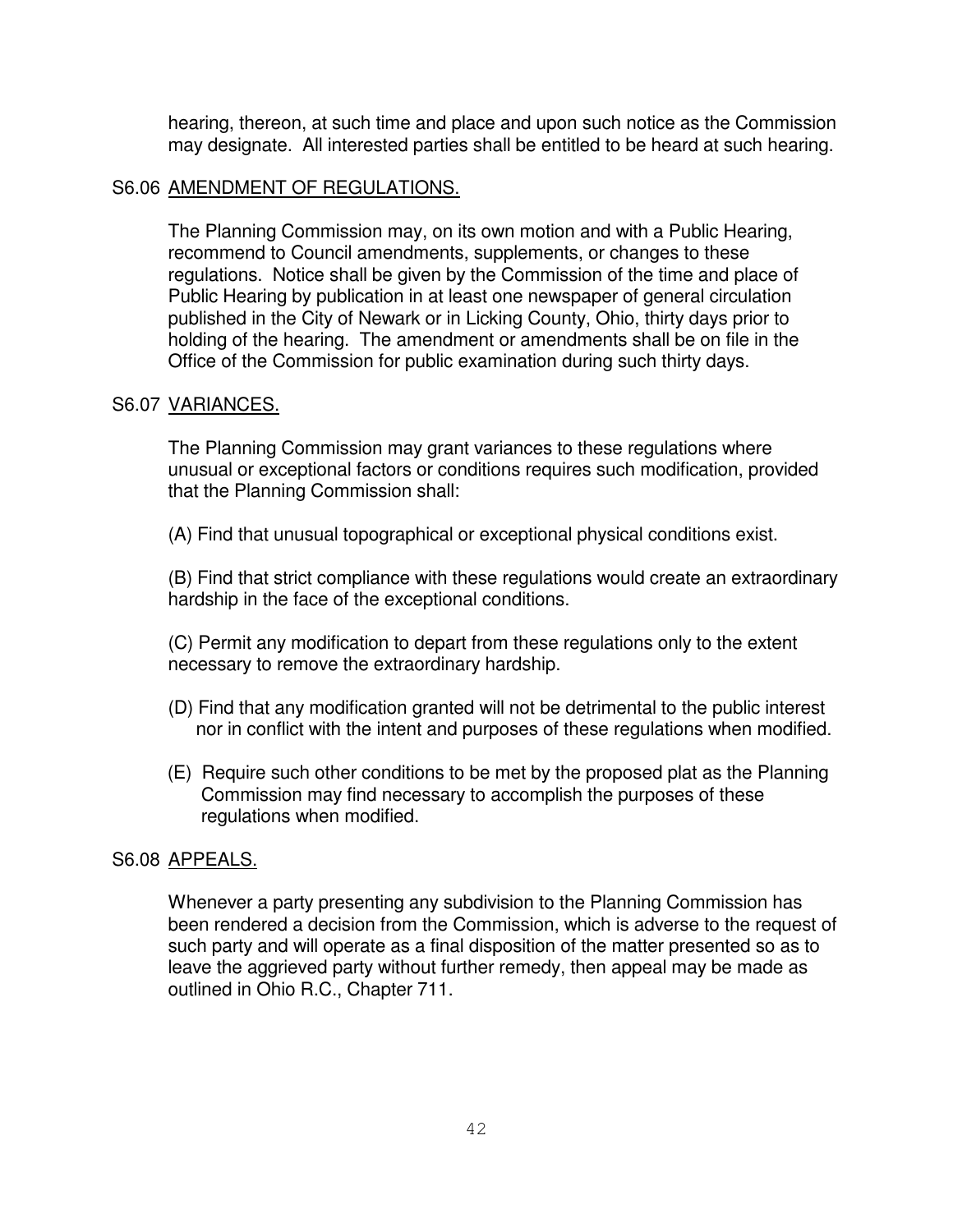# S6.09 PENALTY.

- (A) Whoever willfully violates any rule or provision of these regulations or fails to comply with any order pursuant to, thereto, shall forfeit and pay not less than One Hundred Dollars (\$100.00) nor more than One Thousand Dollars (\$1,000.00). Such sum may be recovered with costs in a civil action brought in the Court of Common Please of Licking County by a legal representative of the City in the name of the City and for the use of the City.
- (B) A County Recorder, who records a plat contrary to the provisions of these regulations, shall forfeit and pay not less than One Hundred Dollars (\$100.00) not more than Five Hundred Dollars (\$500.00) to be recovered with costs in a civil action by the City Law Director in the name of and for the use of the City.
- (C) Any person, whether he be the owner or agent of the owner who transfers any sublot, parcel, or tract of such land from or in accordance with a plat of a subdivision before such plat has been recorded in the Office of the County Recorder, shall forfeit and pay the sum of not less than One Hundred Dollars (\$100.00) nor more than One Hundred Thousand Dollars (\$100,000.00) for each sublot, parcel, or tract of land so sold. The description of such sublot, parcel, or tract by metes and bounds in the Deed of Transfer, shall not serve to exempt the seller from the forfeiture provided in this section.

# S6.10 LOT CONSOLIDATION.

- (A) "Lot consolidation", for purposes of these Subdivision Regulations, means the joining together of two or more contiguous parcels of land having unity of ownership, the effect of which is to create one lot from those parcels so joined together.
- (B) Any proposed lot consolidation shall be submitted to the Planning Commission on forms provided by the Commission. If the Commission, acting through its Planning Officer, is satisfied that such lot consolidation is not contrary to the applicable regulations, it shall, within twenty days after submission, approve such lot consolidation by stamping the form, "Approved by the Newark City Planning Commission, no plat required", and have it signed by the Planning Officer or other official designated by the Commission. In so doing the Commission may require the submission of a sketch plat, a record of survey, and such other information as it deems pertinent to its determination under this section.